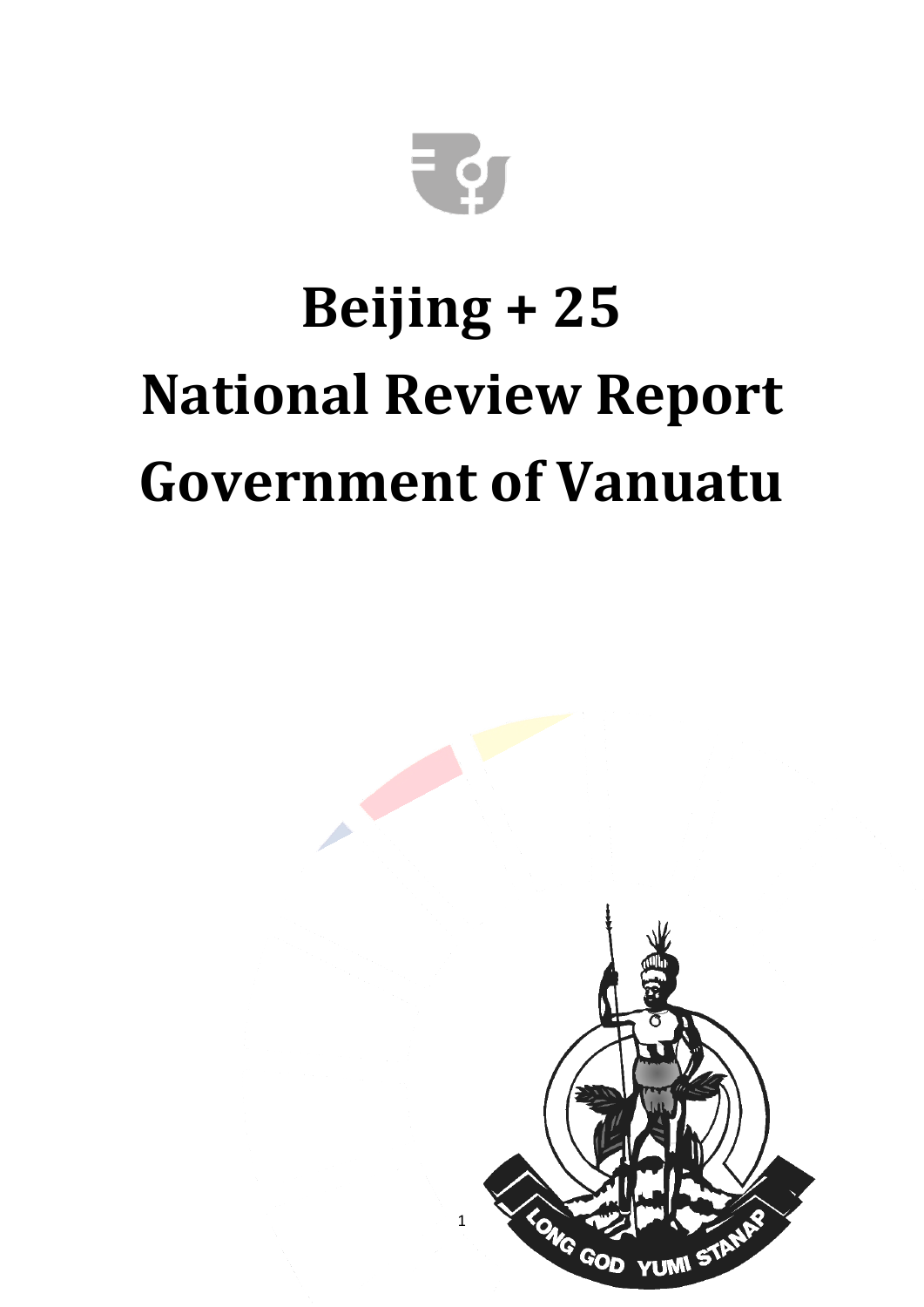# **Acknowledgements**

On behalf of the Ministry of Justice and Community Services (MJCS) responsible for the national machinery for women, the Department of Women's Affairs (DWA), I take this opportunity to thank the National Government in its commitment to achieving gender equality and enabling the empowerment of women and girls.

I sincerely thank our government partners both at national and sub-national levels for their continuous commitment to working with MJCS to ensure that women and girls are included and participating at all levels of development and humanitarian action. Collaboration with communities, churches and chiefs has also contributed to ongoing social and behavioural change to support gender equality and empowerment of women and girls.

I acknowledge the solidarity and collaborative efforts of our Non-Government Organization (NGO) partners. Over the past five years, we have worked together in addressing and progressing the status of women and girls through various gender programs.

Without the support of our development partners, many of our achievements, over the past years, would not be possible. Our sincere thanks.

Our collaborative efforts resulted in the launching of the National Gender Equality Policy in 2016, which has become the mechanism supporting the lobbying and advocacy for gender equality and empowerment for women and girls. This is reflected in the National Sustainable Development Plan (2016-2030) commitments under the Society Pillar. Across the 13 Government Ministries, different sectoral policies have mainstreamed gender, protection and social inclusion. In addition, legislations have been amended to consider gender and new legislations have been drafted with gender, protection and social inclusion components.

In the next five years, the National and Provincial Governments will continue to work with communities and partners to progress gender equality and a supportive environment for the advancement of women and girls in Vanuatu.

Dorosday Kenneth WATSON Director General Ministry of Justice and Community Services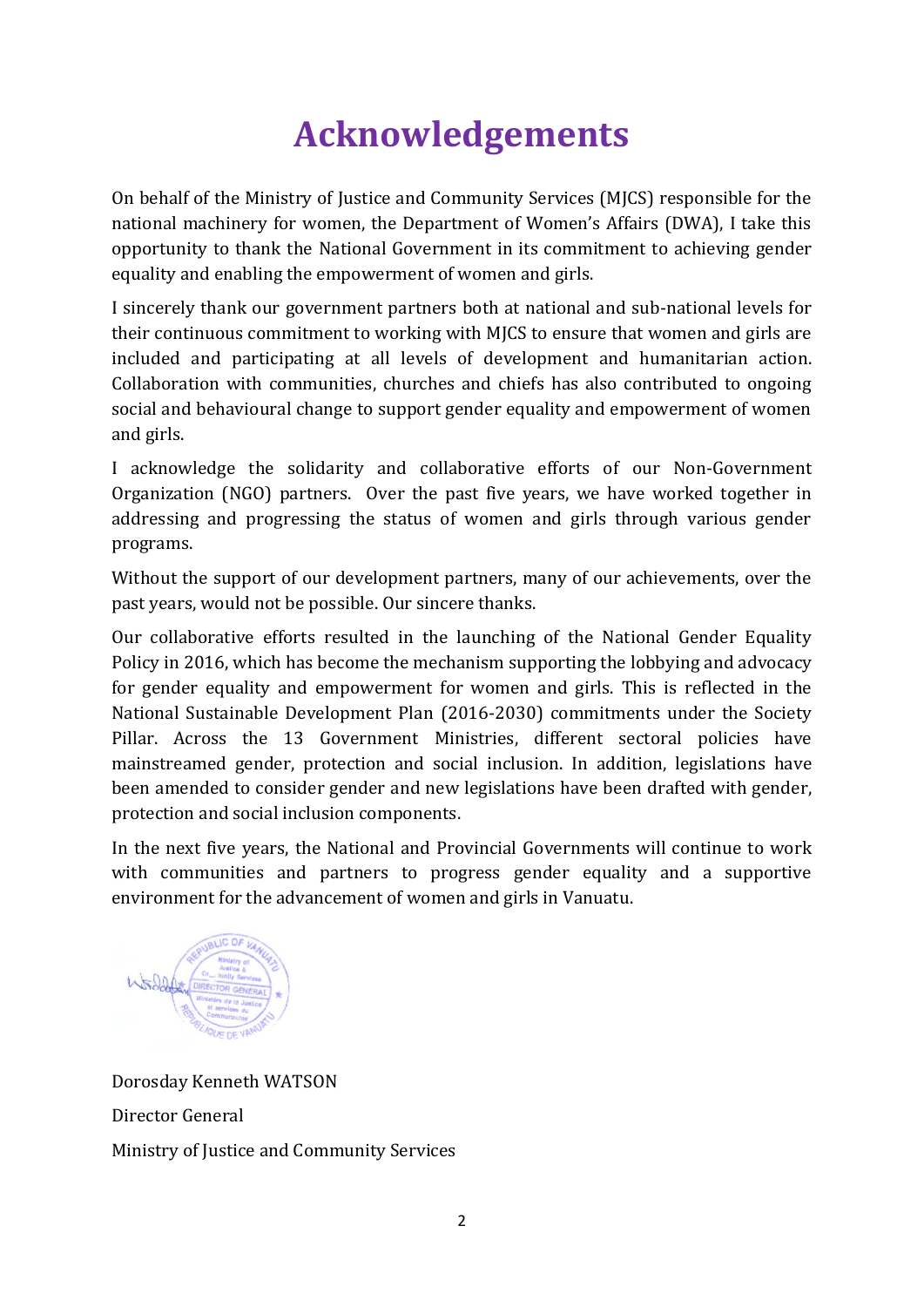# **Table of Contents**

| Recognizing/reducing/redistributing unpaid care and domestic work and promoting work-        |  |
|----------------------------------------------------------------------------------------------|--|
|                                                                                              |  |
|                                                                                              |  |
|                                                                                              |  |
|                                                                                              |  |
|                                                                                              |  |
|                                                                                              |  |
|                                                                                              |  |
|                                                                                              |  |
| Prioritized actions in the last five years to address violence against women & girls26       |  |
| Strategies used in the last five years to prevent violence against women and girls  28       |  |
| Preventing and responding to violence against women and girls facilitated by technology 29   |  |
| 20 meventing and responding to violence against women and girls facilitated by media 30      |  |
| Addressing violence against specific groups of women facing multiple forms of discrimination |  |
|                                                                                              |  |
|                                                                                              |  |
| Increasing women's access to expression and participation in decision-making in media  35    |  |
| Tracking the proportion of the national budget that is invested in the promotion of gender   |  |
| Donor country tracking of the proportion of ODA invested in the promotion of gender equality |  |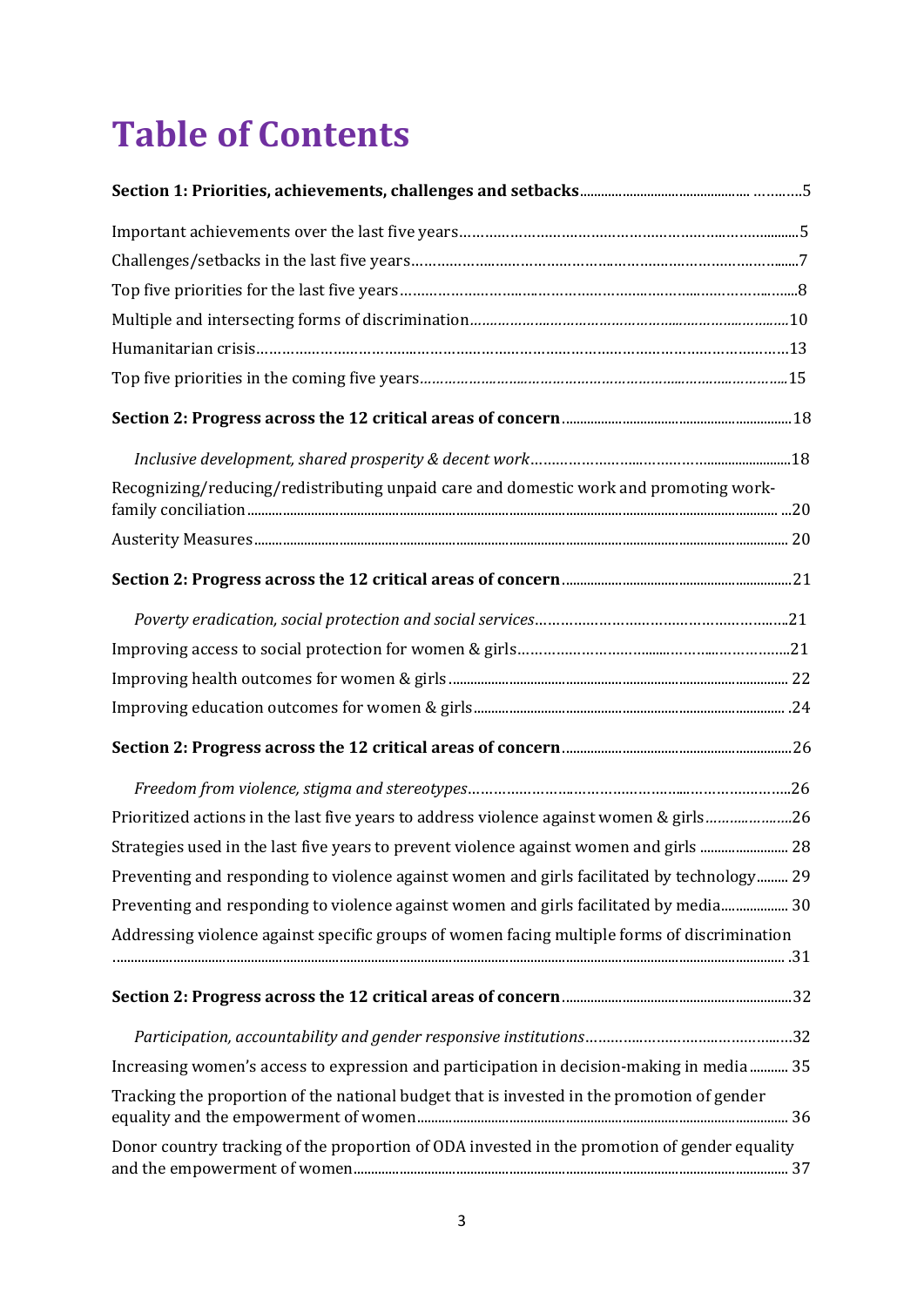<span id="page-3-0"></span>

| Action plan and timeline for implementation of the recommendations of the CEDAW  38                   |  |  |
|-------------------------------------------------------------------------------------------------------|--|--|
|                                                                                                       |  |  |
|                                                                                                       |  |  |
|                                                                                                       |  |  |
| Increasing leadership, representation and participation of women in humanitarian action 41            |  |  |
| Enhancing judicial and non-judicial accountability for violations of international humanitarian       |  |  |
| Eliminating discrimination against and violations of the rights of the girl child in the last five    |  |  |
|                                                                                                       |  |  |
|                                                                                                       |  |  |
| Integrating gender perspectives into DRR, climate resilience and mitigation  46                       |  |  |
|                                                                                                       |  |  |
| National machinery for gender equality and the empowerment of women49                                 |  |  |
|                                                                                                       |  |  |
| Formal mechanisms for different stakeholders to participate Beijing Declaration and Platform          |  |  |
| Gender equality and the empowerment of all women and girls included a key priority in the             |  |  |
|                                                                                                       |  |  |
| Top three areas where most progress has been made over the past five years53                          |  |  |
| 53  53 Top three priorities for strengthening national gender statistics over the next five years  53 |  |  |
|                                                                                                       |  |  |
| Commencement of data collection and compilation on SDG 5 indicators and on gender-specific            |  |  |
|                                                                                                       |  |  |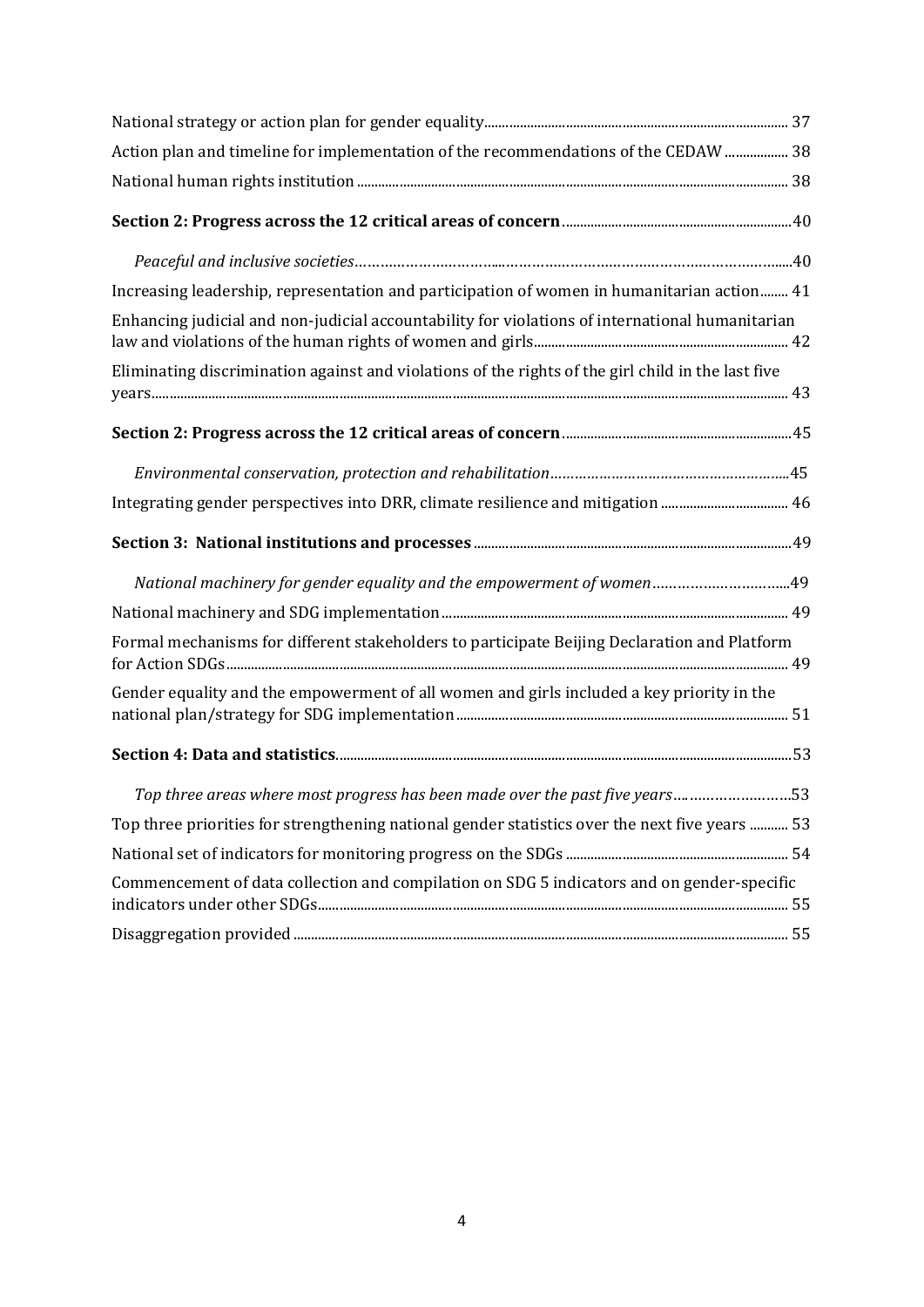# **Section 1: Priorities, achievements, challenges and setbacks**

#### <span id="page-4-0"></span>*Important achievements over the last five years*

This Report on Vanuatu's implementation of the Beijing Declaration and Platform for Action, covering the period 1 May 2014 – 1 May 2019, authored by the Department of Women Affairs (DWA), comprises inputs from key government ministries, NGO and CSO partners and a process of stakeholder consultations that were held at national level (May 28, 2019) and in the provinces of Tafea and Sanma (May 21-22, 2019).

Vanuatu has made important gains in ensuring equality before the law, eliminating violence against women, enabling women's political participation, women's economic empowerment and gender responsive disaster risk reduction, resilience and humanitarian response.

#### **Gender policies and mainstreaming gender**

- 1.1 In 2016, The Government of Vanuatu launched the National Gender Equality Policy (NGEP) 2015 - 2019.
- 1.2 The 2017 Council of Ministers' Paper (Decision 94, 2017) calls for adopting gender responsive planning and budgeting in five (5) Ministries (Ministry of Climate Change, Ministry of Lands and Natural Resources, Ministry of Education, Ministry of Agriculture and Ministry of Internal Affairs (Department of Local Authorities including Municipalities and Provincial Government). The National Sustainable Development Plan (NSDP) 2016- 2030 also includes the requirement for gender responsive planning and budgeting under the Society Pillar.
- 1.3 Other key national policies mainstreaming gender include:
	- National Disability Inclusive Development Policy 2018-2025,
	- Sanma Strategic Development Plan 2017-2026,
	- Tafea Provincial Strategic Plan 2018 2030,
	- Vanuatu National Water Policy 2017-2030,
	- The National Strategy for the Justice and Community Services Sector, 2018 – 2021,
	- The National Financial Inclusion Strategy 2018 2030,
	- Public Works Department Strategic Plan 2018,
	- Vanuatu Agricultural Sector Policy 2015 2030, and
	- National Policy on Climate Change and Disaster Induced Displacement, 2018.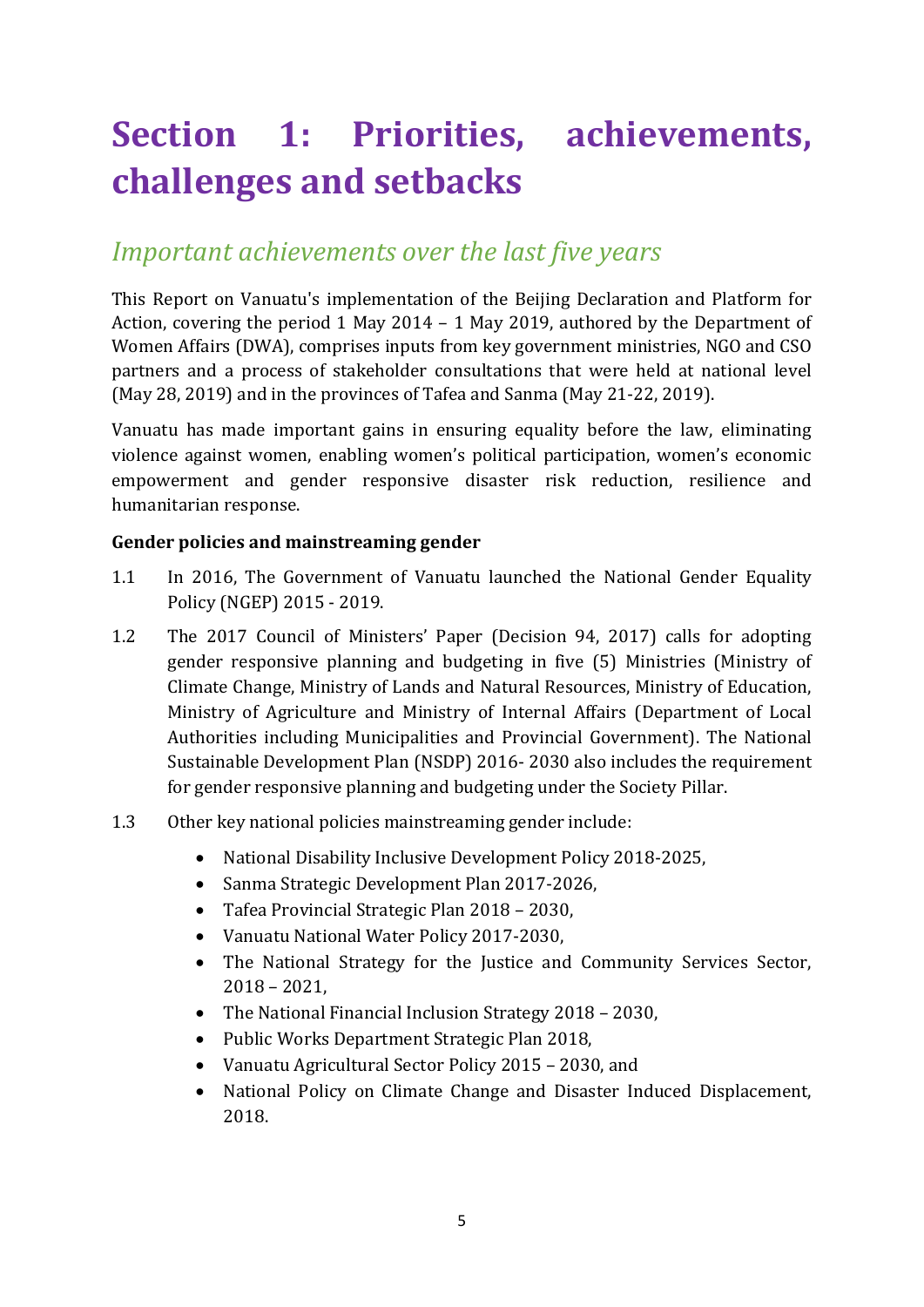- 1.4 With the establishment of the Human Rights Committee in 2014, the Government is planning a scoping study in 2019 on the feasibility and durability of establishing a national human rights mechanism.
- 1.5 The combined 4<sup>th</sup> and 5<sup>th</sup> CEDAW reports were submitted in February 2016. The Optional Protocol Report was submitted in June 2016 and the focus since has been on implementing the recommendations and concluding statements.

#### **Legislative reforms**

- 1.6 Legislative reforms to the Family Protection Act have sought to provide greater protection for women experiencing gender based violence and Temporary Special Measures have increased women's representation in decision-making. These legislative reforms have been led by the Department of Women's Affairs and Ministry of Justice and Community Services.
- 1.7 A Council of Ministers' Paper calls for 40% representation of women in national task forces and committees. Together with the Amendment for Temporary Special Measures (TSM) in the Municipal Act and People's Representation Act in 2014, women's representation as Municipal Counsellors has remained at a steady 33%; there has been an increase in the number of women Director Generals (0 to 15% in 5 years) and Directors (4 –21% in 5 years). The Vanuatu Public Service Commission appointed, for the first time, two (2) women as Director Generals (DGs) in 2018 and the appointments of the women at Directorlevel positions were made in February 2019.
- 1.8 In 2017, because of the work of the Department of Women's Affairs (DWA), for the first time in one of the most patriarchal islands (Tanna), a woman contested in the provincial elections.
- 1.9 In 2016 and 2017, DWA supported the Vanuatu Christian Council with training in human rights and gender. This resulted in increasing the number of women as pastors, church elders, deaconesses and in administrative executive positions of the church.

#### **Women's Economic Empowerment**

1.10 The UN Women's Markets for Change Project (M4C) funded by the Australian Government and Government of Canada, has seen an increase in the number of women market vendors joining formal market vendors' associations. Three new associations have been set up in the past five years (Silae Vanua, Northern Islands and Marobe Tanvasoko Market Vendors' Associations) and women occupy 100% of leadership roles in these.

#### **Humanitarian Response**

1.11 The Gender and Protection Cluster (GPC), led by the Department of Women's Affairs, was formally established under the National Disaster Management Office (NDMO) structure in 2015. In addition to the wider Gender and Protection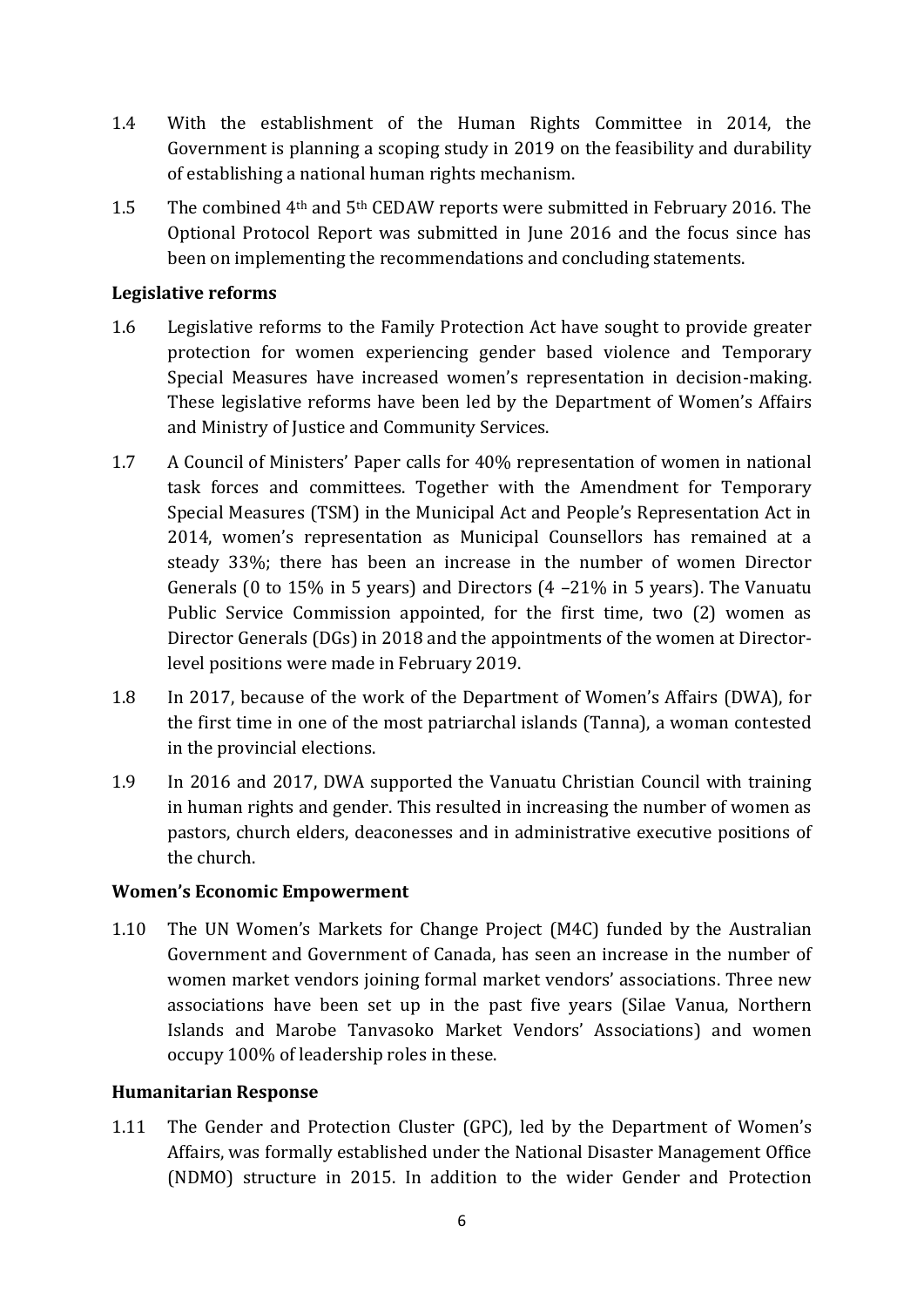Cluster, there are three sub-clusters addressing gender-based violence, child protection and disability inclusion in humanitarian action. The GPC serves as a coordination mechanism for over 20 government and non-government agencies working in the sector. The GPC has played an important role in ensuring gender, protection and social inclusion is addressed in cross-sectoral disaster risk reduction, preparedness and resilience, as well as in response and recovery during the Efate flash floods (2014), Tropical Cyclone Pam (2015), Tropical Cyclone Cook and Tropical Cyclone Donna (2017), Tropical Cyclone Hola (2018), Ambae Lombenben volcano response (2017-2019), tsunami affecting Aneityum (2018), the Ambryn earthquake/volcano activity (2018-2019) and Tropical Cyclone Oma (2019).

#### **National Machinery**

- 1.12 Following decentralization, DWA now has Desk Officers in 5 out of 6 provinces (with Penama Province being the exception).
- 1.13 The Department of Finance and Treasury has allocated some resources in the national budget to cover gender mainstreaming and budget allocations for integrating gender in crosscutting sectors such as health, education, law, and security.
- 1.14 As a result of supporting equal job opportunities for women in the Finance Department, 60% of staff in this department are women.

#### *Challenges/setbacks in the last five years*

- 1.15 The delayed launch of the National Gender Equality Policy reflects limited political will. A lack of dedicated funding from National Government to implement the Policy will affect its effectiveness and the absence of monitoring and evaluation frameworks will make it challenging to assess progress.
- 1.16 The lack of political will and financial support limits the scope of up-scaling an innovative approach piloted by DWA and MJCS under the Family Protection Act (FPA) to improve reporting and response to violence against women.
- 1.17 Community structures are changing and traditional authorities such as chiefs are no longer playing an active role in addressing family issues in their communities. Consequently, influencing social norms that perpetuate the acceptance of violence has become more challenging.
- 1.18 Despite advancement in improving women's participation in decision-making, progress has been slow. In the last two elections, no women were elected to parliament. In five (5) out of six (6) provincial councils, no women have been elected and in one council, there is one (1) female councillor out of seventeen (17). This is a result of lack of political will from political parties and leaders, poor representation of women in executive positions within political parties, and the dynamics of a traditional patriarchal context, which prescribes rigid gender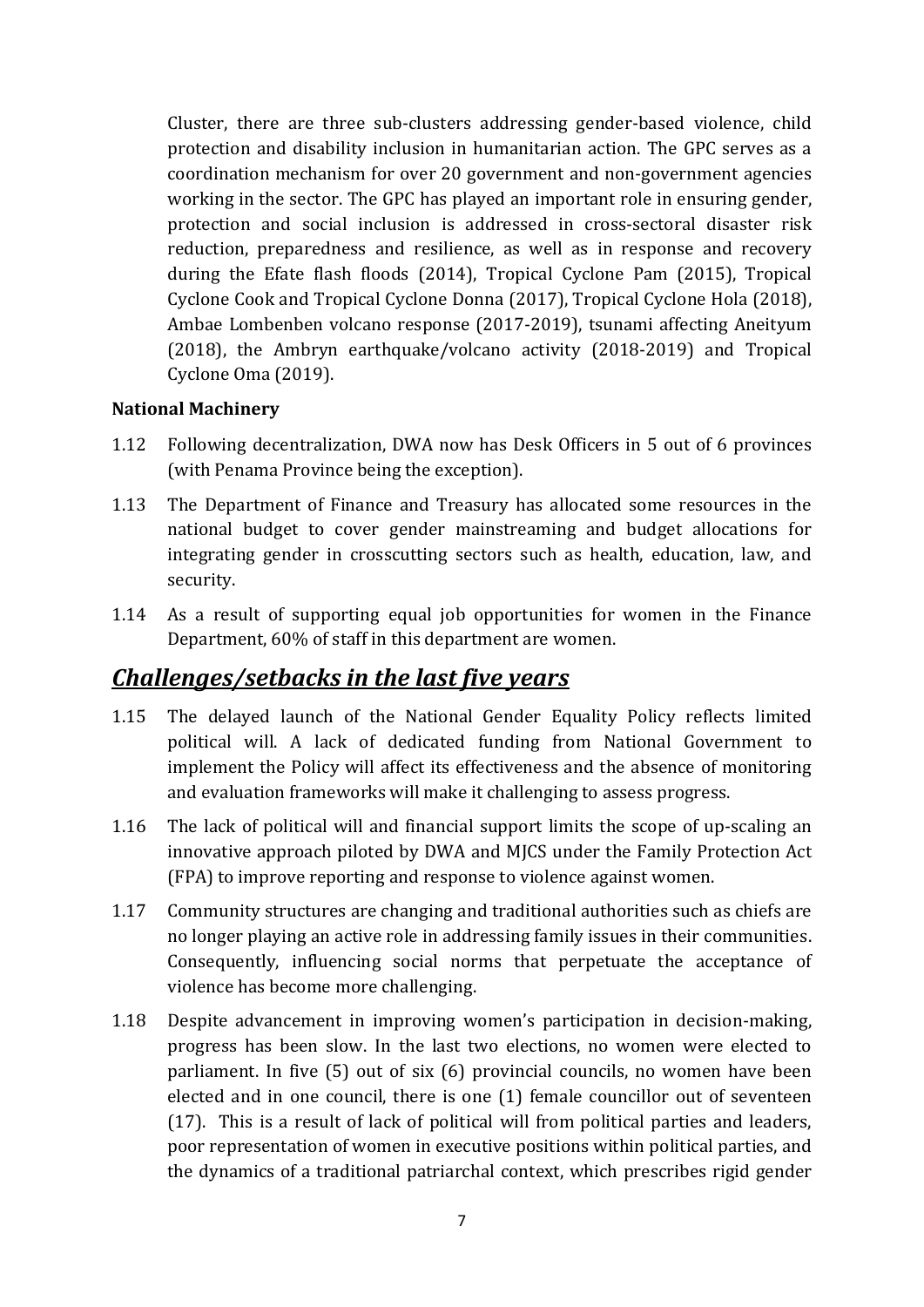roles excluding women from formal decision-making spaces such as the parliament.

- 1.19 With a large proportion of the population (75%) living in rural areas, a large percentage of women depend largely on natural resources to earn an income. Particular groups of women such as widows, women with children separated from their husbands, and single mothers have limited access to earn income, with a key factor being lack of land ownership.
- 1.20 The lack of long-term funding support from the Government and donor agencies makes it challenging to implement and mainstream large scale and multi-year initiatives to address gender across sectors. Further, gaps in alignment between provincial and national planning and the tendency for sectors to work in silos hinders a synergistic approach to progressing gender equality.

#### *Top five priorities for the last five years*

- $\boxtimes$  Equality and non-discrimination under the law and access to justice
- $\boxtimes$  Eliminating violence against women and girls
- $\boxtimes$  Political participation and representation
- $\boxtimes$  Women's entrepreneurship and women's enterprises
- $\boxtimes$  Gender-responsive disaster risk reduction and resilience building
- 2.1 The work of advancing women's rights remains a priority for Government and our many achievements include the ongoing implementation of the National Gender Equality Policy (2015-2019).
- 2.2 The Government continues its efforts in addressing violence against women through the Family Protection Act (FPA) and the Penal Code Act (PCA).
- 2.3 Churches are running programs to raise awareness of gender equality and address gender-based violence. The Vanuatu Council of Churches also developed the National Gender and Faith Policy in 2017.
- 2.4 The Family Violence Policy and Standard Operating Procedures (SOPs) of the Vanuatu Police Force (2015) outline the criminal nature of family violence incidents, promote a no-drop policy, articulate the quality of evidence and the quality of response expected, including the inappropriateness of responding with roundtable reconciliation meetings.
- 2.5 The Foreign Services Act encourages women to participate. While there are no female ambassadors yet, processes for selection have been reformed making it easier for women to apply.
- 2.6 The Public Service Act has also reformed its promotion processes to be based on merit and due process making it possible for females to be promoted into senior positions.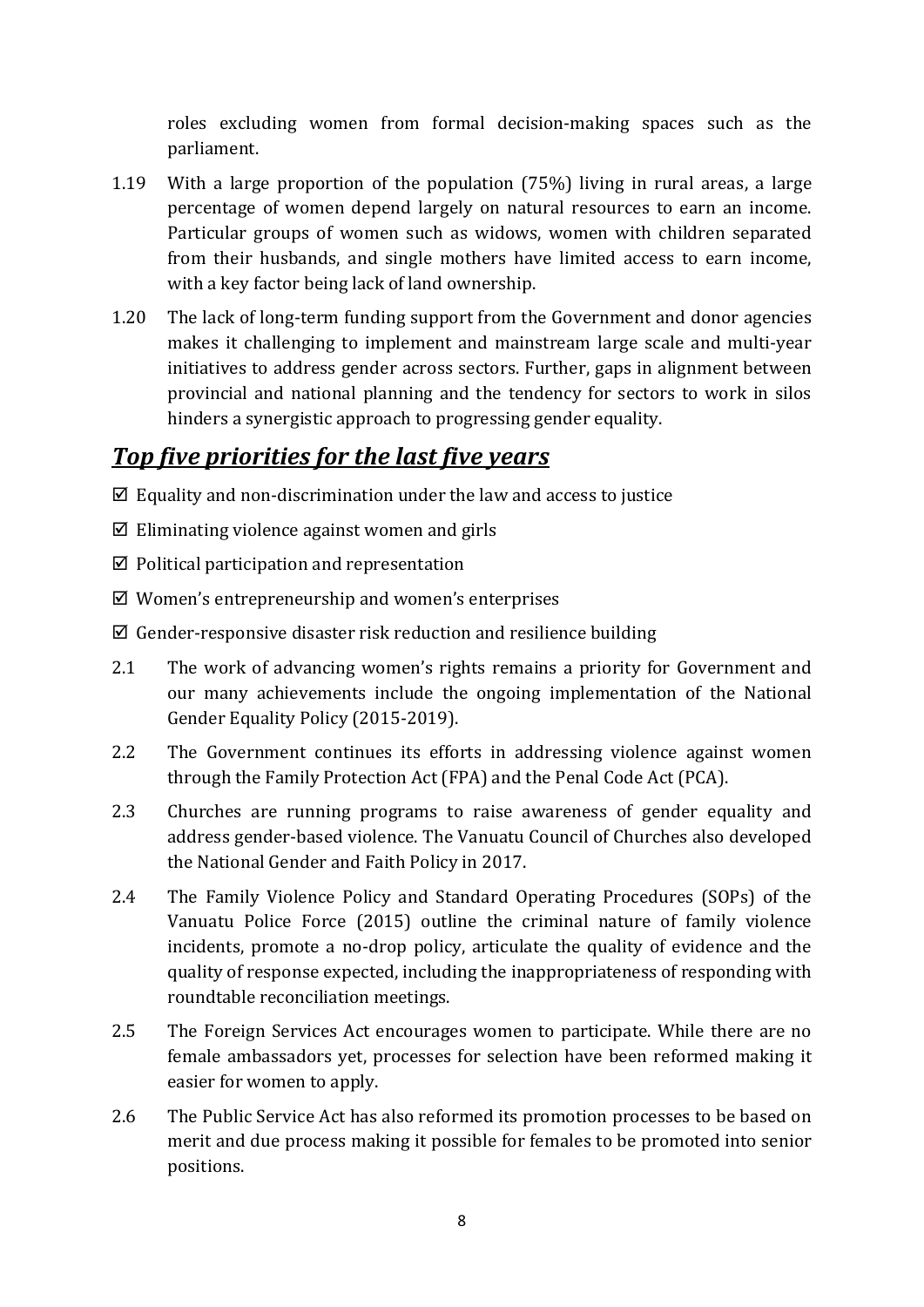- 2.7 The Municipalities Act was amended in 2013 to include 30% of seats reserved for women. This amendment allowed for Temporary Special Measures to elect women into municipal level government in the last five years.
- 2.8 The Vanuatu Electoral Office (VEO) has provided Mock Elections for Malapoa College Students to raise awareness on gender issues in elections, annually since 2015.
- 2.9 The Department of Women's Affairs (DWA) provided provincial contestant training to women from Tafea, Shefa and Sanma Provinces (2016-2017).
- 2.10 DWA also conducted gender, human rights and ethical decision-making trainings for elected women councillors of Luganville and Port Vila.
- 2.11 DWA through support from the Pacific Leadership Program (PLP) provided Adaptive Leadership Training and training to women on understanding the role of councillors.
- 2.12 Oxfam provided financial support to Vanuatu National Council of Women (VNCW) to support its 'Women in Politics Program' with its call to Government to have 50% women in Parliament and Provincial Government.
- 2.13 With financial assistance from Telecommunications and Radio Broadcasting Regulator, Department of Consumer Affairs, the Women and Girls in ICT project, has delivered an ecommerce website to support market vendors to access a cost effective trading system. Shop Vanuatu will increase economic opportunities for Ni-Vanuatu vendors especially women and girls to grow their small businesses and create economic security for themselves, their families and communities by providing access to the worldwide online marketplace.
- 2.14 The UN Women's Markets for Change Project (M4C), funded by the Australian Government and Government of Canada includes over 3,700 members in the Northern Islands Market Vendors' Association in Sanma Province and Silae Vanua Market Vendors' Association in Shefa Province. The project teaches MVA executives to lead and manage the 3,700 association members (mostly women) and provides training to women in areas including financial literacy, agricultural productivity, leadership, communications and running a small business.
- 2.15 The National Disaster Management Office's Policy on Climate Change and Disaster Induced Displacement (2018) mainstreams gender, protection and social inclusion in preparedness, response and resilience.
- 2.16 The draft Ministry of Education and Training (MoET) Schools Disaster Risk Reduction and Resilience Building Handbook, funded by UNICEF, includes gender responsive planning such as facilities for menstrual hygiene management, gender balance on School Disaster Management Committees and DRR decision-making bodies and processes. The needs of women and girls and people living with disabilities are being included in school safety plans. The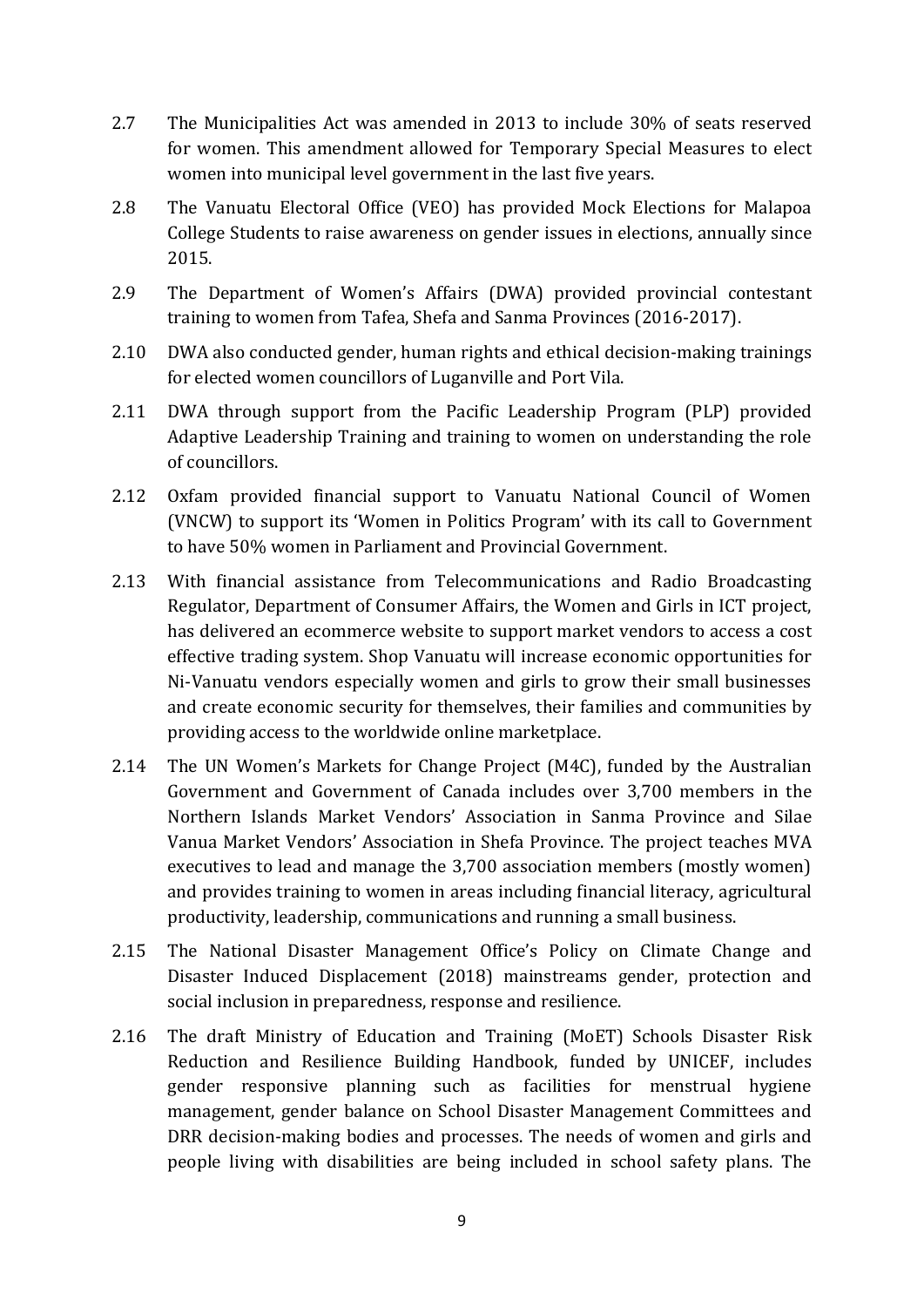Handbook will be finalised in 2019 with the accompanying training to be rolled out at the area council level.

- 2.17 The Water Resource Management Act was amended in 2016 to require a minimum 40% representation of women on rural water committees.
- 2.18 In Shefa and Sanma Provinces, disaster risk reduction, safety and security has been mainstreamed into UN Women's Markets 4 Change Project. Climate change and disaster risk reduction assessments have been undertaken in 8 project market sites and have led to the development of market disaster preparedness and action plans that are aligned to the National Disaster Plan. Vendors and local authorities have been trained in disaster preparedness and risk reduction measures. The Vanuatu Women's Centre (VWC) has also conducted assessments of the market place, evaluating safety and security risks for women vendors and trained vendors in awareness of their rights and how to identify different forms of violence in their communities and homes.
- 2.19 The Australian Government's Disaster Ready project partners Plan/ActionAid, Act for Peace/Vanuatu Christian Council, CARE, Oxfam, Save the Children and World Vision have strengthened women and girl's leadership in disaster planning, resilience and response through Community Disaster and Climate Change Committees (CDCCCs), School Disaster Committees and Women's Weather Watch Program ('Women Wetem Weta').

#### *Multiple and intersecting forms of discrimination*

- $\boxtimes$  Women living in remote and rural areas
- $\boxtimes$  Women living with disabilities
- Younger women
- $\boxtimes$  Women in humanitarian settings
- 3.1 Women are participating in community led saving and loans groups called 'Waste Not Want Not.' One group's savings of VT 852,715 (approximately USD 7,375) was shared between group members to support school fees and health of children.
- 3.2 VANWODS, a micro credit agency, provides access to financial support in the form of savings and credit to over 8,000 active members, especially women, in the informal sector.
- 3.3 Education, awareness and norms change has resulted in more rural community leaders recognizing women in leadership roles as contributors to development.
- 3.4 Some progress was made in the number of women living with a disability participating in sports. Women representatives in the Paralympic Commonwealth Games also won medals in the past five years.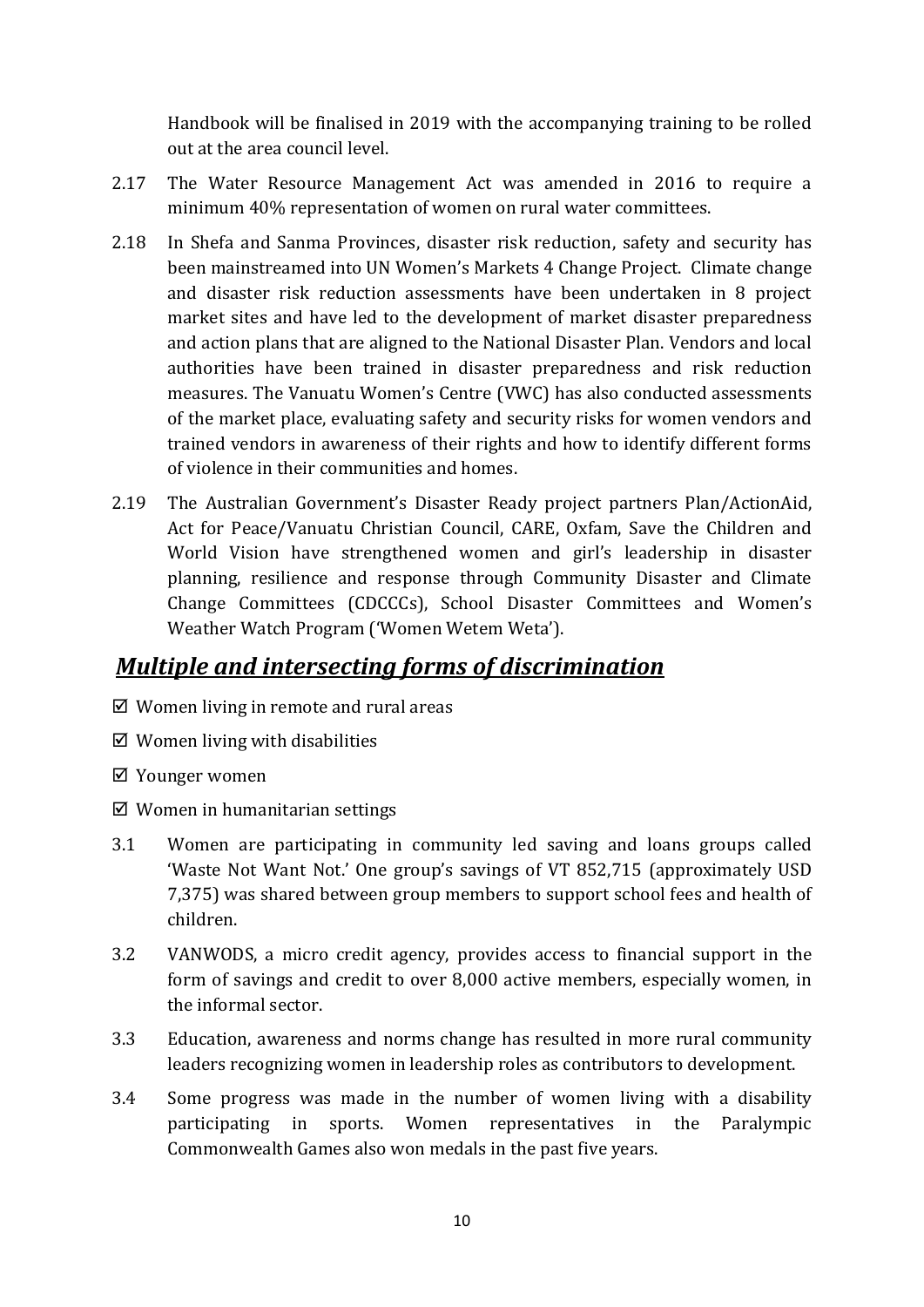- 3.5 Mainstreaming gender into the MoET National Inclusive Education Policy and Strategic Plan (2010-2020) and the MoET National Disability Inclusion Policy for the TVET Sector (2016-2020) has resulted in improvements to women's access to vocational training. Consequently, more women and girls, including those living with disabilities, are entering technical areas of work and more girls are moving into traditional male jobs.
- 3.6 Commencing in late 2017, CARE's, Australian Aid funded, Young Women's Leadership Program (YWLP) is supporting emerging young women leaders aged 18-30 in Shefa and Tafea Provinces over a 12 month period. The program includes workshops to build practical skills and knowledge on gender equality and ending violence against women and girls; internships; mentoring by experienced ni-Vanuatu women leaders; small community projects; sessions with family members on gender equality and women's leadership; field visits to key Vanuatu service providers and institutions; exchange visits to regional women's organizations and advocacy initiatives. There are currently 20 graduates with a further 30 commencing the program in June 2019.
- 3.7 CARE's, other program, Gender Equality Together (also funded by Australian Aid), is supporting girls and boys (aged 15-25) to make good choices in their relationships. The *Good Relationships Free from Violence* project (part of Gender Equality Together) through its life skills curriculum is enabling young women and men to create new and positive norms in their communities. The project teaches young women and men that all people have the right to live free from violence and encourages them to take a closer look at their own beliefs and behaviors. This curriculum is helping communities to build a culture that treats men and women equally.
- 3.8 World Vision's '*Stay in the Game'* menstrual health project for young women and girls in sport is providing education, training and products to support improved menstrual hygiene management.
- 3.9 '*Gudfala Laef'* Sunday & Sabbath school's gender equality program run by World Vision, teaches positive gender norms and gender equality to boys and girls aged 5-12 years. The curriculum focusses on rebalancing gender roles and responsibilities, safe play, and disability inclusion. Another World Vision project, *'Vanuatu Rispek'* is a campaign targeted at young people aged 12-25 years, raising awareness on healthy relationships.
- 3.10 As a result of amendments to the Decentralisation Act#16 (2013), Area Councils' sectoral representatives include women. The Sub-national Development Planning framework includes elements of gender sensitive disaster risk reduction and disaster risk management.
- 3.11 There is strong collaboration between government and CSOs/NGOs working on gender equality through the Gender and Protection Cluster (GPC). There are currently over 20 members of the GPC including government agencies, national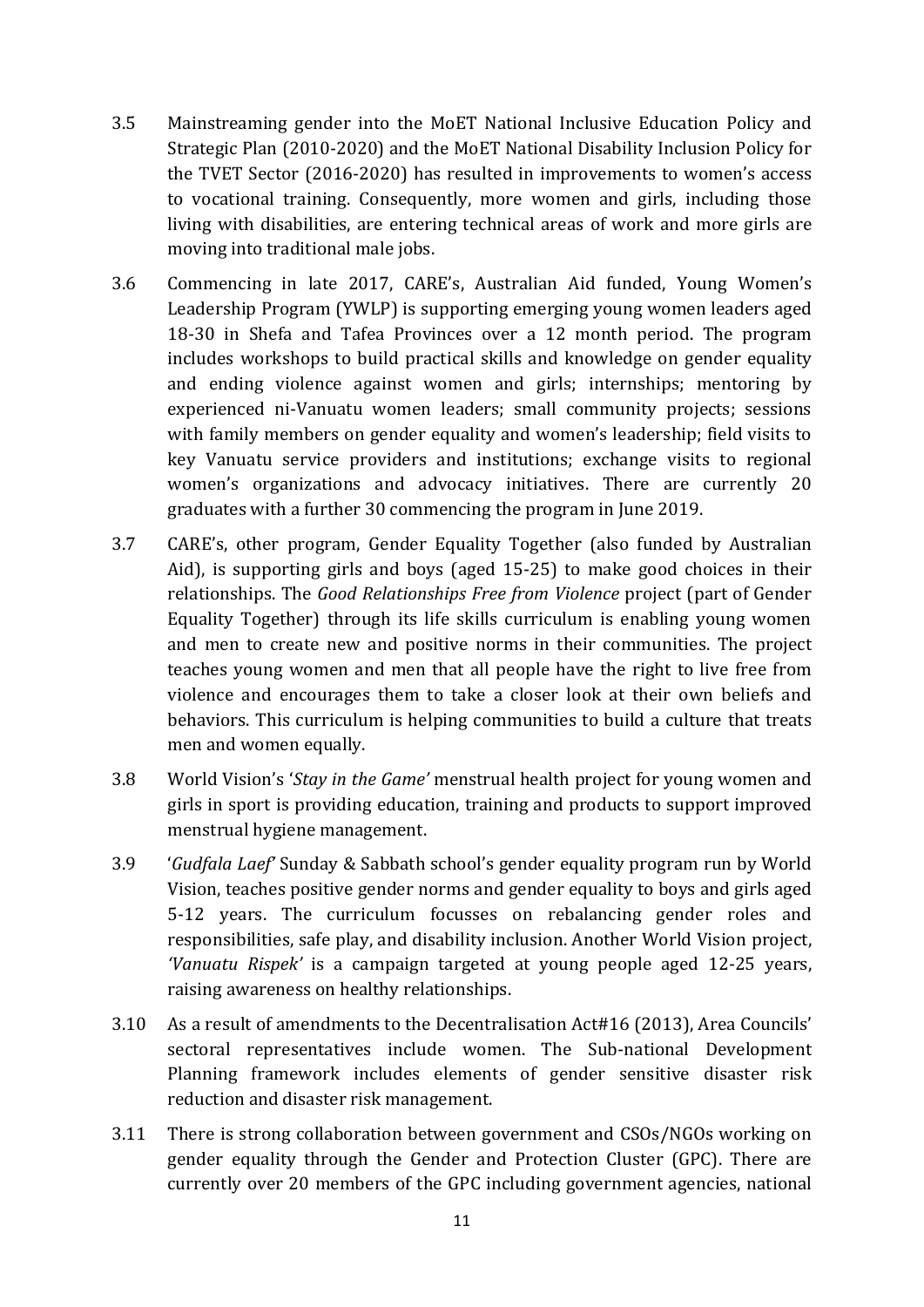NGOs, INGOs, and UN Agencies. DWA is the lead agency; CARE and Save the Children are co-leads. In the past five years, technical assistance has also been provided to DWA and the GPC by UNDP and is currently being provided by UN Women and Australia Assists. Assessment forms used by the GPC and other agencies involved in disaster response are inclusive and based on Global Protection Cluster standards. At the evacuation centres in Penama and Sanma Provinces, the GPC advocated for the rights of women, girls and people living with disabilities during the two Ambae evacuations in 2017 and 2018. Information, education and communications materials including the rights of evacuees, referral pathways and the prevention of sexual exploitation and abuse (PSEA) were also developed and socialised within affected communities and responders during the Ambae, Ambrym and TC Oma responses.

- 3.12 Following the Council of Minister's Decision (August 2, 2018), people living with disabilities were evacuated from Ambae (Penama Province) to Luganville (Sanma Province), where they could access specialized services during the Ambae State of Emergency. To respond to their needs, the first ever joint Cluster in Vanuatu was activated (Gender and Protection and Health), to provide and facilitate services including shelter, health, food, WASH, assistive devices and psycho-social support for a period of three months. Over 50% of these evacuees were women and children. The joint Gender and Protection and Health Cluster was able to provide this response due to support from the National Disaster Management Office, New Zealand Ministry of Foreign Affairs and Trade and strong collaboration with partners across government, NGOs, private sector and communities.
- 3.13 To address gender-based violence and child protection issues during disasters, workshops on appropriate responses were held with faith leaders during the Ambae response in 2018.
- 3.14 Vanuatu Christian Council, as part of their advocacy on gender in disaster response have a sub-working group, through an Act for Peace program which promotes gender equality in emergency response through churches.
- 3.15 During the Ambae response, some evacuation centers which were accessible for people living with disabilities were established.
- 3.16 UNICEF trained government and NGO service providers to provide psycho social support within evacuation centres and communities faced by displacement during the Ambae response.
- 3.17 UNFPA provided 1,000 dignity kits to displaced women and girls from Ambae to assist with menstrual hygiene, sanitation and daily needs.
- 3.18 Oxfam's cash transfer program assisted displaced members of Ambae Island communities, now living in Santo (and their host communities) prioritizing people living with disabilities to receive assistance first.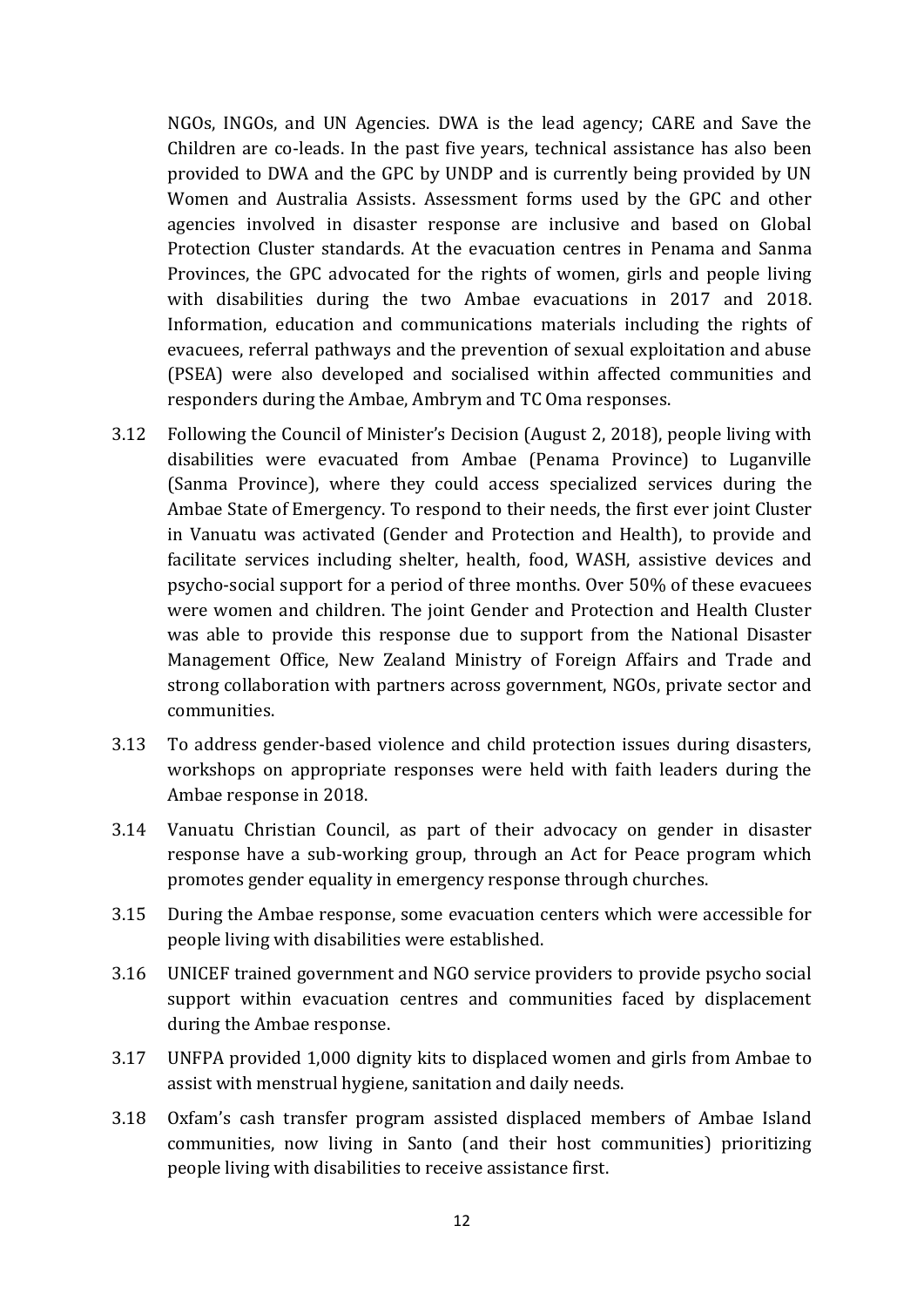- 3.19 Vanuatu Women's Centre has counselling centres in all provinces of Vanuatu to assist survivors of gender based and other forms of violence with services including counselling, legal, referral and rehabilitation support. VWC also provides awareness raising to communities (including women, men, girls and boys) on eliminating violence against women and girls. During the Ambae emergency and resettlement phases, VWC provided services in evacuation centres and displacement sites in the islands of Ambae, Maewo and Santo.
- 3.20 Counselling centres established by Vanuatu Family Health Association (VFHA), in the provinces of Sanma and Tafea, provide support on sexual reproductive health, access to justice in emergencies and recovery and services to women displaced/affected by disasters and girls forced into dropping out of school or coerced into early marriage and/or engaging in commercial or transactional sex.
- 3.21 CARE's programs on women's leadership in emergencies in Ambae and Maewo (targeting both host communities and Ambae evacuees) focussed on confidence building and self-esteem; building an understanding of the humanitarian system, the different agencies providing support and how to access it; rights and entitlements including PSEA policies of INGOs and the Government; and response services for those experiencing gender -based violence. CARE also trained Community Disaster and Climate Change Committees (CDCCCs) and promoted women's equal representation on these committees.

#### <span id="page-12-0"></span>*Humanitarian Crisis*

#### YES NO

- 4.1 Vanuatu is the worlds most at risk country to natural disasters. It has one of the highest rates of gender-based violence and is at the bottom globally in relation to women's political participation in parliament and ministerial level. Women face many barriers to participating in decision making from the national to community level and they are largely left out of the chief system of informal governance. These issues are exacerbated and affect women and girls even more so during times of humanitarian crisis. Due to climate change, the geographical location of Vanuatu and presence of geo-hazards, Vanuatu has been affected by two large-scale disasters in the past 5 years – Tropical Cyclone Pam (2015) affected 188,000 people across 6 provinces and the Ambae Lombenben Volcano eruptions (2017-2018) caused the displacement and resettlement of 11,000 people from Ambae to multiple islands. In the past 5 years, Vanuatu has also faced multiple earthquakes, cyclones, floods, other volcanic eruptions and tsunami; causing damage across the country and heightening the vulnerability of women, children and other marginalized groups.
- 4.2 Gaps in human resources in government departments and turnover due to lack of permanent positions affect key sectors involved in humanitarian response in the Government led cluster system. The Department of Women's Affairs leads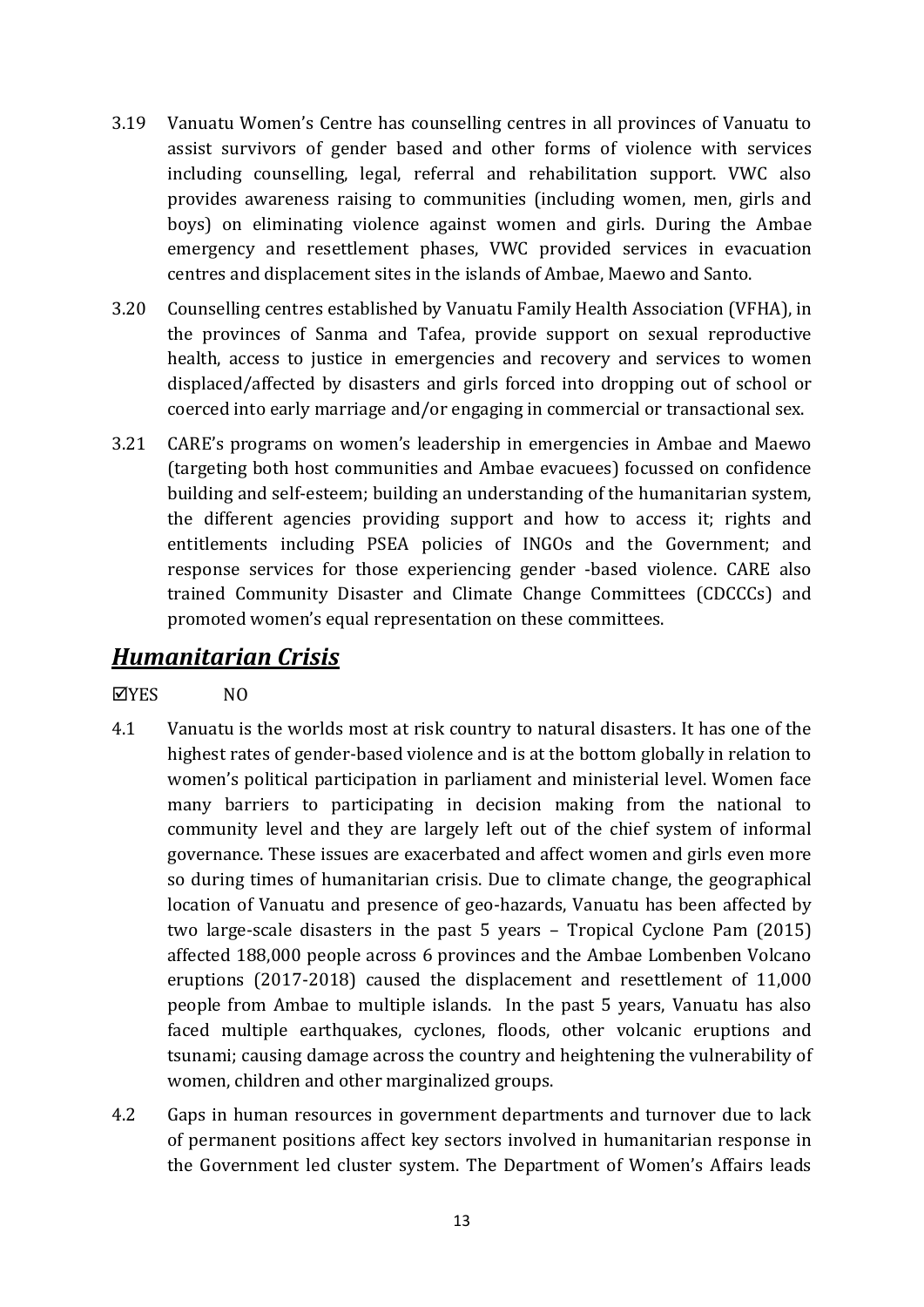the Gender and Protection Cluster (GPC). The wider GPC also includes three (3) sub-clusters - Gender Based Violence (led by DWA) Child Protection (led by MJCS Child Desk) and Disability Inclusion (led by MJCS Disability Desk). Due to the cross cutting nature of gender, protection and social inclusion, emergencies cause the regular development work of the Department and its counterparts working in GBV, child protection and disability inclusion to be disrupted as staff are engaged in coordinating and implementing response. This was experienced in the two Ambae evacuations for example, where nine (9) out of twelve (12) staff from DWA and six (6) staff from MJCS were deployed to respond in different phases for periods ranging from 1 week to 3 months. These deployments affected ongoing work in humanitarian and other gender equality and social inclusion programs such as the development of a national gender mainstreaming framework and decentralisation of development service delivery to the provincial level.

- 4.3 However, humanitarian crises have also led to opportunities for the Vanuatu Government, NGOs, private sector, donors, civil society, churches, chiefs and communities to work together in responding to critical needs. The work undertaken in risk reduction, preparedness, response, recovery and resilience has allowed staff to strengthen their capacity and systems for responding to gender, protection and social inclusion issues. This has also assisted in building relationships across sectoral response and leveraging entry points for gender mainstreaming.
- 4.4 As the main care givers and providers of household work in Vanuatu, women are most affected by destruction to food, water sources and shelter as a result of climate change and natural disasters. They are also the most affected by lack of access to land during times of non-disaster, disaster and resettlement phases. The pressures of displacement and resettlement can lead to an increase in gender based violence and other forms of violence against women and girls, trauma, and loss of safeguards of land, shelter and income. The risk of rise in transactional sex work and early and forced marriages of women and girls has also been identified during protection monitoring. In this context, the Gender and Protection Cluster has been able to work with communities in the preparedness, evacuation, displacement and resettlement phases to raise awareness of women's leadership, rights of evacuees, child protection, violence prevention and referral pathways for survivors of gender based violence. This links in with work being undertaken in the development sector on the elimination of violence against women and girls.
- 4.5 In the case of the Ambae evacuation, church and community leaders were trained in community based disaster risk management, community based protection and peace-building by Vanuatu Christian Council and Act for Peace. They also received training in responding to family violence and child protection.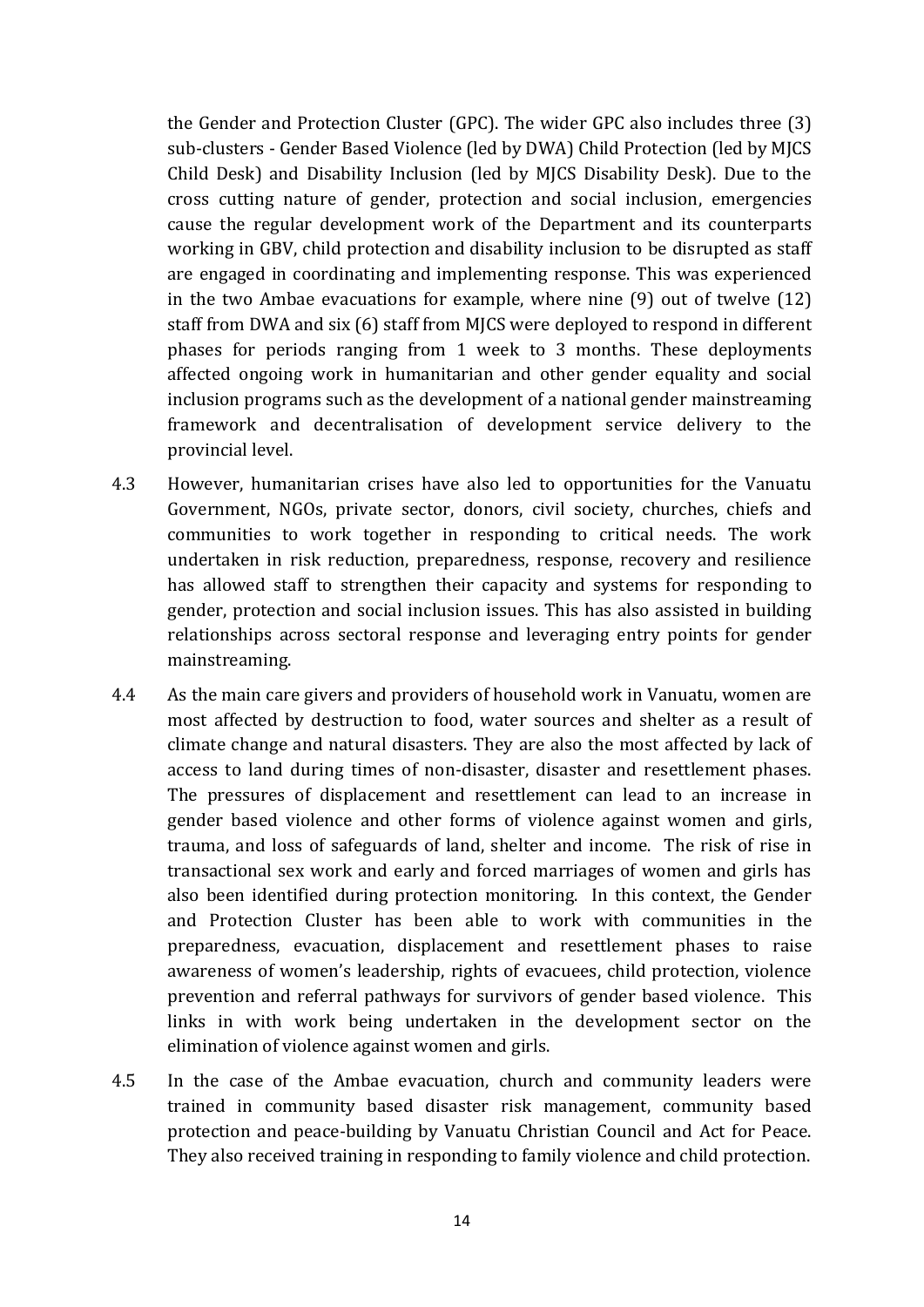- 4.6 During the response to the Ambrym Volcanic Eruption and Earthquake (2018- 2019), Vanuatu Red Cross Society also raised awareness on gender equality, sexual gender based violence, child protection and referral pathways.
- 4.7 Ongoing disasters and the need for preparedness and resilience has also allowed the voice, representation and leadership of women on Community Disaster and Climate Change Committees and Women's Groups, facilitating their participation in decisions over agriculture, food security and climate adaption. These initiatives have increased women's agency across the humanitariandevelopment spectrum and had wider benefits for example, women's contribution to community disaster plans has demonstrated inclusive practices of ensuring resources are distributed fairly.

#### <span id="page-14-0"></span>*Top five priorities in the coming five years*

Consultations with communities and partners have identified the below areas as priorities. However, the DWA review of the National Gender Equality Policy in September 2019 will further refine priority areas for the next five years.

- $\boxtimes$  Quality education, training and life-long learning for women and girls
- $\boxtimes$  Eliminating violence against women and girls
- $\boxtimes$  Political participation and representation
- Gender-responsive budgeting
- $\boxtimes$  Gender-responsive disaster risk prevention, reduction and resilience building
- 5.1 The Government will continue to promote gender responsive planning and budgeting across national policies and programming as per the National Sustainable Development Plan (2016-2030), will develop a national gender guideline and advocate for a greater amount of the national budget to be allocated towards addressing gender equality and the empowerment of women and girls.
- 5.2 The Government, in consolidating its progress in promoting gender equality will review the national machinery, the National Gender Equality Policy and its implementation frameworks at the national and sub- national levels.
- 5.3 There will be more training for women in business.
- 5.4 Scoping will be undertaken on developing relevant gender-specific courses at the Emalus Campus (University of the South Pacific) in Port Vila.
- 5.5 There will be a focus on improving women's access to finance to enhance economic development in rural and urban areas.
- 5.6 A National Framework on eliminating violence against women and girls (EVAWG) will be established. This will address the EVAWG in both development and humanitarian settings.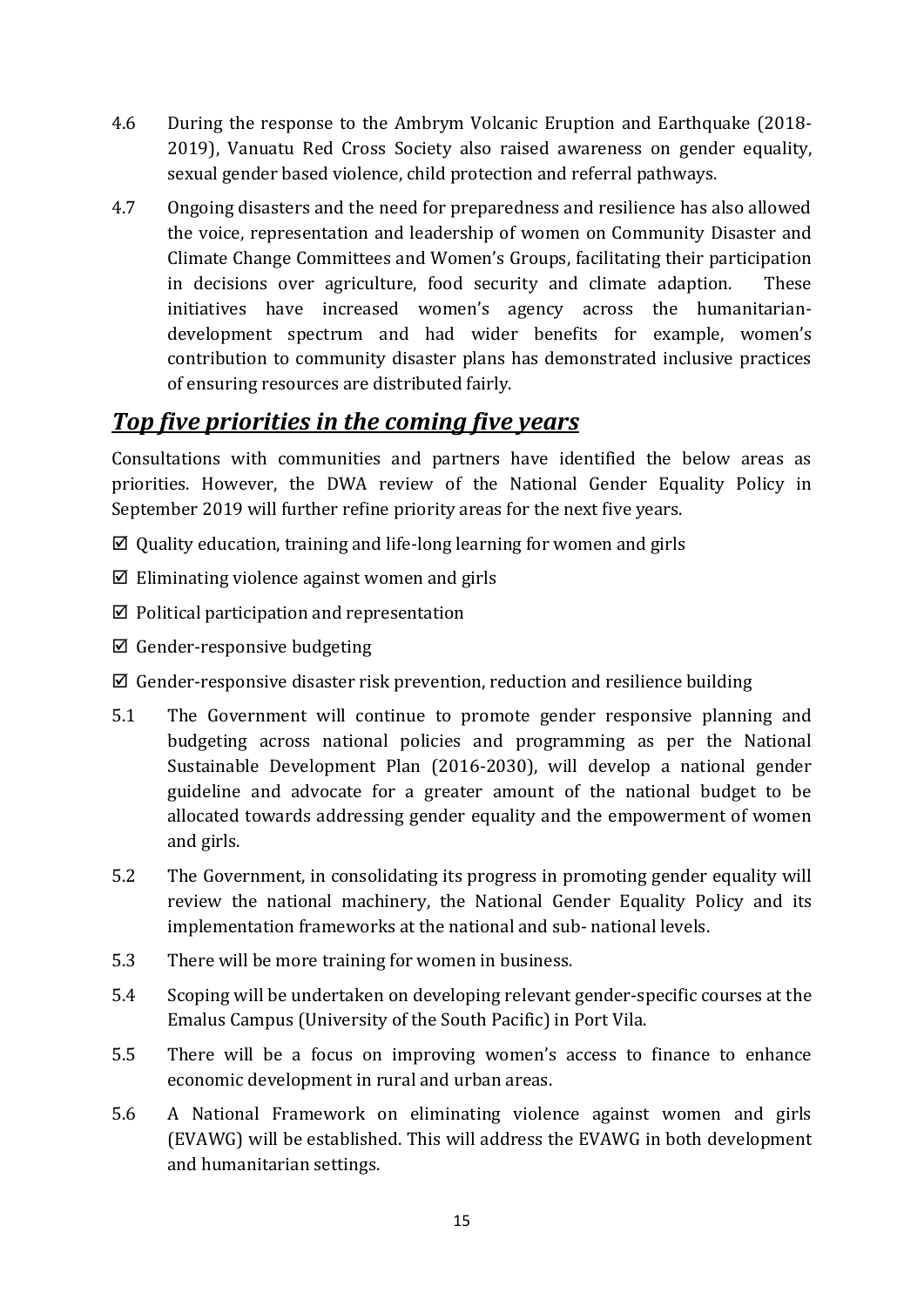- 5.7 Inclusive referral pathways for all EVAWG services (including counselling, health, police, justice, NGOs) will be strengthened, protocols will be developed; prevention, response and access to justice programs will be increased and work will continue on the prevention of sexual exploitation and abuse (PSEA). These initiatives will be undertaken in partnership with Stretem Rod Blong Jastis mo Sefti, funded by the Australian Government; in partnership with UN Women under the New Zealand Government funded Pacific Partnership and in partnership with other government ministries and UNDP, UNFPA, UNICEF and UN Women under the European Union funded Spotlight initiative.
- 5.8 Training will be conducted for health care providers, police and justice sectors in identifying and supporting women who experience sexual and physical violence, including clinical management of sexual violence.
- 5.9 There will be a continuance of programs that aim to change the behaviour of men and promote healthy relationships among diverse girls and boys (e.g. World Vision's Men's Behavioural Change and *'Vanuatu Rispek'* campaign; CARE's '*Good Relationships Free from Violence'* Program and Vanuatu Women's Centre *'Male Advocacy Program'*).
- 5.10 The Government will explore increased support services for women and children victims of gender-based violence; including increasing the number of doctors with authority to verify/deal with incidents of sexual violence; and increasing resource allocations to the Family Protection Unit of the Police.
- 5.11 Led by DWA, efforts will be made to promote a unified approach between the Government and CSOs in working to end violence against women and girls.
- 5.12 A constitutional review will be undertaken to instigate political party reforms aimed at ensuring a percentage of women are nominated by political parties to contest parliamentary elections.
- 5.13 Continued efforts will be made to promote women's leadership in decision making at all levels – national, provincial, municipalities, churches, and communities.
- 5.14 The Government is committed to increasing gender equality advocacy at all levels.
- 5.15 There will be continuing focus to empower women working in the informal sector, including training to set up small businesses, climate smart agricultural practices and food security
- 5.16 The Government of Vanuatu will monitor implementation of gender responsive policies, legislation and programs that include areas of gender responsive disaster risk prevention, reduction and resilience building.
- 5.17 Over the next 5 years, efforts will be made to work with Government policy makers, partners and donors to advocate for development and humanitarian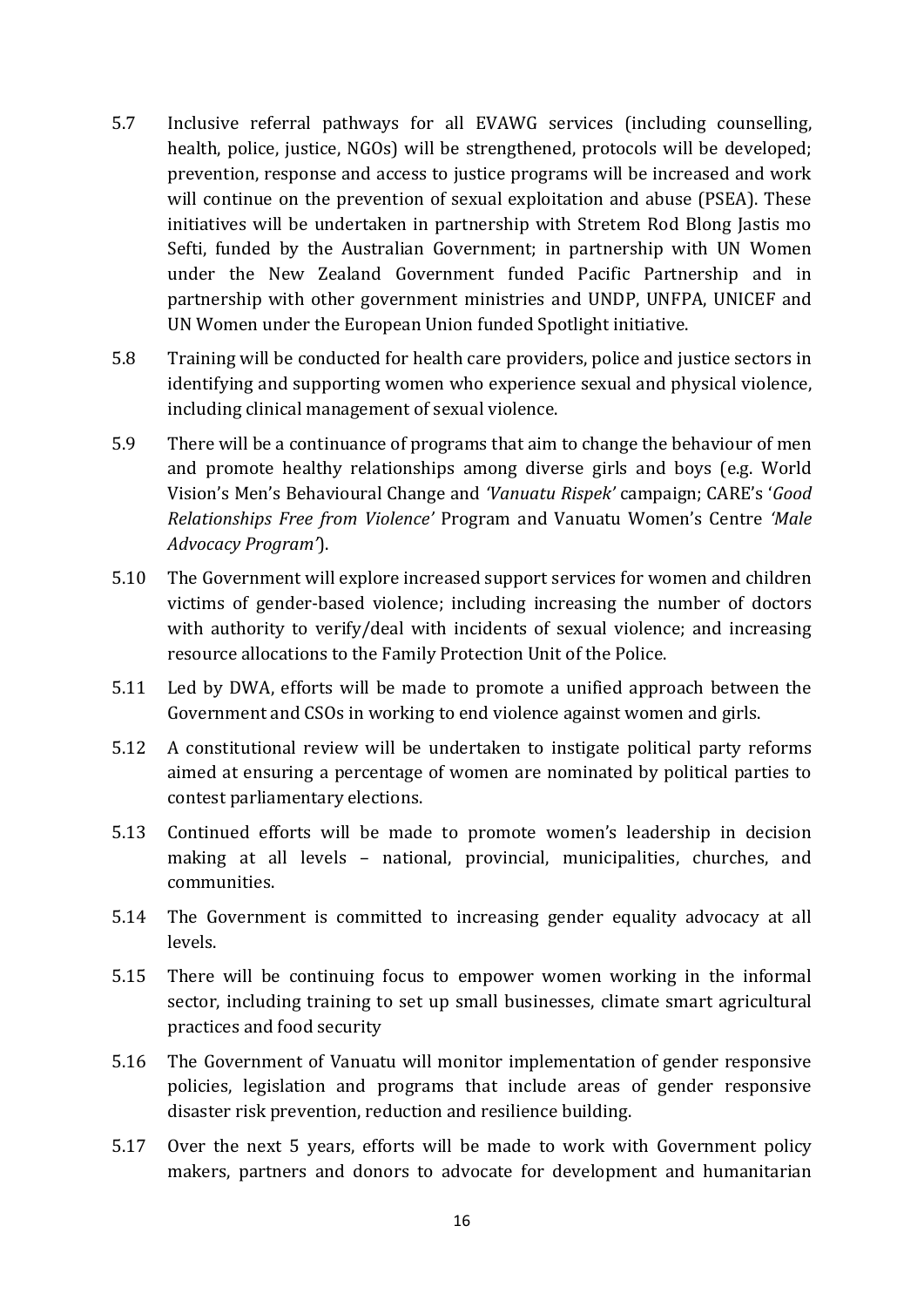programs to include gender responsive disaster risk prevention, reduction and resilience elements. This also requires actions, indicators and budgets to address gender, protection and social inclusion

- 5.18 The Government of Vanuatu will work with key disaster risk reduction and resilience programs such as the Australian Government funded Disaster Ready and Australia Pacific Climate Change Partnership, European Commission funded Green Climate Fund and UNDP funded Pacific Resilience Governance Program to increase gender, protection and social inclusion elements. This includes programs targeting women's leadership in resilience and disaster risk reduction, increasing the evidence base across sectors for gender responsive initiatives, training of policy makers and community members to develop gender responsive disaster risk reduction and resilience budgets; and strategies to ensure that gender, protection and social inclusion is mainstreamed across policies, programs and legislation of other sectors.
- 5.19 The Government of Vanuatu will work with churches and other partners to map all evacuation centres, including identifying risks against women and girls and areas to be addressed for disability inclusion. The Government of Vanuatu will also work with church partners on the theology of DRM to raise awareness in communities about disaster risk prevention, reduction and resilience.
- 5.20 Government of Vanuatu will work with partners to ensure that all citizens are registered and have a valid national ID card to 1) provide an accurate and ethical information and evidence base for authorities and service providers and 2) ensure adequate delivery of services and support to all displaced and host populations and prioritisation of assistance to the most vulnerable as a disaster preparedness measure.
- 5.21 Strengthening decentralisation will be undertaken across ministries to ensure that each province has gender responsive disaster risk prevention, reduction and resilience building elements in their 5 year Provincial Strategies and Provincial Disaster Plans.
- 5.22 In alignment with the Vanuatu Agricultural Sector Policy 2015 2030, work will be undertaken to empower and train women to mitigate and adapt to the effects of climate change in their agricultural practices for household consumption and small business.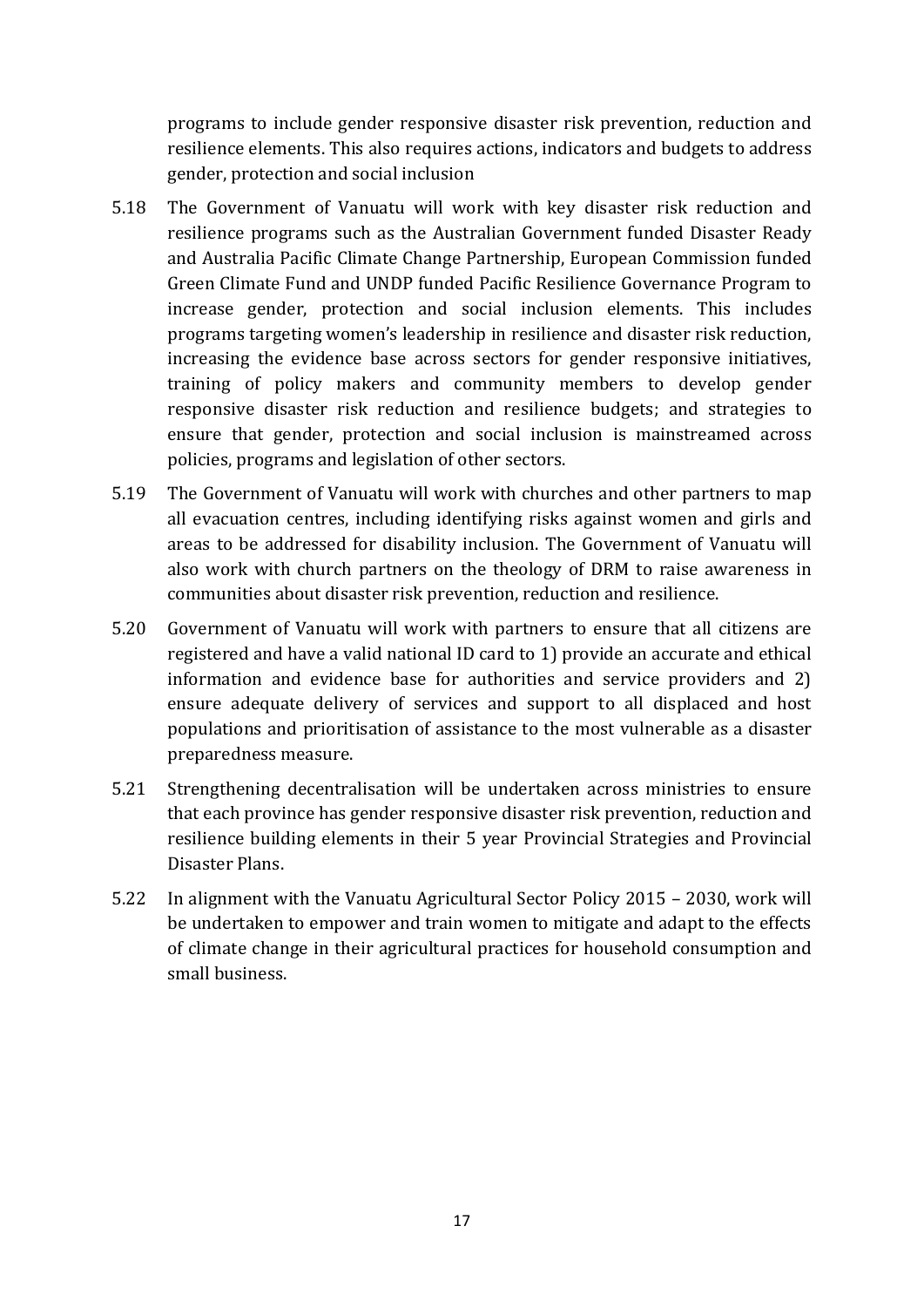# <span id="page-17-0"></span>**Section 2: Progress across the 12 critical areas of concern**

### <span id="page-17-1"></span>*Inclusive development, shared prosperity & decent work*

 $\boxtimes$  Strengthened / enforced laws and workplace policies and practices that prohibit discrimination in the recruitment, retention and promotion of women in the public and private sectors, and equal pay legislation

 $\boxtimes$  Introduced / strengthened gender-responsive active labor market policies (e.g. education and training, skills, subsidies)

 $\boxtimes$  Taken measures to prevent sexual harassment, including in the workplace

 $\boxtimes$  Improved financial inclusion and access to credit, including for self-employed women

 $\boxtimes$  Supported transition from informal to formal work, including legal and policy measures that benefit women in informal employment

- 6.1 Laws and workplace policies were strengthened and enforced to prohibit discrimination in the recruitment, retention and promotion of women in the public and private sectors, and promote equal pay.
- 6.2 The Vanuatu Public Service Commission has for the first time appointed two (2) female Director Generals – they work in the Ministry for Internal Affairs and the Ministry for Justice and Community Services. In total eight (8) women were appointed as Directors (Departments of Finance, Environment, Women's Affairs, Geo Hazards, Labour, Tertiary Education, Bio-Security and Civil Aviation). These women were appointed with their 35 male counterparts by merits that qualified them for the posts. The newly appointed female Commissioner for Labour who is in charge of implementing the National Employment Act has recently conducted a review of the Act and advocates strongly on the above issues. As of 2016, 48% of women are employed in the service sector and 17% in the industry sector. The first female Ni Vanuatu (as opposed to an expatriate) was appointed as a Supreme Court Judge in May 2019.
- 6.3 Gender-responsive active labour market policies (e.g. education and training, skills, subsidies) were introduced and strengthened.
- 6.4 The Markets 4 Change (M4C) is a UN Women regional project in Fiji, Solomon Islands and Vanuatu, which works with the Government, the Local Authorities and Market Vendors' Associations to promote women's economic empowerment and strengthen the capacity of women who sell food produce at the markets. Through the M4C Project, market vendors' associations have been established to represent the interest of market vendors with local government authorities and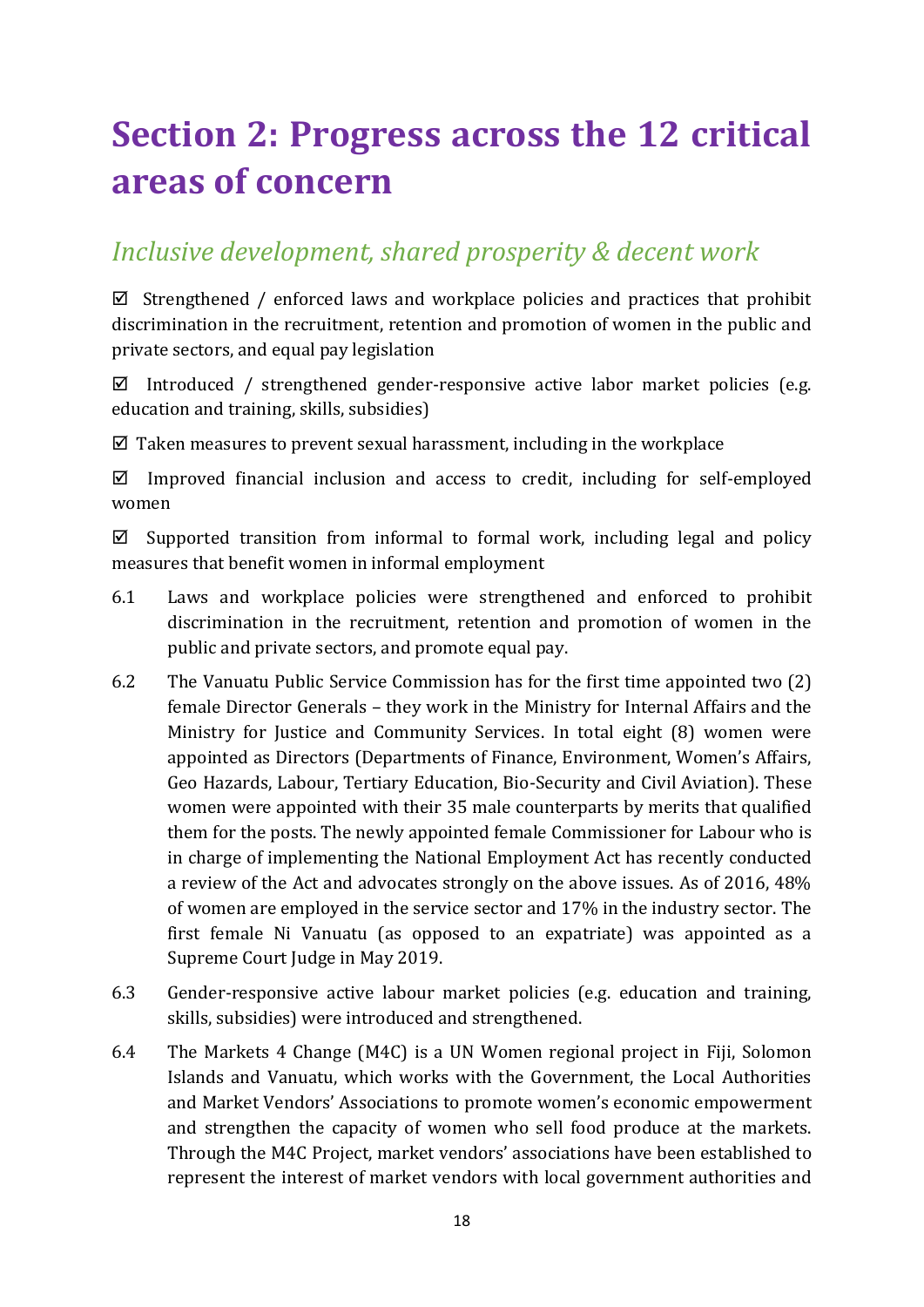market management for example the Northern Islands Market Vendors Association in Sanma Province now has more than 3,000 members. As a result of this program, in Sanma province, about 50% of women have now opened bank accounts with the National Bank of Vanuatu and make weekly savings/contributions to the National Provident Fund. Women have been able to invest in capital goods (e.g. some women have been able to purchase a transport vehicle after being able to access a bank loan).

- 6.5 The Vanuatu Skills Partnership Program has helped women in Sanma to up-skill their hat weaving skills and now they have customers in Port Vila and can export hats overseas.
- 6.6 The Vanuatu Skills Partnership program also up-skills rural women, including women with disabilities. For example, there are currently two women with a disability taking the lead in weaving and selling of handicrafts in Torba Province.
- 6.7 Vanuatu women also participate in seasonal work in Australia and New Zealand, which is Government supported. The Commissioner of Labour is exploring collaborations with productive sectors to provide continued employment for workers who return to Vanuatu, especially women in rural areas.
- 6.8 Rural Training Centers provide technical training and up-skill high school dropouts and other interested individuals, especially women in rural areas.
- 6.9 The Employment Act (1983) has been amended and prohibits sexual discrimination. The Government and private sector have codes of conduct addressing sexual harassment. The Public Service Commission is also looking into dealing with instances of extra marital affairs within and outside the public service.
- 6.10 The Reserve Bank of Vanuatu has developed a National Financial Inclusion Strategy (2018-2023) that provides a road map for the financial inclusion journey with the ultimate aim of improving access to and usage of appropriate financial services by the undeserved adult population and micro small and medium sizes enterprises (MSMEs) in Vanuatu. In 2016, at the Alliance for Financial Inclusion Global Policy Forum (in Fiji) Vanuatu joined other countries in agreeing to work towards addressing the gender gap in financial inclusion. Data currently shows that in Vanuatu, only 37% of adults aged 15 years and over have a commercial bank account, while another 10% access financial services from other formal providers such as credit unions, microfinance, insurance, mobile money or finance companies. Furthermore, 32% of adults are excluded from both formal and informal financial services.
- 6.11 It is expected that by 2023 an additional 54,000 adults will be active users of formal or semi-formal financial services, of which 50% will be women. There will be a need to ensure a suite of MSME business financing products are available, which are tailored to the needs of businesses led by women and youth. Currently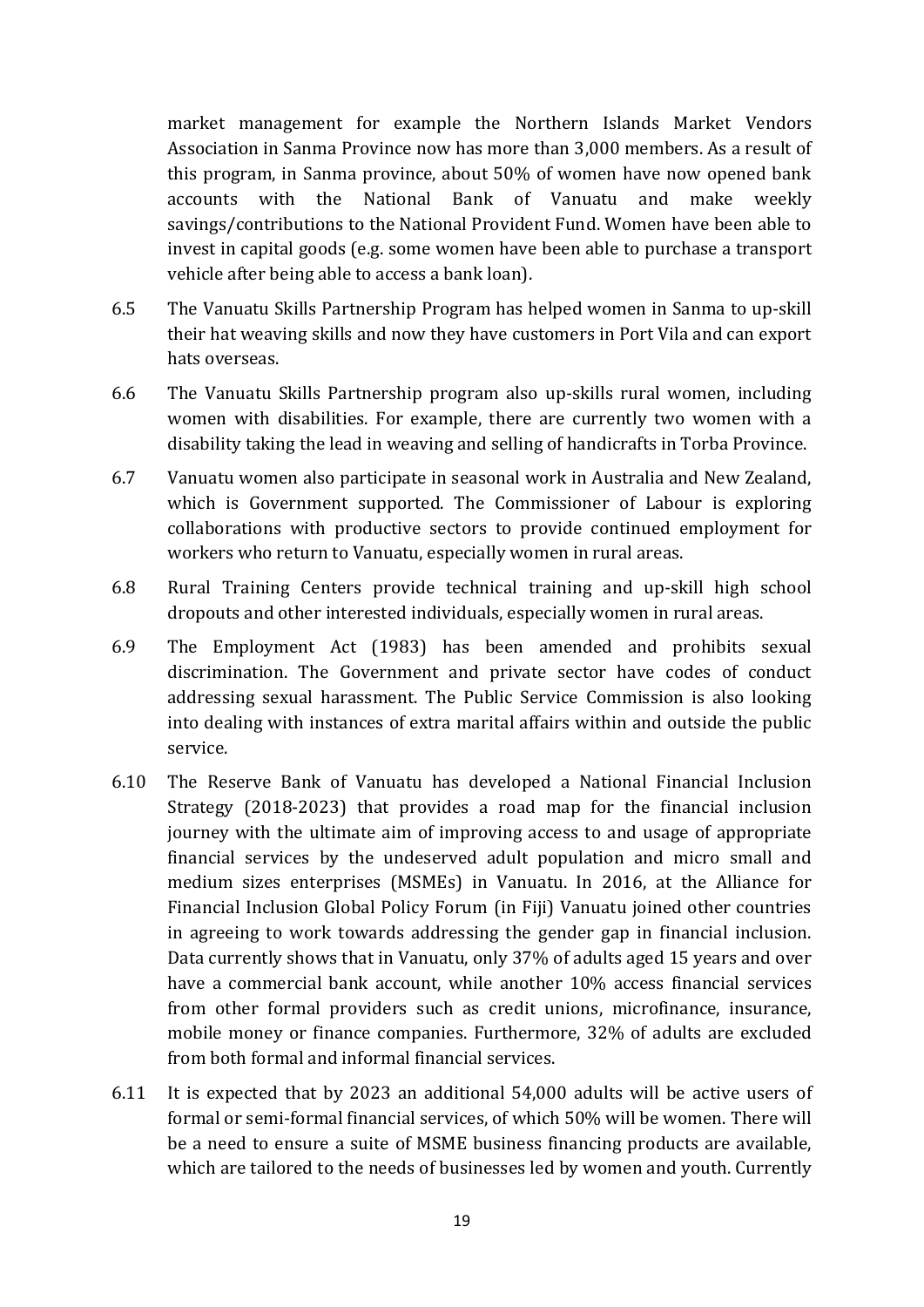in Vanuatu, 60% of MSMEs are owned by men, followed by 20% women, 12% are within the youth category and 8% other category such as shareholders, business associates and family entrepreneurs. Currently, VANWODS also provides credit to people with disabilities.

- 6.12 More and more women are buying land in Efate (Port Vila) and Luganville (Santo). Even women on low incomes and women in the informal sector are saving to purchase land. However, despite amendments to the Land Reform Act, women still face barriers in access and ownership.
- 6.13 Some women in the informal sector are yet to see the significance and relevance in transitioning to formal work. Some working in the informal sector also prefer diversifying and enlarging their business. For example, UN Women's M4C Project participants, women working in handicrafts, and women in flower selling associations use their profits to diversify into other forms of businesses such as public transport ownership or rental houses. This is also the case with seasonal workers, who have returned from overseas to start businesses.

### <span id="page-19-0"></span>*Recognizing/reducing/redistributing unpaid care and domestic work and promoting work-family conciliation*

- 7.1 The Employment Act has been amended to provide for paternity leave. However, challenges remain - maternity leave is not always fully paid and domestic work is poorly paid (often below minimum wage) with no paid superannuation. Women who are pregnant are often laid off from employment. In 2018, the National Provident Fund held a meeting with all government agencies and the general public to emphasise their commitment to enforce the Vanuatu National Provident Fund (VNPF) Act especially concerning domestic workers (mostly cleaners, nannies and cooks employed by households). This includes paying minimum wage and VNPF benefits.
- 7.2 The Department of Energy/Vanuatu Rural Electrification Program in partnership with Pacific Communication Solutions is providing a lower electricity rate to people living with a disability. The Department of Water and Wash Cluster has also helped improve water access and proper sanitation to homes.
- 7.3 NGO partners such as ADRA, CARE, Oxfam, World Vision and VWC are delivering gender equality programs which emphasise the importance of and encourage the participation of men and boys in unpaid care and domestic work.

#### <span id="page-19-1"></span>*Austerity Measures*

8. YES  $\boxtimes$  NO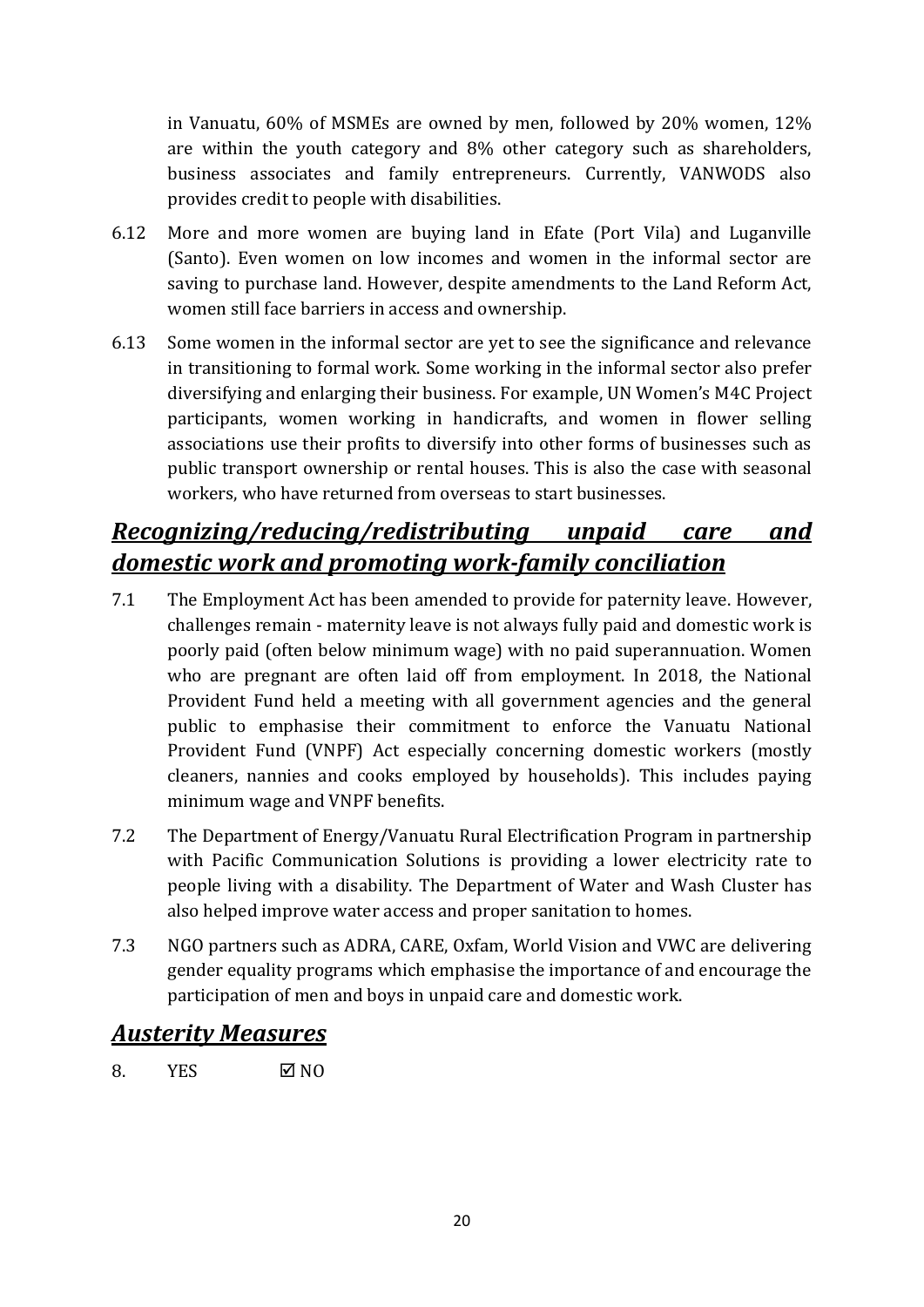# <span id="page-20-0"></span>**Section 2: Progress across the 12 critical areas of concern**

### <span id="page-20-1"></span>*Poverty eradication, social protection and social services*

 $\boxtimes$  Promoted poor women's access to decent work through active labour market policies (e.g. job training, skills, employment subsidies, etc.) and targeted measures

 $\boxtimes$  Supported women's entrepreneurship and business development activities

 $\boxtimes$  Introduced or strengthened social protection programmes for women and girls (e.g. cash transfers for women with children, public works/employment guarantee schemes for women of working-age, pensions for older women)

 $\boxtimes$  Introduced/strengthened low-cost legal services for women living in poverty

- 9.1 The Government promoted poor women's access to decent work through active labour market policies (e.g. job training, skills, employment subsidies, etc.) and targeted measures in the past five (5) years.
- 9.2 The seasonal workers programs (Australia Seasonal Worker Program, and New Zealand Recognized Seasonal Employer Scheme) have provided unemployed women both in rural and urban centres (Port Vila and Santo) with access to income.
- 9.3 Other training programs such as those provided by UN Women's M4C Project, Vanuatu Skills Partnership, Vanuatu Chamber of Commerce and Industry, VANWODS, and community owned Rural Training Centres (RTCs) have upskilled women to find employment and establish small businesses.
- 9.4 Vocational life skills programs through Vanuatu Youth Council, Youth Challenge and through churches are supporting women who have employment.
- 9.5 The Vanuatu Women's Centre (VWC) and the Public Solicitor's Office provide cash to their clients in need. VWC has a lawyer on staff that provides free legal aid in their Port Vila office and can be contacted through their help line across the country.

#### <span id="page-20-2"></span>*Improving access to social protection for women & girls*

 $\boxtimes$  Introduced or strengthened unconditional cash transfers

10.1 In the Ambae Cash Transfer Response, where over 2,769 evacuee and host families received cash assistance (over 13,000 individuals in total); families were given the choice to nominate who in the family should receive the cash transfer. The majority of recipients of the cash transfer program were ultimately women (58%). The majority of cash transfer staff implementing and leading the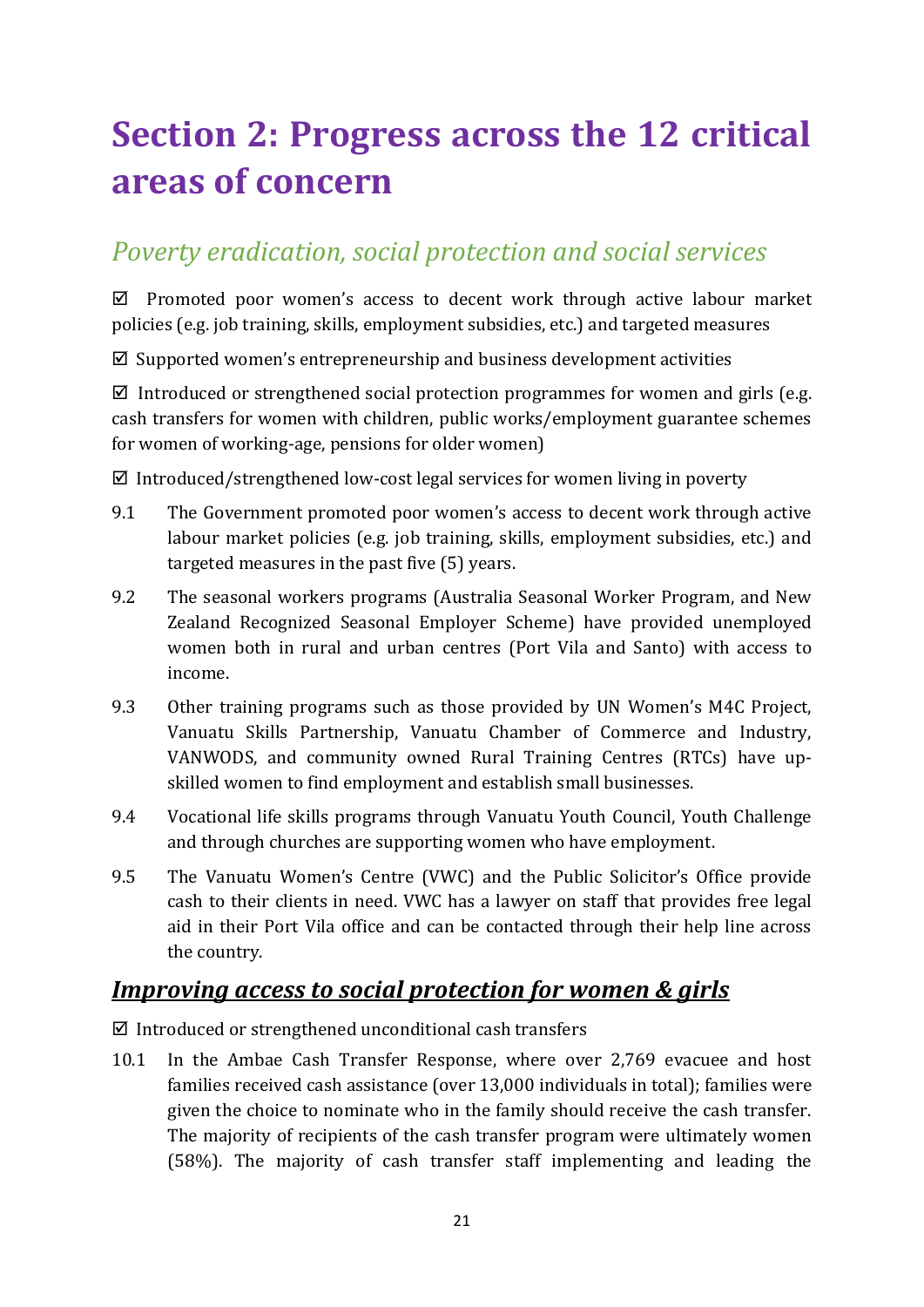operation were also female. The Ambae Cash Transfer Response was implemented by Oxfam in partnership with Department of Local Authorities, Sanma Provincial Government, Vanuatu Disability Promotion and Advocacy Association, Vanuatu Red Cross Society, ANZ and NBV Banks and funded by the New Zealand Government and the Cargill Foundation of the United States.

- 10.2 The Vanuatu National Cash and Voucher Assistance Feasibility Study was conducted by Oxfam in 2018 (funded through the Australian Government's Disaster Ready Program) and a recommendation in the Report is to include gender and protection analysis to mitigate risks in cash transfer programs (CTP). The Study recommends that "a gender and protection analysis is required before implementing CTP in Vanuatu and should be integrated into all needs and market assessments to ensure the correct approach is taken in light of the context and program. The assessment results present a complex picture (notably, differing preferences for male or female recipients, and the prevalence of gender-based violence), so the household recipient of the CTP should not be automatically assumed".
- 10.3 Female vendors and recipients were dominant in Oxfam's most recent cash transfer program innovations pilot to test the delivery of smart vouchers using block chain technology; "UnBlocked Cash". Out of the 28 vendors trained on the use of a smartphone application to accept smart voucher payments, 21 were women. As a secondary objective, the program focused on meeting the needs of marginalised members of the community – the majority of who are typically female widows and single mothers. In total, 81% of the recipients enrolled in the pilot were women.

#### <span id="page-21-0"></span>*Improving health outcomes for women & girls*

 $\boxtimes$  Promoted women's access to health services through expansion of universal health coverage or public health services

 $\boxtimes$  Expanded specific health services for women and girls, including sexual and reproductive health services, mental, maternal health and HIV services

 $\boxtimes$  Undertaken gender-specific public awareness/health promotion campaigns

 $\boxtimes$  Provided gender-responsiveness training for health service providers

 $\boxtimes$  Strengthened comprehensive sexuality education in schools or through community programmes

11.1 The focus has been on ensuring women experience pregnancy and child birth without suffering injury or losing their lives. This includes developing and implementing clear referral guidelines and protocols to improve management of services to pregnant women and deliveries within the health system.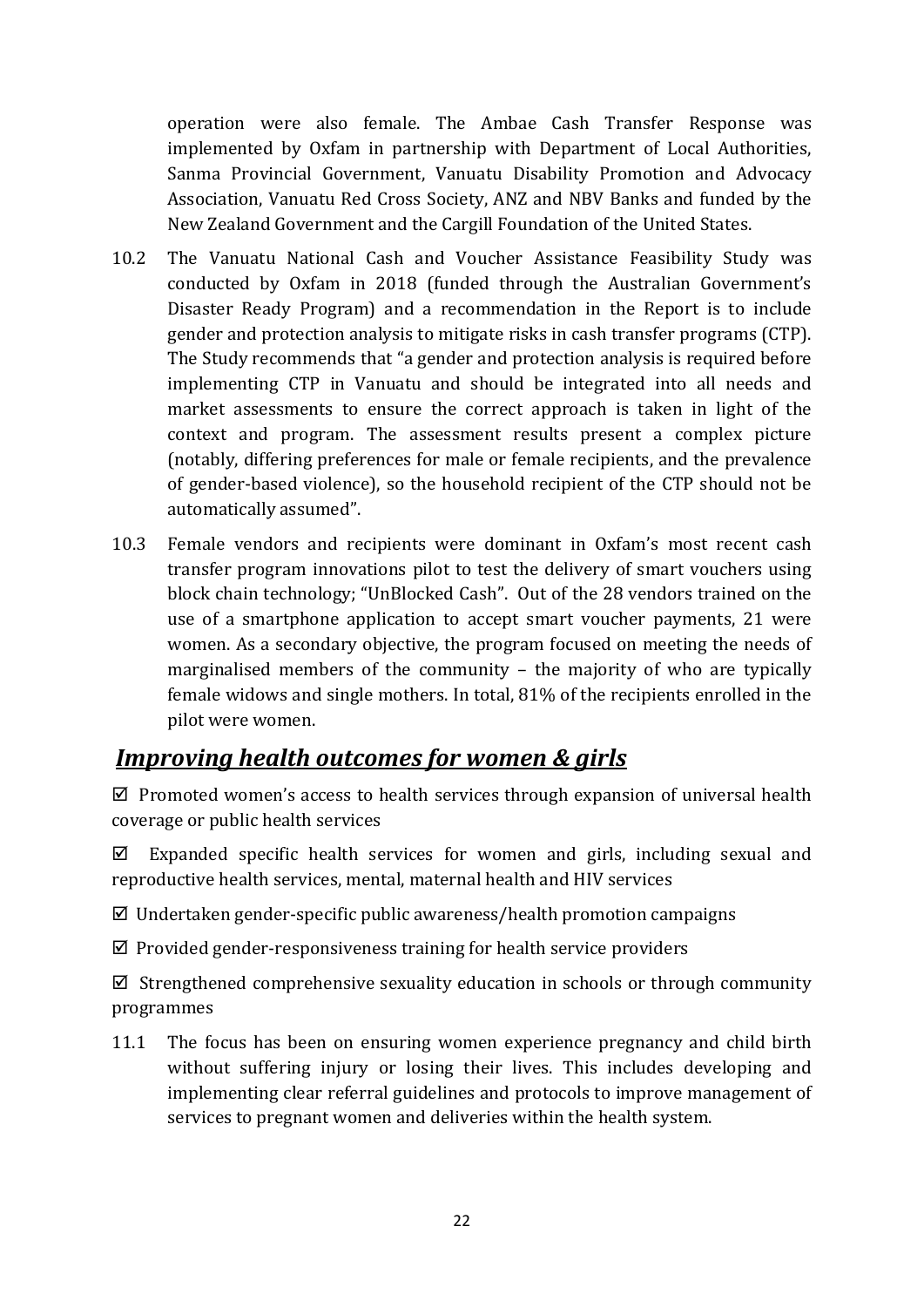- 11.2 Efforts are being made to ensure that all women including those who live in rural areas and teenage girls can access quality of antenatal intrapartum, post-natal and neonatal care.
- 11.3 The Government has established antenatal clinics, obstetrics and referral services in all provinces.
- 11.4 The Government has established a training institution to build midwifery skills for nurses in an effort to strengthen the quality of antenatal and post-natal care services and meet the high demand for women who need health services.
- 11.5 The Government has provided trainings on family planning for health providers to ensure all products; services and information are available in all health facilities for women and teenage girls to access.
- 11.6 Cervical screening is available in all health facilities for young girls and women.
- 11.7 The HPV vaccine is given out in schools for all girls age 10 -12 years.
- 11.8 Early new born care training has been rolled out in Lenakel Hospital in Tanna Province, Northern District Hospital in Sanma Province and Vila Central Hospital in Shefa Province. These trainings will continue to be rolled out to ensure good quality practices are implemented in all delivery rooms reducing the risk of neonatal deaths.
- 11.9 Prevention of Mother to Child Transmissions (PMTCT) training has been rolled out in the provinces to provide a good quality care of clinical procedures performed by health workers to prevent the spread of HIV from mother to child.
- 11.10 HIV and STI treatment is also available in the provinces to halt the spread of HIV and reduce the prevalence of STIs, and improve the quality of life of people living with HIV in Vanuatu. Duo-testing for HIV & STIs is performed in health facilities, including counselling and testing to make sure all men and women get tested and treated. Integration of HIV and STI programmes within reproductive health services has been established to ensure HIV positive women have access to family planning and antenatal care.
- 11.11 Gender awareness for health workers in the provinces is also a part of the gender based violence training package being rolled out to ensure that people in communities have the right information to stop gender based violence. In addition, the training will ensure that quality care in hospitals or health centres is provided and a well-structured referral system is followed.
- 11.12 Adolescent training has been rolled out in the provinces targeting youth aged 13 years and above to support a better understanding of sexuality and sexual reproductive health so that they are able to make informed decisions and access essential health products when and where they need them.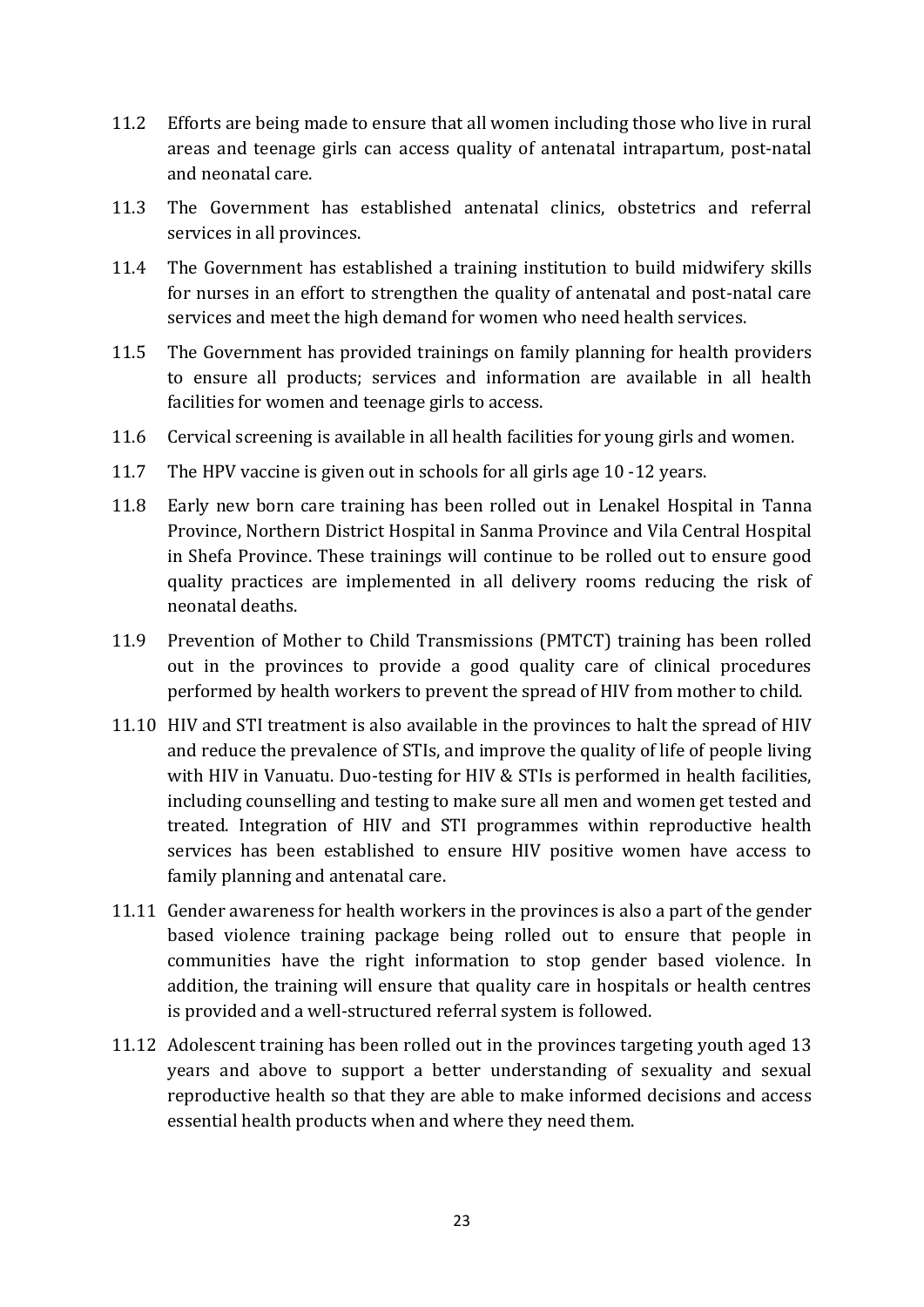### <span id="page-23-0"></span>*Improving education outcomes for women & girls*

 $\boxtimes$  Taken measures to increase girls' access to, retention in and completion of education, technical and vocational education and training (TVET) and skills development programmes

 $\boxtimes$  Strengthened educational curricula to increase gender-responsiveness and eliminate bias, at all levels of education

 $\boxtimes$  Provided gender equality and human rights training for teachers and other education professionals

 $\boxtimes$  Promoted safe, harassment-free and inclusive educational environments for women and girls

 $\boxtimes$  Increased access to skills and training in new and emerging fields, especially STEM (science, technology, engineering and math) and digital fluency and literacy

 $\boxtimes$  Ensured access to safe water and sanitation services and facilitated menstrual hygiene management especially in schools and other education/training settings

 $\boxtimes$  Strengthened measures to prevent adolescent pregnancies and to enable adolescent girls to continue their education in the case of pregnancy and/or motherhood

- 12.1 Currently the Curriculum Development Unit (CDU) within the Ministry of Education and Training (MoET) is coordinating an ongoing project centred on strengthening the implementation of Family Life Education (FLE), which promotes human rights and gender equality in schools and communities.
- 12.2 Under the current curriculum reform, Family Life Education (FLE) is a standalone subject for Years 11 to 13, however the syllabus and the Teacher Guide are still under development and in the process of finalization. The quality assurance is being done by the EQAP/SPC team in order to align all senior secondary syllabi with the regional standards. Inputs from UNFPA are assisting in ensuring that the FLE curricula are aligned to international standards. The Year 11 FLE syllabus will be implemented in schools in 2020. At the Junior Secondary level, FLE is not a stand-alone subject but incorporated in the 'Health and Physical Education' (HPE) syllabus (yet to be developed). FLE components are included in the 'Living in our Community' Years 1 to 3 syllabus and in the 'Science and Health' Years 4 to 6 syllabus. Year 1 to 4 Teacher Guides are already in schools and CDU is currently developing the Year 5 Teacher's Guide.
- 12.3 MoET is making efforts to implement the National Inclusive Education Policy, DWA National Gender Equality Policy and MoET Child Safeguarding Policy 2017. As part of the implementation plans of these policies, awareness campaigns are ongoing in schools and communities.
- 12.4 MoET acknowledges that a healthy child in school survives through all levels of schooling. MoET has collaborated with UNICEF, Live & Learn and other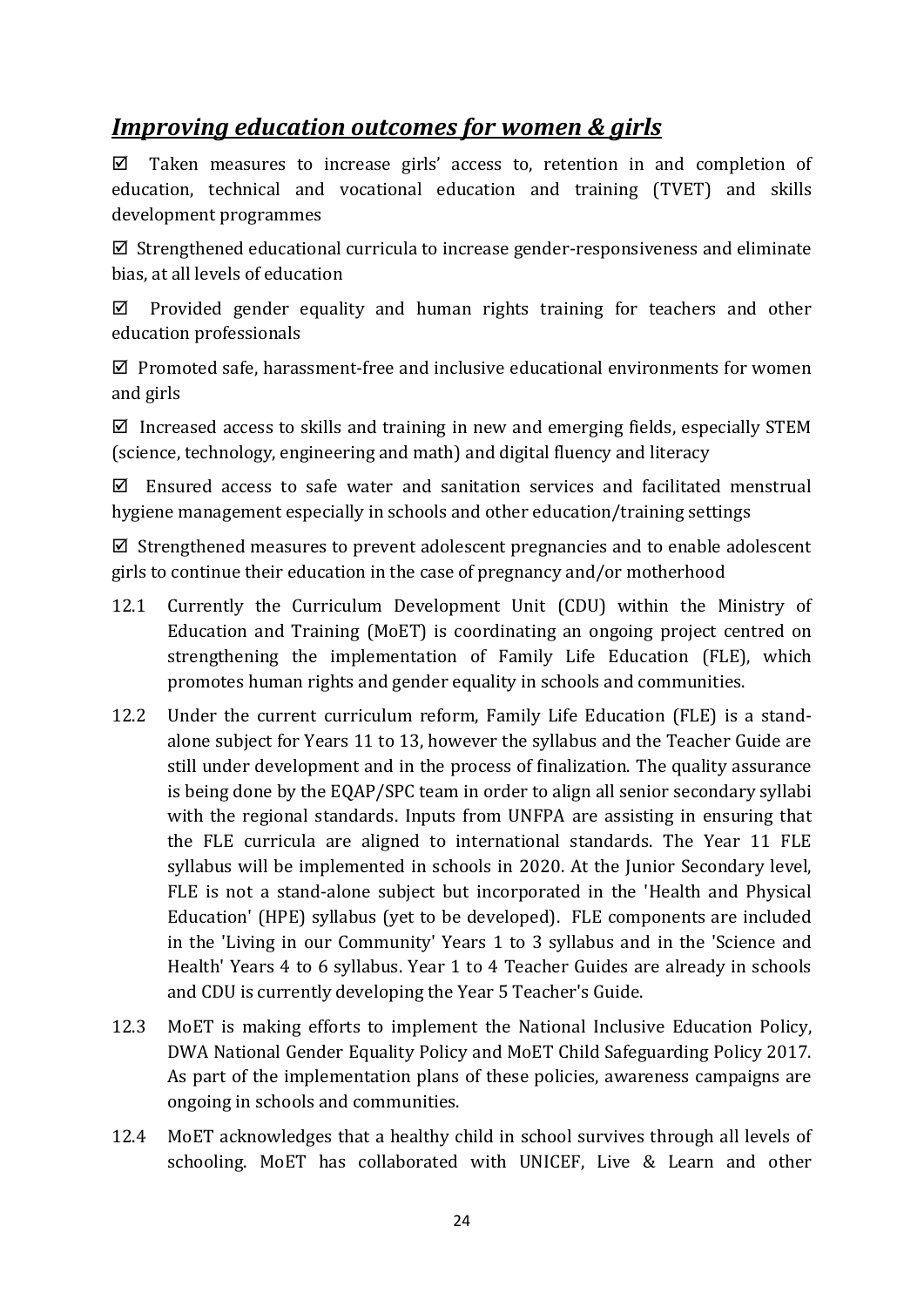stakeholders to raise awareness on the importance of health and hygiene especially with specific consideration to girls. Other initiatives being considered:

- Schools have at least one bathroom with a shower, have doors that can be locked from inside, and good lighting so girls and female teachers feel safe and are confident attending school because they know that they are able to manage their menstruation needs throughout the day.
- While hygiene and menstrual hygiene are taught in the classroom as part of lessons there is still a need to have a "girl talk" so female teachers can talk to girls more about what happens when they menstruate and the best way to manage that in school, including disposal of sanitary pads. If girls are not being taught about menstrual hygiene management at home due to cultural sensitivity, female teachers are able to fill this knowledge gap in school.
- More awareness and sensitization is being conducted with male teachers so they are confident in talking about menstrual hygiene management in the classroom with their students, and are able to understand the challenges faced by female students who may be menstruating.
- Provision of sanitary pads in schools is being explored so girls do not have to be sent home and miss their classes.
- 12.5 All surveys carried out to update health and sanitation facilities in schools are also available and updated on the Open VEMIS database of MoET. This allows the MoET senior management to make informed decisions to provide assistance to schools with specific needs.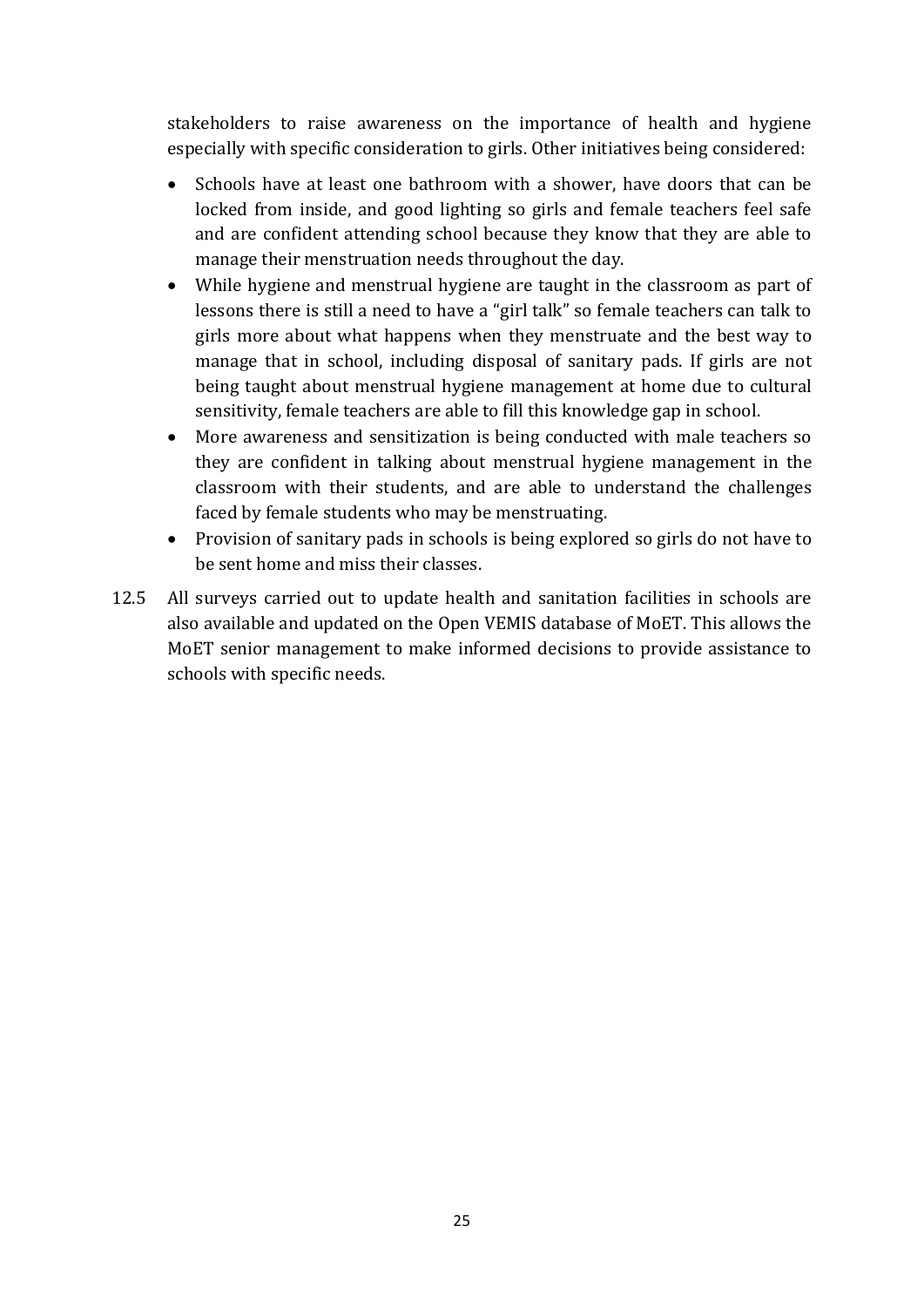# <span id="page-25-0"></span>**Section 2: Progress across the 12 critical areas of concern**

### <span id="page-25-1"></span>*Freedom from violence, stigma and stereotypes*

 $\boxtimes$  Intimate partner violence/domestic violence, including sexual violence and marital rape

 $\boxtimes$  Violence against women and girls facilitated by technology (e.g. cyber violence, online stalking)

- 13.1 Revisions to the Penal Code Amendment Act No 15 of 2016 have resulted in the increase of penalties for all sexual offences. This was the result of a consultation of multi-stakeholders, including the Department of Women's Affairs, Ministry of Justice and Community Services, Public Prosecutor's Office, Family Protection Unit of the Vanuatu Police Force, the Vanuatu Women's Centre and the Vanuatu Correctional Services Department. The amendment increases the sentencing for the crimes of abduction and incest.
- 13.2 Provisions for victim support in the Public Prosecutor's Office afford a greater responsibility on the part of Government to support victims rather than depend on NGOs to provide services. A specialised unit will be established in 2019.
- 13.3 The Bill for The Cybercrime Act (2015) makes pornography, child pornography, solicitation of children and cyber stalking punishable crimes

#### <span id="page-25-2"></span>*Prioritized actions in the last five years to address violence against women & girls*

 $\boxtimes$  Introduced or strengthened violence against women laws, and their enforcement and implementation

Introduced or strengthened measures to increase women's access to justice (e.g. establishment of specialist courts, training for the judiciary and police, protection orders, redress and reparations, including for femicide cases)

Introduced or strengthened services for survivors of violence (e.g. shelters, help lines, dedicated health services, legal, justice service, counselling, housing)

 $\boxtimes$  Introduced or strengthened strategies to prevent violence against women and girls (e.g. in the education sector, in the media, community mobilization, work with men and boys)

 $\boxtimes$  Monitoring and evaluation of impact, including evidence generation and data collection, including regarding particular groups of women and girls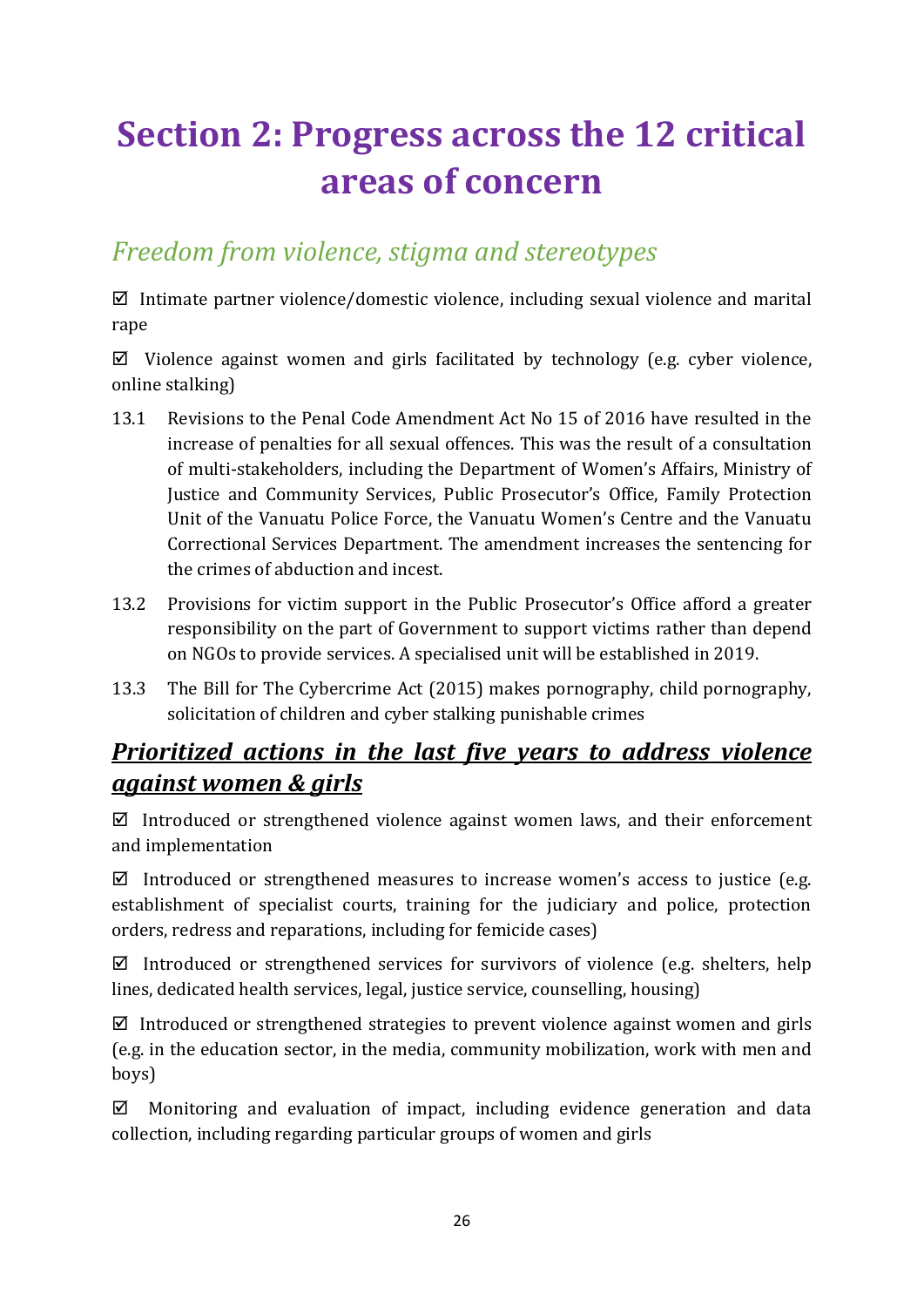$\boxtimes$  Introduced or strengthened measures for improving the understanding of causes and consequences of violence against women among those responsible for implementing measures on ending violence against women and girls

- 14.1 The work of advancing women's rights remains a priority for Government and includes the ongoing implementation of the NGEP (2015-2019) and the Annual 16 Days of Activism Campaign (conducted since 2010) through strategic partnership with national and international NGOs, UN agencies and key funding support from Stretem Rod Blong Jastis mo Sefti (SRBJS). Furthermore, DWA in partnership with Vanuatu Women's Centre has enabled trainings of island Council of Chiefs on sexual and gender-based violence among others.
- 14.2 A Comprehensive Violence against Women, Children, Vulnerable and Marginalized Groups Training Manual for Health Care Professionals and Participants Guide was developed in 2017. In addition, the Ministry of Health (MOH) has endorsed the Gender Based Violence Training Guidelines and Comprehensive Participants Guidebook for Health Workers. In partnership with Vanuatu Women's Center, the Ministry of Health (MoH) is carrying out GBV training for health workers. MoH has also established a Gender-Desk Officer role within the Ministry. Additionally, the Police training program also includes modules on responding to sexual and gender-based violence and key issues around the rights of victims and suspects. Trainings on the Convention against Torture and the UN minimum standards on places of detention have been provided by OHCHR, SPC RRRT and the ICRC.
- 14.3 The Government continues its efforts in addressing violence against women and girls in both the Family Protection Act (FPA) and the Penal Code Act (PCA). To strengthen the implementation of the FPA in 2017, Government has appointed Registered Counsellors (RCs) and Authorized Persons (APs). Further, ongoing awareness on sexual and gender-based violence continues through various initiatives such as the 16 Days of Activism Campaign, as well as the development of comprehensive guidelines for responding to violence against women, children and marginalized groups in Vanuatu. Training of trainers and training for healthcare service providers in the provinces on gender-based violence also continues. The FPA provides protective measures and a legal framework for all women including those in rural areas. In partnership with women's NGOs, women in rural areas have access to the Vanuatu Women's Centre. The APs and RCs appointed in rural areas provide support and access to protection from domestic violence. Women with disabilities also have access to protection orders, counselling services, education, rights awareness and access to the referral system.
- 14.4 Further training on handling of cases of domestic violence and human rights for police officers has also been conducted. More than 50% of police officers have attended human rights training in Port Vila and Santo. These trainings by OHCHR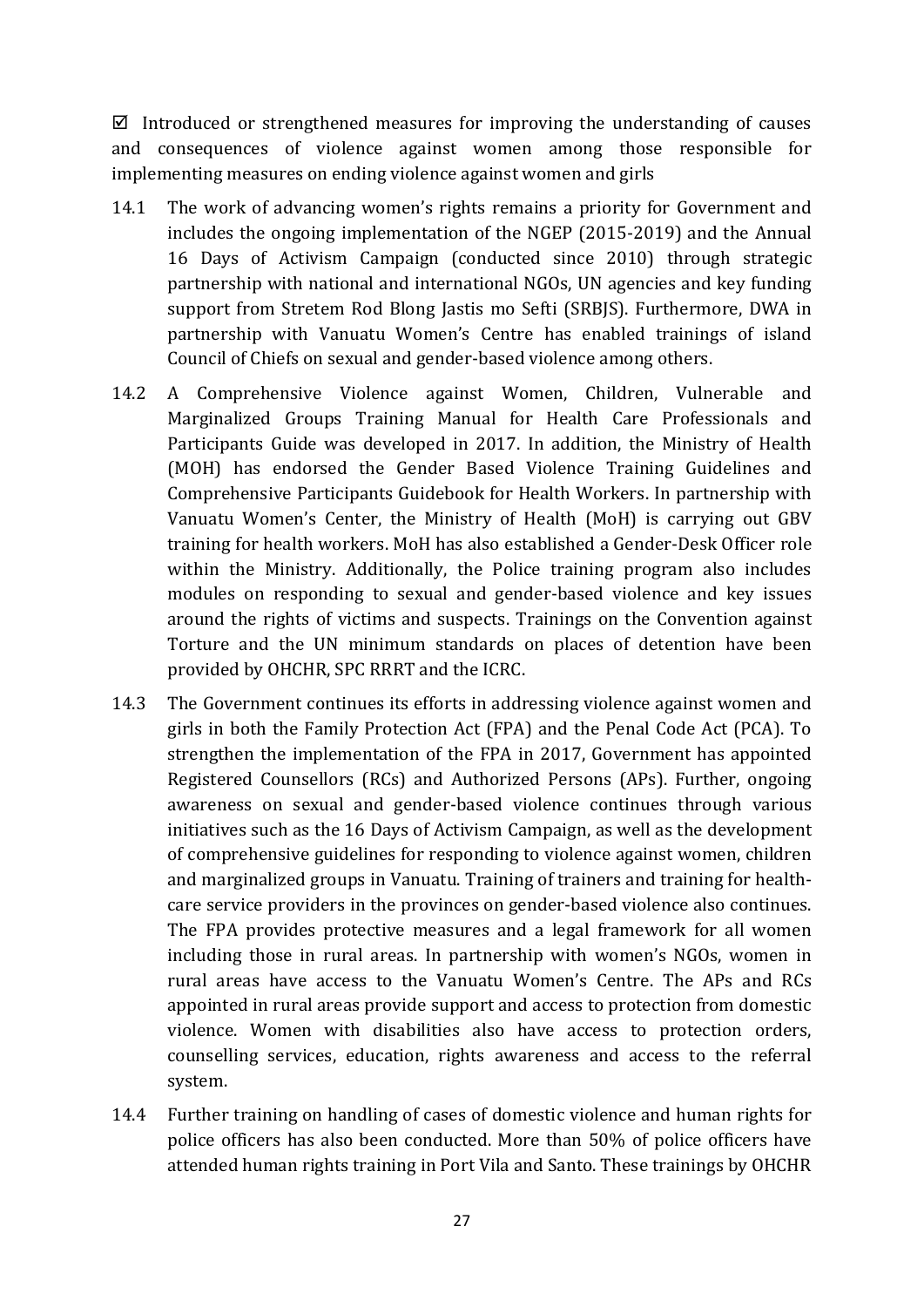and SPC RRRT include training for magistrates. The Vanuatu Police Force (VPF) has a long-term commitment to developing short, mid-term and long-term strategies to address issues of domestic violence. The Family Protection Unit (FPU) is a very important part of services that the VPF provides to women experiencing violence

- 14.5 Vanuatu's courts continue to issue protection orders and penalties under the FPA.
- 14.6 Vanuatu Women's Centre Committees Against Violence Against Women (CAVAWs) program supports women in communities with little or no access to formal services by strengthening informal support networks, for instance, training members of the community to deliver basic counselling and legal aid and to facilitate referrals. A review found that CAVAWs play a vital role in increasing women's access to support services and access to justice for survivors of violence against women and girls (VAWG) in Vanuatu, including provision of basic psychosocial and legal counselling.
- 14.7 The health sector is institutionalising referral protocols and priority pathways for women and children to access medical services without waiting for long periods. VWC is working with health professionals to provide training. VWC's long-term aim is for all health professionals to respond immediately, appropriately and sensitively to cases of VAWG. VWC will also advocate with the nursing school to accept regular annual sessions from VWC, and for curriculum change.
- 14.8 INGO partners are implementing various violence prevention initiatives including CARE's '*Good Relationships Free from Violence'*, World Visions *'Vanuatu Rispek'* campaign, Vanuatu Women's Centre's '*Male Advocacy Program'*, ADRA and VWC's prevention work with churches, to name a few. Community mobilisation has been a key focus of work and the Stanap Strong Akensem Vaelens Campaign is engaging with key religious, political leaders and women's rights leaders on issues related to gender based violence. Through events like film screening and candlelight marches and products such as posters, t-shirts and caps; key messages on gender equality and ending violence against women are reaching approximately 38,000 people.

#### <span id="page-27-0"></span>*Strategies used in the last five years to prevent violence against women and girls*

 $\boxtimes$  Public awareness raising and changing of attitudes and behaviours

 $\boxtimes$  Work in primary and secondary education, including comprehensive sexuality education

 $\boxtimes$  Perpetrator programmes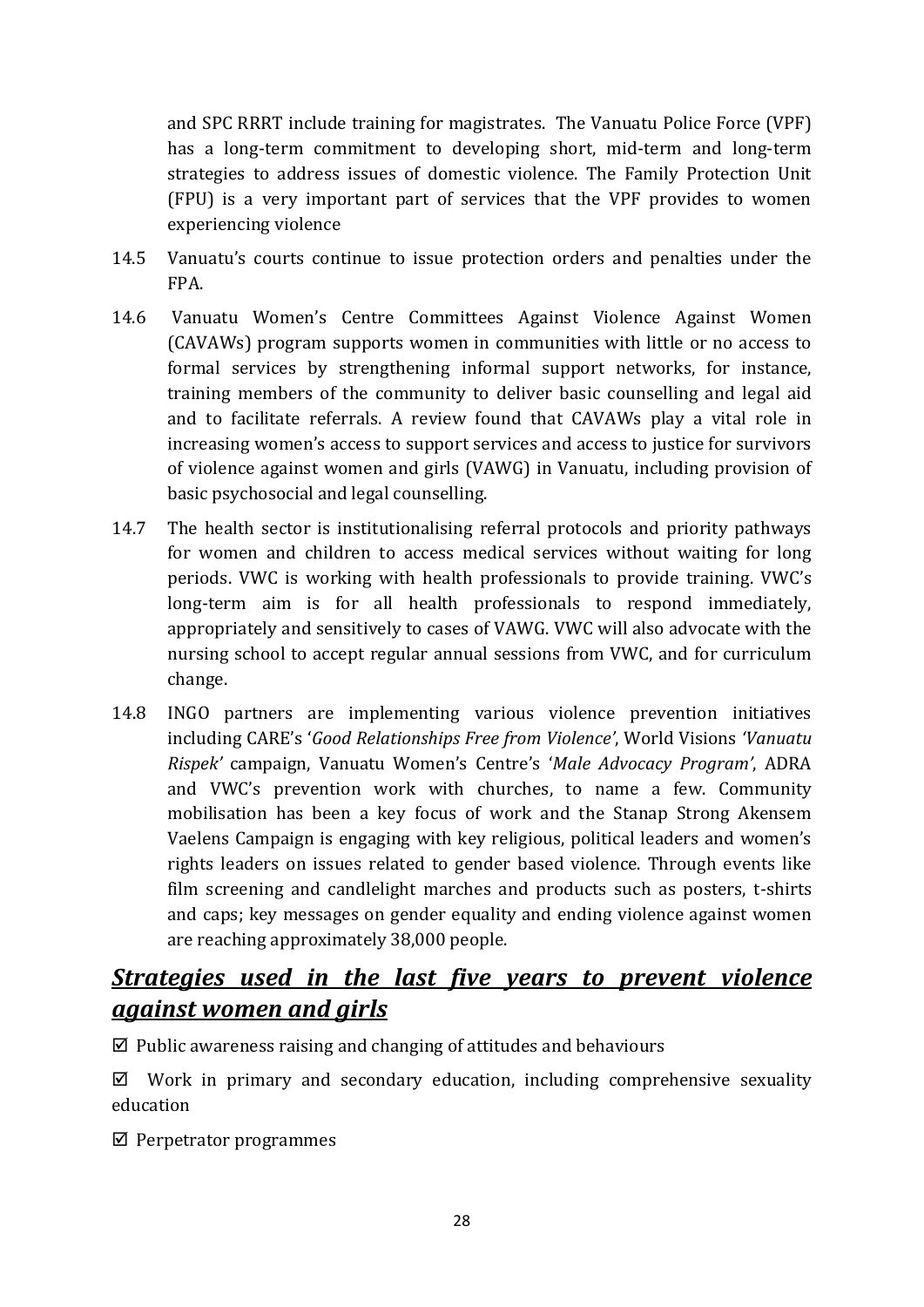- 15.1 DWA conducts an annual awareness campaign on the Family Protection Act during the 16 Days of Activism. Activities include visits to communities to raise awareness on the Act as well as conducting training for Authorised Persons (APs) and Registered Counsellors (RCs). In 2017 for example, 1,000 posters were printed, 19,000 stickers and 400 shirts were distributed throughout the Campaign raising awareness and visibility on combating harmful cultural practices.
- 15.2 *'Good Relationships Free From Violence'* training is run as part of CARE International's *Leftemap Sista* (lifting up our women and girls) project. The project engages men and boys and women and girls between the ages of 15 and 25 to build practical skills essential for good relationships such as non-violent communication, negotiation and conflict resolution, and family planning. The training contains modules that address the broader drivers of violence against women, aiming to transform understandings of gender norms and roles and encourage equality in power relations and distribution of resources between genders. The training also reinforces links between response service providers and community actors such as Vanuatu Women's Centre and the CAVAW network, the Family Protection Unit, Vanuatu Family Health Association and Ministry of Health staff through co-delivery of modules.
- 15.3 Vanuatu Women's Centre targets primary and secondary schools, particularly for Children's Day activities to raise awareness on issues related to gender-based violence. VWC also works with provincial authorities such as the Provincial Education Officers and Zone Curriculum Advisors, as well as the Vanuatu Institute of Teacher Education (VITE) with the aim of having annual sessions with teacher trainees, to increase the reach of VWC's impact on eliminating violence against women.
- 15.4 Faith based organisations, including Vanuatu Christian Council (VCC) members such as the Anglican, Presbyterian and Seventh Day Adventist Churches, as well as churches that do not come under the VCC umbrella, such as the Neil Thomas Ministry (NTM), in collaboration with organisations like Vanuatu Women's Centre and CARE are beginning to institutionalise commitments to eliminating violence against women and girls.

#### <span id="page-28-0"></span>*Preventing and responding to violence against women and girls facilitated by technology*

 $\boxtimes$  Introduced or strengthened legislation and regulatory provisions

- 16.1 The Bill for the Cybercrime Act (2015) makes pornography, child pornography, solicitation of children and cyber stalking punishable crimes with the following penalties:
	- Child pornography is liable on conviction to a fine not exceeding VT2, 000, 000, or to a term of imprisonment not exceeding 5 years, or both. A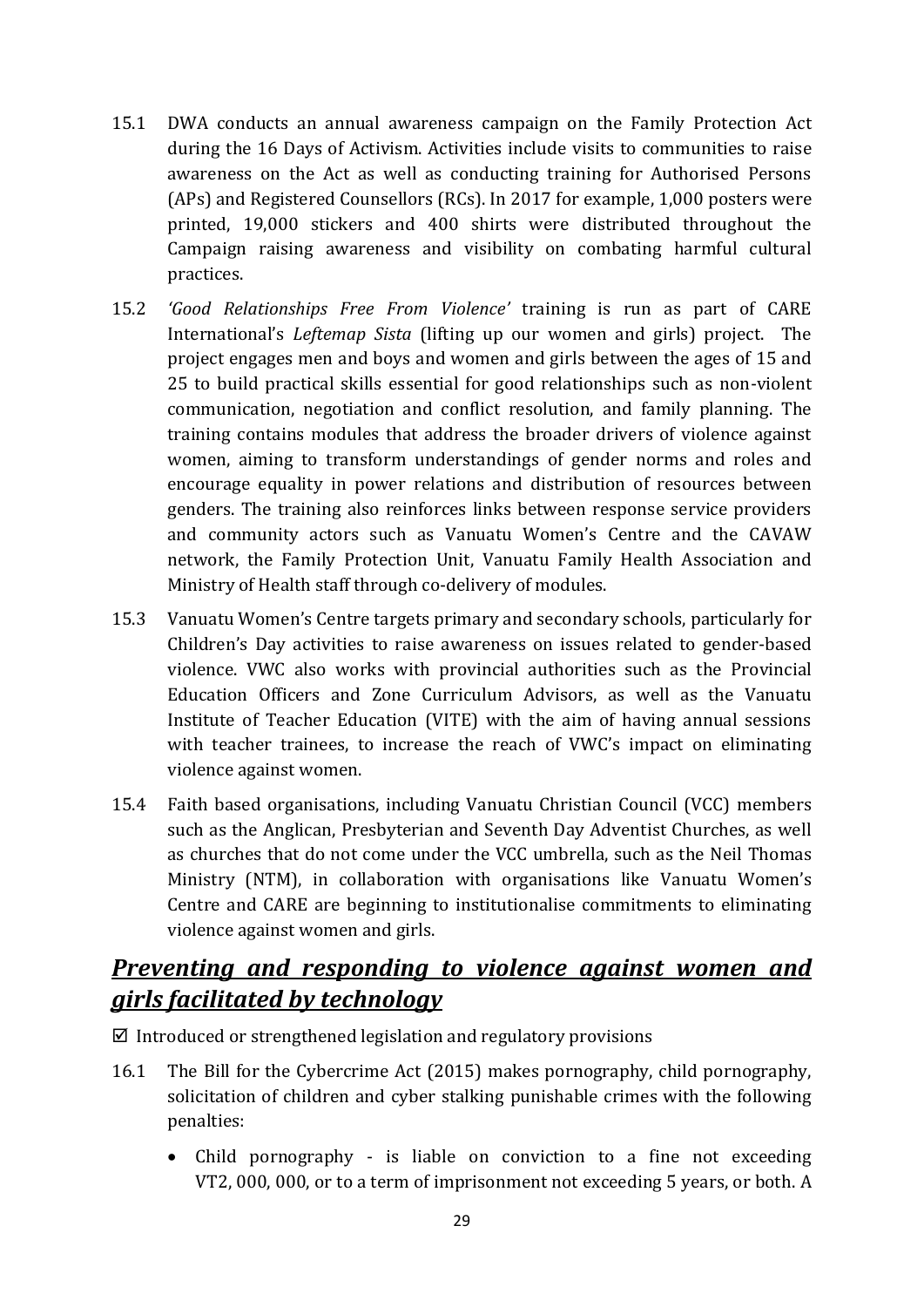body corporate who commits an offence is liable on conviction to a fine not exceeding VT10, 000, 000.

- Pornography is liable on conviction to a fine not exceeding VT1, 000 000, or to a term of imprisonment not exceeding 3 years, or both. A body corporate who commits an offence is liable on conviction to a fine of VT3, 000, 000.
- Solicitation of children: A person who uses an electronic system to propose to a child to meet him or her with the intention to sexually exploit the child, whether or not such proposal has been followed by material acts, commits an offence and is liable on conviction to a fine not exceeding VT2, 000, 000, or to a term of imprisonment of 5 years, or both.
- Cyber stalking: is liable on conviction to a fine not exceeding VT1, 000, 000, or to a term of imprisonment not exceeding 3 years, or both. A body corporate who commits an offence is liable on conviction to a fine not exceeding VT1, 000, 000.

### <span id="page-29-0"></span>*Preventing and responding to violence against women and girls facilitated by media*

 $\boxtimes$  Enacted, strengthened and enforced legal reforms to combat discrimination and/or gender bias in the media

 $\boxtimes$  Introduced binding regulation for the media, including for advertising

 $\boxtimes$  Supported the media industry to develop voluntary codes of conduct

 $\boxtimes$  Provided training to media professionals to encourage the creation and use of nonstereotypical, balanced and diverse images of women and girls in the media

 $\boxtimes$  Promoted the participation and leadership of women in the media

 $\boxtimes$  Established or strengthened consumer protection services to receive and review complaints about media content or gender-based discrimination/bias in the media

- 17.1 The Australian Government funded Women in News and Sports Program is seeing for the first time two (2) Ni-Vanuatu women commentators attending the FIFA Women's World Cup in France.
- 17.2 There are organisations working in the media space on positive gender equality messages however, there is still work to be done on how women are portrayed in the media, in videos, on billboards and in music.
- 17.3 As part of International Women's Day celebrations in 2019, the Department of Women's Affairs and CARE partnered with over 40 women and girls, the Australian High Commission, Digicel, Havamu Productions and the music group - The Black Sistaz to make a music video called '*Mama Pasifika – Celebrating Women and Girls*'. The music video has the purpose to raise women's voices, opportunities and recognise their achievements in media, politics, sports,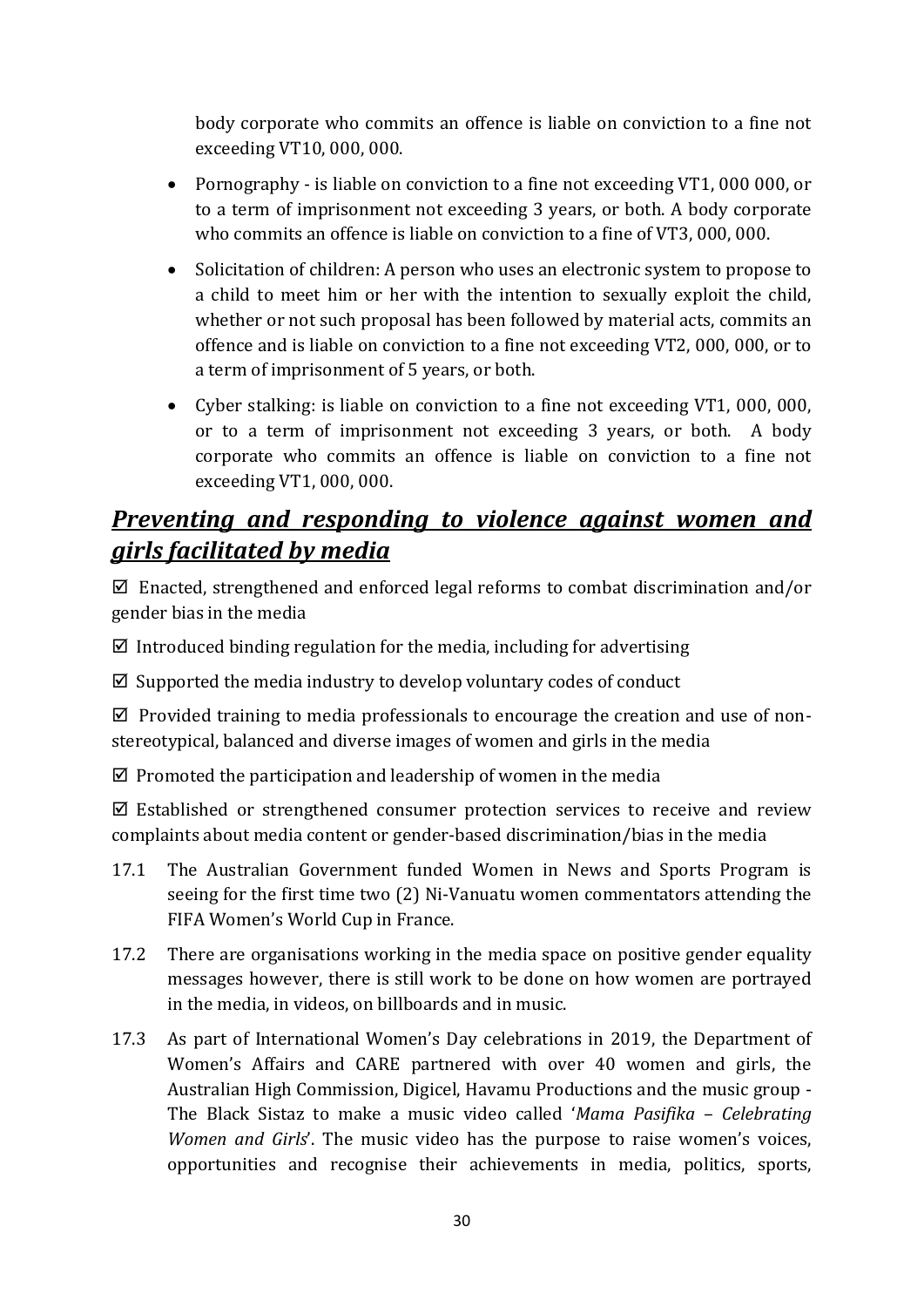education and business. The video has been aired via Vanuatu Broadcasting and Television Corporation and showcased at multiple events around the country

- 17.4 Sista, an online media collective, regularly writes articles and shares stories on violence against women.
- 17.5 Films, media clips and videos (e.g. Signs of a Violent Relationship by CARE) are also used to share key messages on gender equality and eliminating violence against women.
- 17.6 Wan Smol Bag, a development theatre project, funded by Oxfam, the Australian Government and the Government of New Zealand, is also actively involved in challenging harmful gendered social norms that perpetuate violence against women.

#### <span id="page-30-0"></span>*Addressing violence against specific groups of women facing multiple forms of discrimination*

YES NO

- 18.1 The Vanuatu Women's Centre (VWC) provides its services to all, including, people living with disabilities, those in rural and urban areas and all age groups including adults, youth and children. VWC collects disaggregated data on age and disability. They are witnessing an increasing number of younger women accessing their services.
- 18.2 The Gender and Protection Cluster (GPC) has a strong focus on GBV in emergencies and the GBV Sub Cluster is led by DWA and Vanuatu Women's Centre. The GBV Sub Cluster has undertaken mapping of response services and referral pathways. The Sub Cluster has also developed and disseminated IEC materials on referral pathways and supporting survivors and raised awareness in communities (including men, women, girls, boys, pastors and chiefs) on community based protection and referral pathways.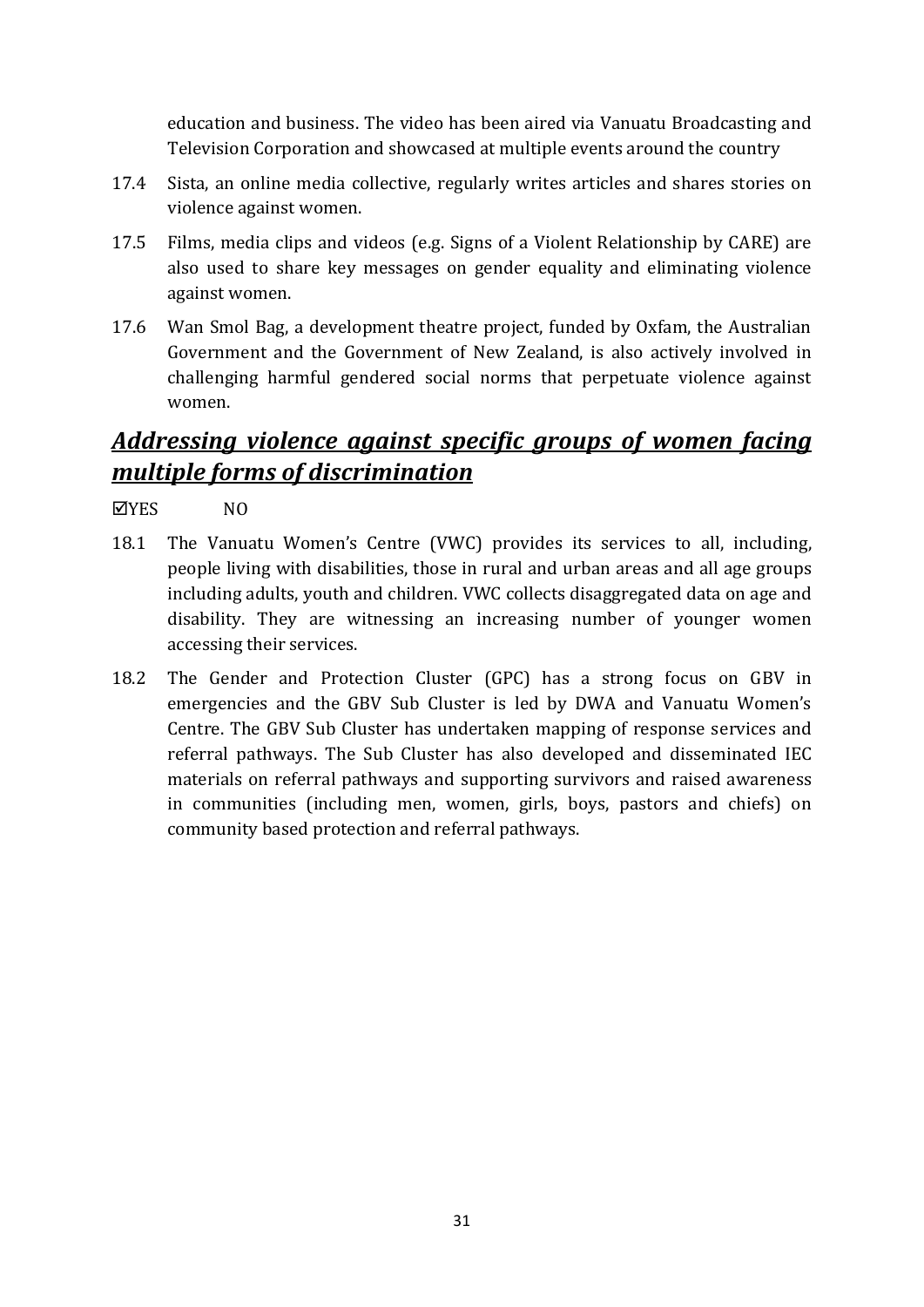# <span id="page-31-0"></span>**Section 2: Progress across the 12 critical areas of concern**

### *Participation, accountability & gender-responsive institutions*

 $\boxtimes$  Reformed constitution, laws and regulations that promote women's participation in politics, especially at decision-making level, including electoral system reform, adoption of temporary special measures, such as quotas, reserved seats, benchmarks and targets

 $\boxtimes$  Implemented capacity building, skills development and other measures

 $\boxtimes$  Encouraged the participation of minority and young women, including through sensitization and mentorship programmes

 $\boxtimes$  Provided opportunities for mentorship, training in leadership, decision-making, public speaking, self-assertion, political campaigning

 $\boxtimes$  Collected and analyzed data on women's political participation, including in appointed and elected positions plans for collection

- 19.1 In terms of strengthening women's political participation, the Municipalities Amendment Act No. 5 (2015) established a quota system for women competing for seats in local government elections. As a result, there are six (6) women in the Port Vila Municipal Council and five (5) women in the Luganville Municipal Council of which two were appointed as Deputy Mayors. In 2016, for the first time, a female officer was promoted to the position of Inspector and there are a few senior female police officers who have been deployed internationally as part of the UN peacekeeping missions. Moreover, female police officers have 100% access to police operational duties and each year two police officers attend a gender equality training run in partnership with Fiji Women's Crisis Center. In 2019, two (2) out of seven (7) Director Generals and eight (8) out of forty-three (43) Directors of government departments are women. There have also been female political advisors within the Ministry of Lands and Natural Resources, Ministry of Foreign Affairs and External Trade and Ministry of Internal Affairs.
- 19.2 The Department of Women's Affairs (DWA) acknowledges the support by other partners such as the Australian Government, the New Zealand Government, the Vanuatu Skills Partnership, Stretem Rod Blong Jastis mo Sefti (SRBJS), Pacific Leadership Program, UNDP, UN Women, SPC/RRRT, CARE, ActionAid, Youth Challenge, OXFAM and Vanuatu Christian Council towards enhancing the greater participation of women in leadership.
- 19.3 CARE's pilot *'Young Women's Leadership Program'* is working with 20 young women to develop their leadership skills for gender equality and ending violence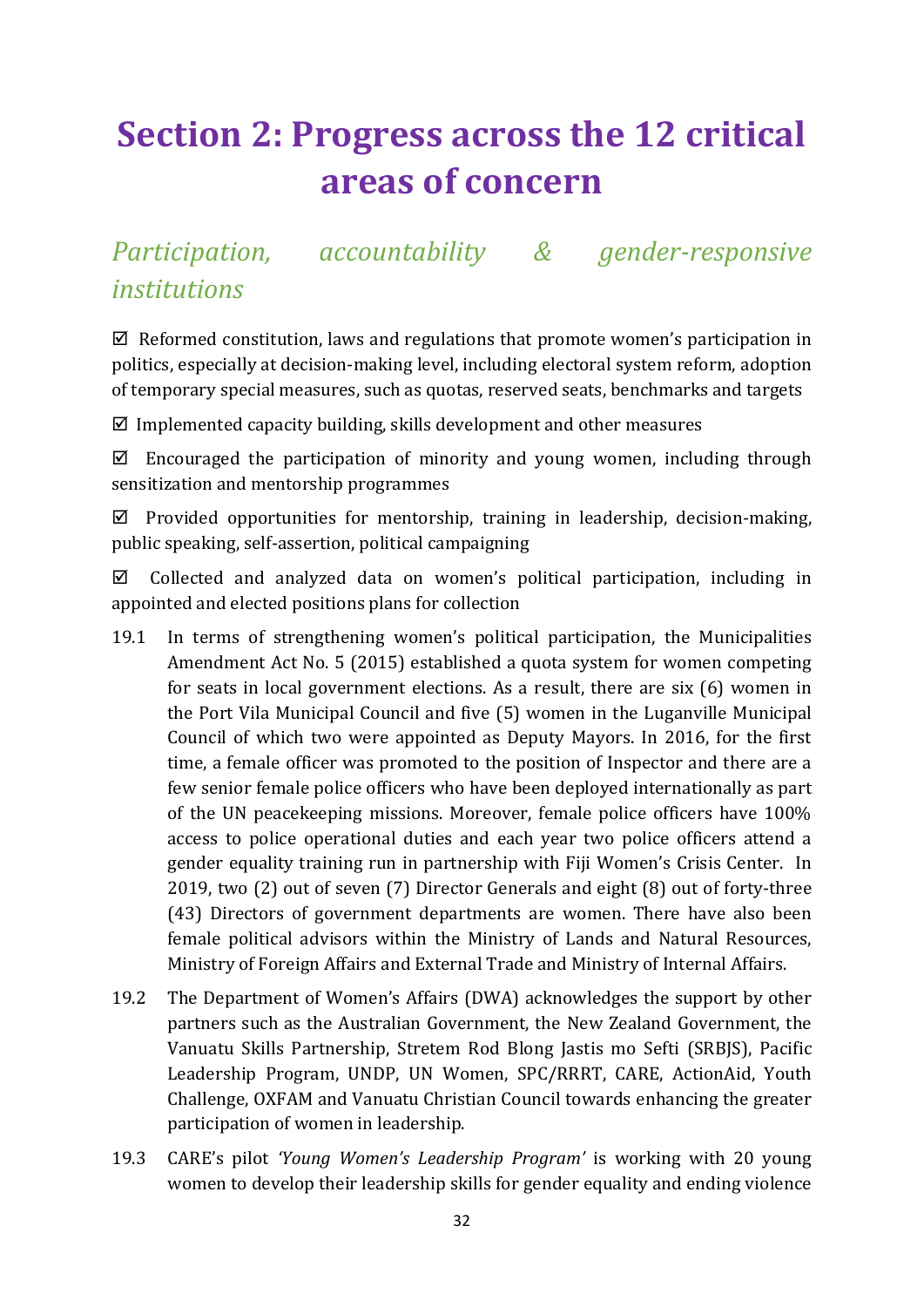against women and girls. DWA was a key partner in the pilot. The program has been extended to 2020 with a new cohort of 30 young women joining the program.

- 19.4 With support from the Women Peace and Humanitarian Fund and UN Women, a 2 year project was implemented by CARE and Save the Children in collaboration with the Department of Women's Affairs. The project focussed on strengthening localisation within the Gender and Protection Cluster and supported coordination between stakeholders who work to increase women's leadership in humanitarian action in Vanuatu. The Project also provided support to women representatives in the Community Disaster Management Committees at Provincial level and shared best practices and lessons learned from Vanuatu with other countries in the region.
- 19.5 UN Women's M4C Project has provided the opportunity to support building the management and leadership skills of executives of three (3) Market Vendors' Associations in Sanma and Shefa Provinces, where the majority of members are women. Executives are now better able to mobilize resources and successfully engage in negotiations. These three (3) Associations have assumed a stronger engagement with market management and are able to advocate for improvement of the market environment and work conditions. The Associations are now formally recognized by local governments, who engage regularly with them on market development and management issues.
- 19.6 DWA has worked with ActionAid and two senior Secondary Schools (Malapoa College and Port Vila Central Secondary School) since 2018 to conduct the '*Gel Pawa Program'* for young female students aimed at allowing a safe space for young girls to raise their voices on issues that matter to them in schools.
- 19.7 The Ministry of Justice and Community Services (MJCS) with support from the Australian Government funded SRBJS has, since 2014, provided ongoing capacity strengthening through the Women in Leadership and Mentoring Program (WiLMP), to over 100 women within the Justice Sector (Vanuatu Police Force, six agencies under MJCS and targeted non-state actors). The WiLMP currently comprises two main components which include Mentoring in Action (MiA) and "Storian tugeta. Leftemap Vois (STLV)" (Storian) lunch hour sessions.
- 19.8 The Vanuatu National Council of Women held its 15th National Conference in May 2018 and launched a women's political group - the "Leleon Vanua Party". Since its launch, the Leleon Vanua Party has been advocating in most of the six (6) provinces for greater participation of women in political leadership. The Ground (Land) and Justice Party has also actively supported the engagement and participation of women in its party processes.
- 19.9 DWA received financial and technical support from the Pacific Leadership Program (PLP), to conduct a gender and leadership training for the women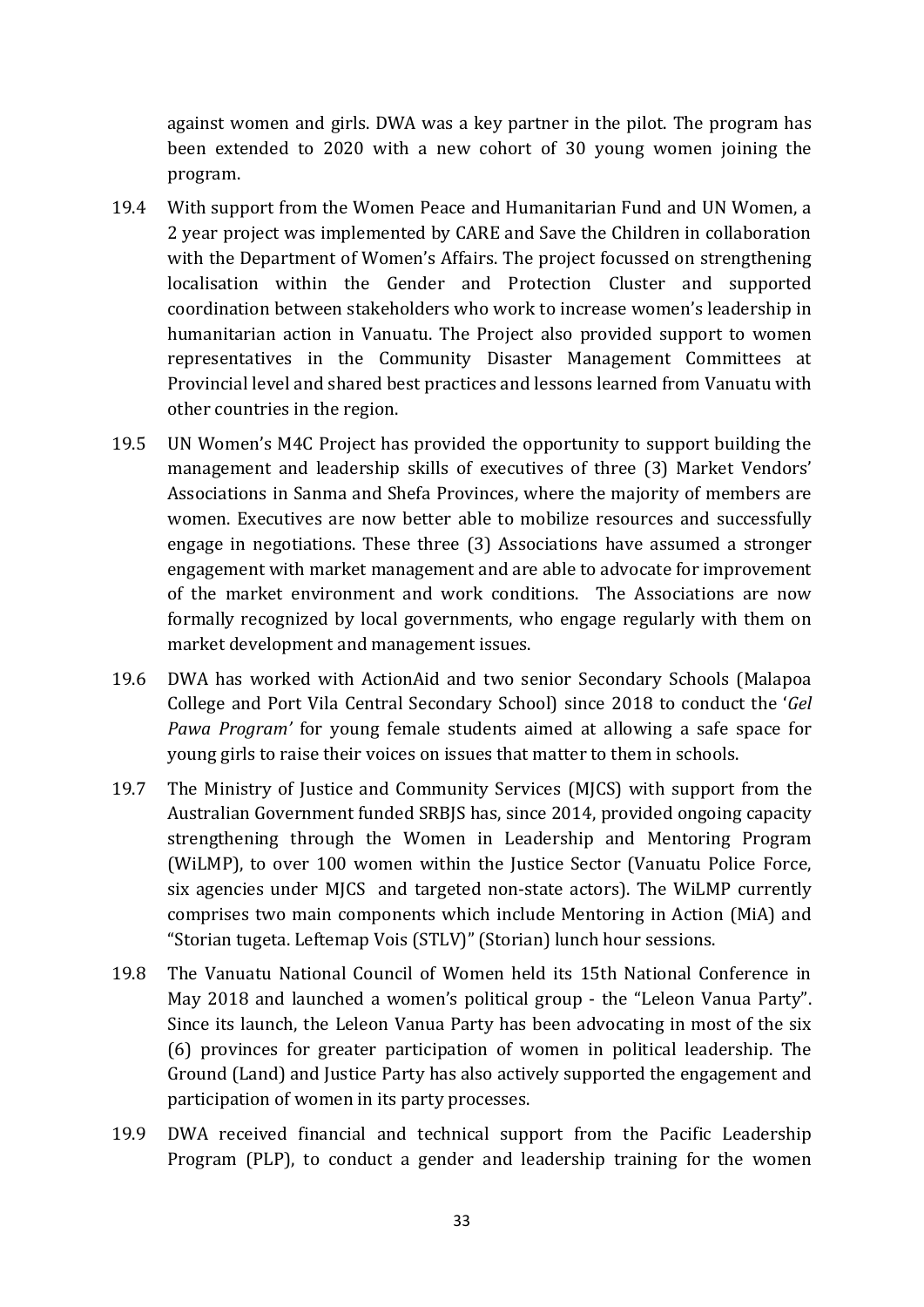elected members from Port Vila and Luganville Municipalities. Other Programs included:

- A session on Understanding the Role of Councilors for the Port Vila elected women Councilors (and women in their support networks) was provided through support from the State Law Office in 2015
- An exchange Program for both women and men advocates through the 2016 Councilors' Exchange Program in Port Vila.
- A session on Understanding the Role of Councilors was provided with support from the State Law Office and Adaptive Leadership Training was conducted for the whole Luganville Municipal Council in Sanma Province.
- Support for elected women Councilors was provided through another workshop in 2017 on Leadership and Ethical Decision-making. This workshop was held for all women Councilors in Luganville.
- Other workshops targeted mainly women contestants in the provincial elections, in Tafea and Shefa Provinces. With support from other stakeholders such as the Vanuatu Electoral Office (VEO), DWA facilitated workshops with funding from the Pacific Leadership Program. Whilst the participants were politically endorsed, the actual turn out of women who actually contested was lower than those who were part of the contestant workshop.
- 19.10 The Luganville Municipality Council Elections (July 2015) in Sanma Province, adopted a new single poll system with provision of reserved seats in each ward for woman receiving the highest number of votes. The high number of female candidates compares favourably with Port Vila where the total number of female candidates for the two polls was only 61 (18 in the general seat and 43 in the reserve seat poll). The results of the election in Sanma produced a council consisting of five (5) women and eight (8) men. One (1) woman occupied the reserve seat in each of the four wards plus one additional woman who was elected by winning one of the highest votes between men and women occupied one of the two non-reserved seats. Having a woman winning a general seat was progress and demonstrated to government and communities, the importance of women's political participation. In a similar case, in Port Vila Municipal Elections (February 2018) five (5) women were elected from each of the five (5) wards and (1) woman won a non-reserved seat. Port Vila Municipal Council currently has six (6) women and 11 men. Area Councils (administrative areas that make up a province) are now also required to have a women's representative under the Decentralisation Act.
- 19.11 Within Vanuatu there is a formal and informal justice system. The Land Reform Act No. 33 (2013) enables women to participate in decision making processes in cultural/informal justice settings (nakamal) and the Act allows greater participation of women in customary land management. It also allows for male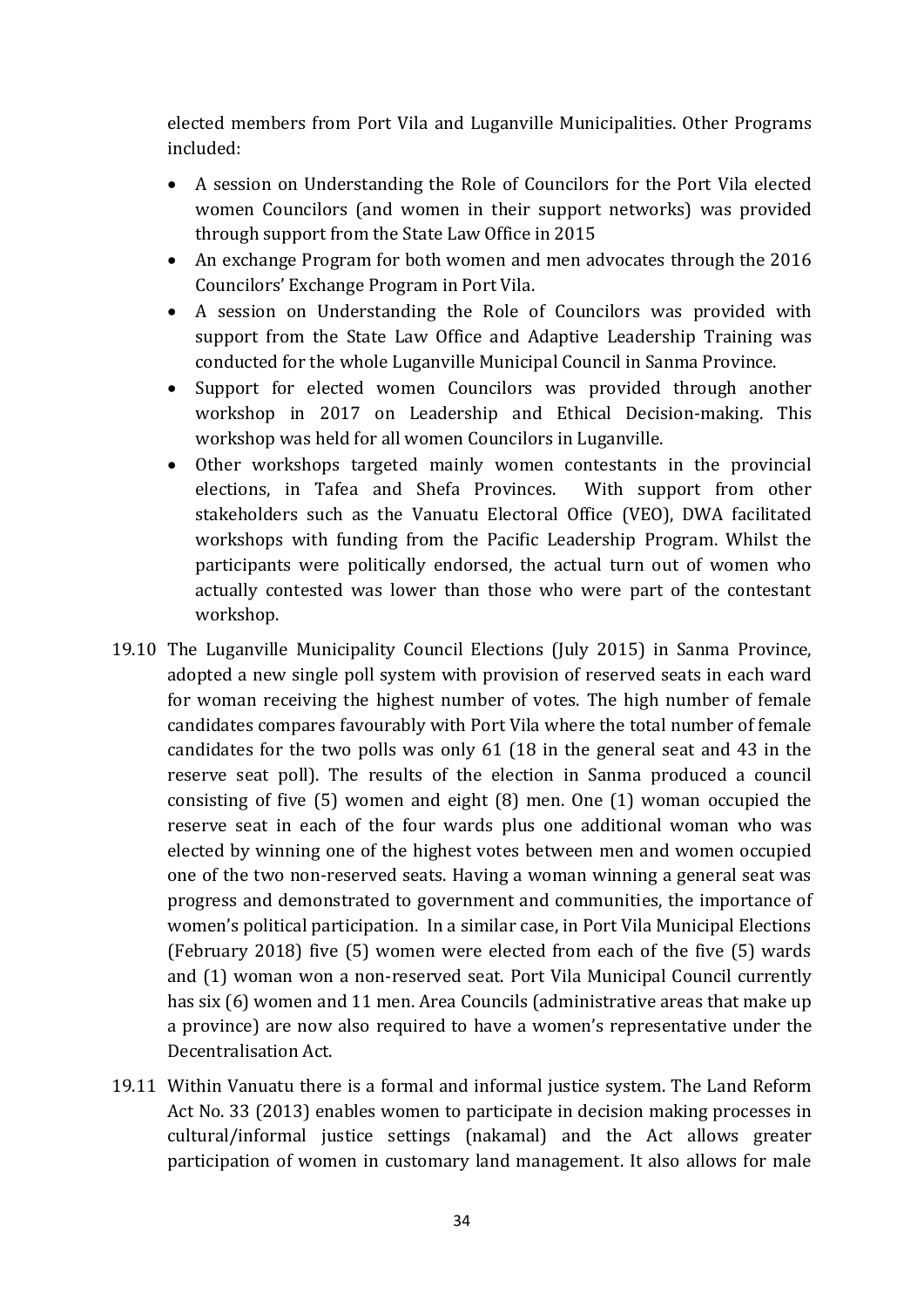and female adjudicators for land disputes at community Island Courts and Area Councils' level. However, women still face many cultural and awareness barriers in accessing these rights and owning land.

#### <span id="page-34-0"></span>*Increasing women's access to expression and participation in decision-making in the media*

 $\boxtimes$  Strengthened the provision of formal and technical vocational education and training (TVET) in media and ICTs, including in areas of management and leadership

- 20.1 The establishment of Smart Sistas has contributed to assist with annual events supporting women and girls in ICT. The establishment of the Girls in ICT aims to create a global environment that empowers and encourages girls and young women to consider careers in the growing field of ICT, enabling both girls and technology companies to reap the benefits of greater female participation in the sector. Special annual events have included career talks from female ICT professionals, an ICT Service Provider presentation and hands on training, the selection of ten (10) girls for this year's Smart Sistas Girls ICT Camp and the introduction of the Telecommunications and Radio Broadcasting Regulator Innovative Concept competition for schools and an interactive panel discussion.
- 20.2 The National Child Online Protection Policy and Strategy was launched in 2018.
- 20.3 Under the Ministry of Trade and Industry, a national policy on use of ICT for Trade and Marketing was launched on April 24 2018 (ICT Day). This is a website for the Market Handicraft Vendors' Association to market their products online. Women resort owners are also using ICT to manage reservations. For example, in Malampa and Sanma Provinces there is a tourism call centre that supports local operators including women.
- 20.4 The Government's Universal Access Policy and ICT Policy, has expanded the reach of ICT (including broadband internet access) to rural and remote areas, greatly improving women's access to information. These two policies have been instrumental in paving the way for ICT development
- 20.5 The Editor of the Vanuatu Daily Post, one of the leading national newspapers is a woman.
- 20.6 DWA's initiative, '*Femme Radio Station'* (funded by Australian Aid) will be launched in July 2019 and will focus on a range of issues including the role, achievements and challenges facing women across the development to humanitarian spectrum.
- 20.7 *'Empawa Hour'*, a radio show aired as part of the Pacific Mini Games (2017) focussed on promoting gender equality. Organised and managed by the Pacific Games Commission, it broadcasted key messaging around gender equality and eliminating violence against women and girls during the 16 Days of Activism Campaign.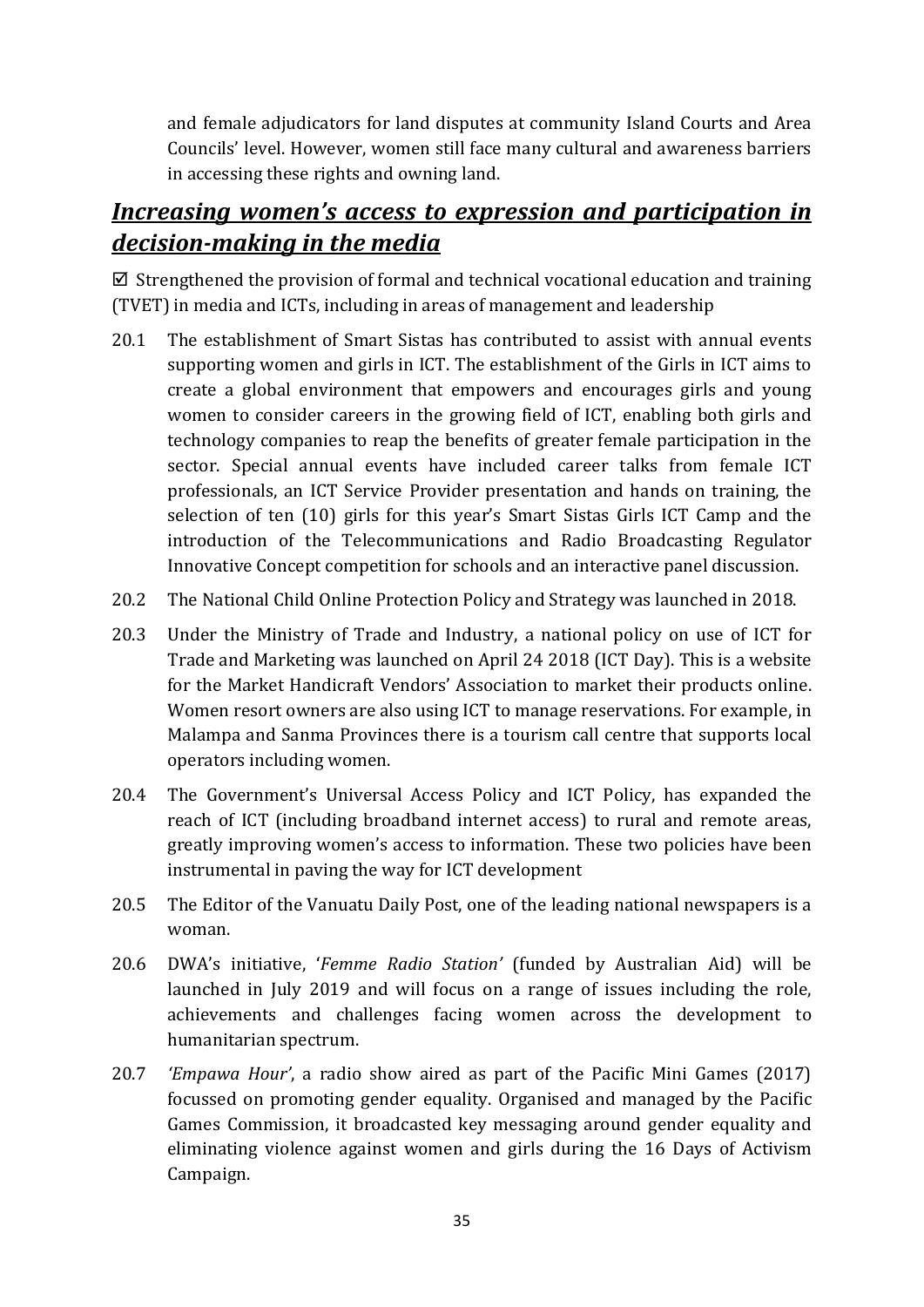### <span id="page-35-0"></span>*Tracking the proportion of the national budget that is invested in the promotion of gender equality and the empowerment of women*

#### $YES \nabla$  NO

- 21.1 In Cabinet Decision 94 of 2017, the Government endorsed through the Council of Ministers a decision to promote gender responsive planning and budgeting (GRB) in five ministries: Ministry of Climate Change, Ministry of Education, Ministry of Lands and Natural Resources, Ministry of Agriculture and Ministry of Internal Affairs (Department of Local Authorities including Municipalities and Provincial Government). Further, the National Gender Equality Policy identifies reducing domestic and gender based violence; enhancing women's economic empowerment; promoting women's leadership and equal political participation and building a foundation for gender mainstreaming as its four strategic priorities. Moreover, a National Human Resource Plan now makes the recruitment of women in the public sector a priority.
- 21.2 Gender responsive planning and budgeting is a requirement of the National Sustainable Development Plan (2016-2030). Over the last 2 years more government agencies have been prioritising gender equality and social inclusion and this is also a policy direction from the Council of Ministers budget priorities for 2019 – 2021. However, specific and mandatory tracking of national budget allocation to the promotion of gender equality and the empowerment of women is not undertaken due in part to lack of understanding, lack of technical guidelines and lack of political will across whole of government.
- 21.3 Currently, approximately VT29,000,000 million of the national budget is received by the Department of Women's Affairs (DWA) for operations and human resource costs, however less than 5% of this budget is provided for programming. DWA depends entirely on donors to fund their programs.
- 21.4 In 2017, DWA and the Gender and Protection Cluster received AUD 2 million to implement projects for Tropical Cyclone Pam Recovery. However, these funds were then retrieved by the National Recovery Committee due to lack of political will from National Government.
- 21.5 However, through the National Recovery Plan for Ambae and other Islands of Displacement (approved in March 2019), DWA has worked with 13 Ministries to address gender, protection and social inclusion in their recovery programs. In approving the National Recovery Plan, the Council of Ministers also endorsed the requirement for gender equity and social inclusion (GESI) to be addressed in the recovery actions of all sectors. DWA will continue working with these sectors on their budgets for GESI integration in their recovery and resettlement programs. DWA and the GPC are also currently working with the Department of Strategic Policy Planning and Aid Coordination within the Prime Minister's Office to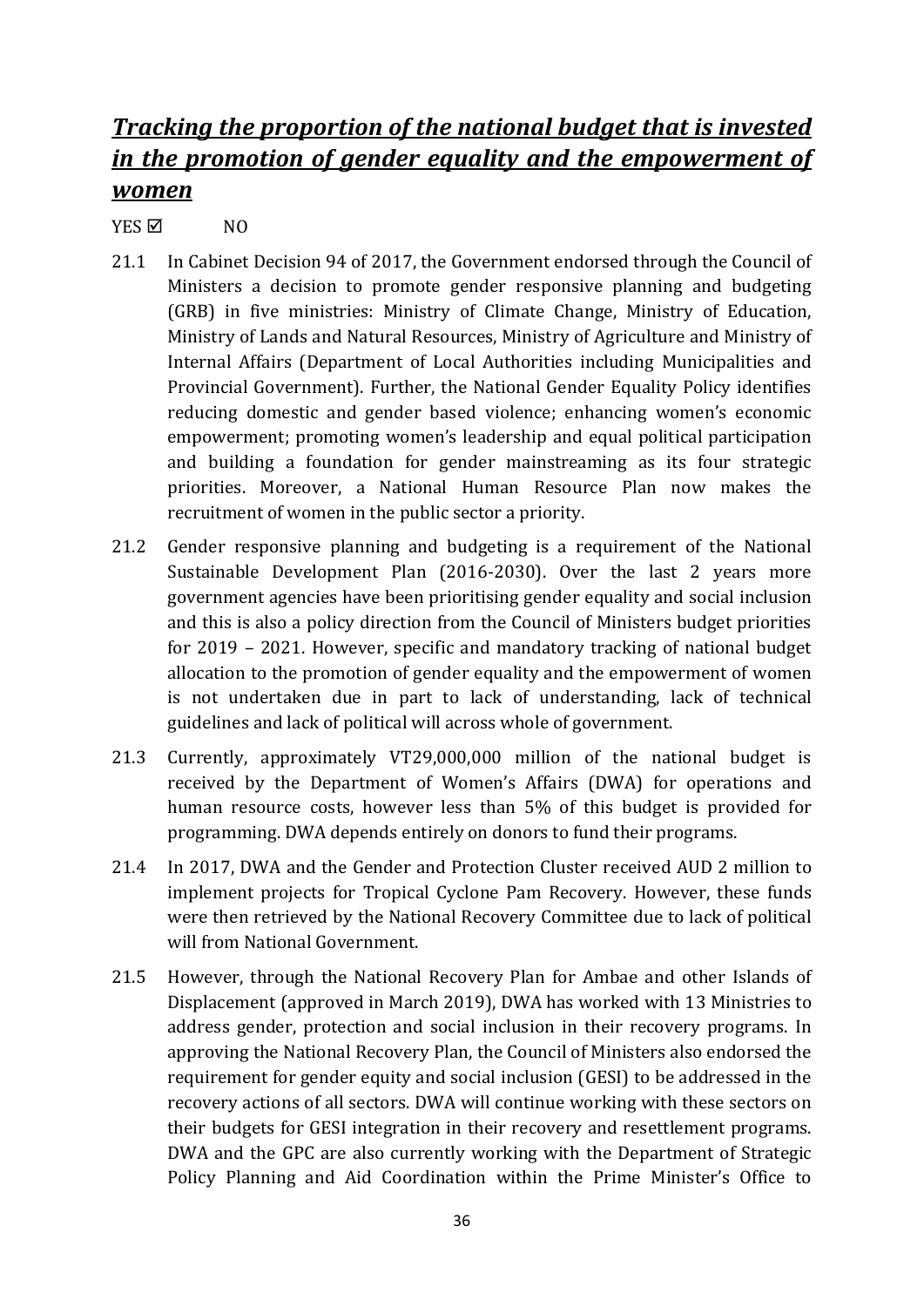include requirements to address GESI within actions, indicators and budgets of project proposal templates, guidelines and appraisal processes across sectors.

### <span id="page-36-0"></span>*Donor country tracking of the proportion of ODA invested in the promotion of gender equality and the empowerment of women*

22.1 Not applicable

#### <span id="page-36-1"></span>*National strategy or action plan for gender equality*

#### YES NO

- 23.1 The Government has increased allocation of financial resources and staffing capacity including increased administrative funds and the appointment of 5 Desk Officers (stationed in the provinces) to DWA in the last 5 years. In 2018, the Prime Minister also opened the newly renovated and improved DWA office. Further, from 2018 the DWA Annual Business Plans have been linked to the Ministry of Justice and Community Services (MJCS) Sector Strategy 2018-2021 and the overarching NSDP 2016-2030 (since 2017). Within the DWA Plans and the MJCS Sector Strategy, Government has identified and is supporting priority areas including reducing domestic and gender-based violence, enhancing women's economic empowerment, promoting women's leadership and equal participation; and building a foundation for gender mainstreaming.
- 23.2 Vanuatu launched its National Gender Equality Policy (NGEP) 2015 2019 in November 2016 during the 16 Days of Activism Campaign. Its strategic priorities include:
	- Reduction of Domestic and Gender Based Violence (including development and humanitarian settings)
	- Enhancement of Women's Economic Empowerment
	- Promotion of Women's Political Leadership and Decision Making
	- Building a Foundation in Gender Mainstreaming (including development climate change, disaster risk reduction and emergency settings).
- 23.3 There is no specific funding from the government to implement the NGEP.
- 23.4 The NGEP is aligned to the NSDP pillars as follows:
	- SOC 4: Social inclusion
	- SOC 6: Strong and effective institutions
	- ENV 3: Climate and disaster resilience
	- ECO 3: Strengthening rural communities
- 23.5 The NGEP is aligned to the SDGs as follows: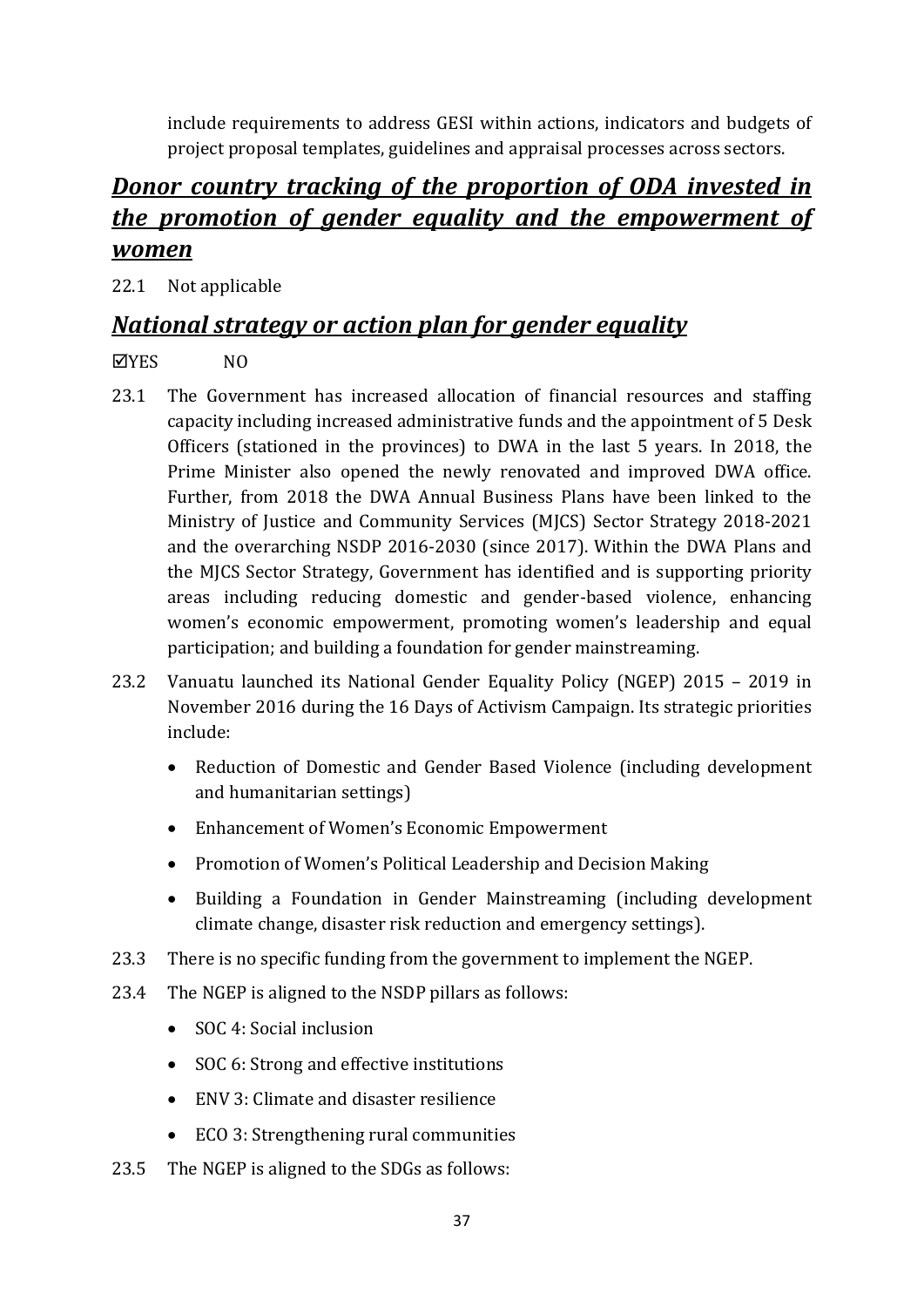- End all forms of discrimination against all women and girls everywhere
- Eliminate all forms of violence against all women and girls in the public and private spheres, including trafficking and sexual and other types of exploitation
- Eliminate all harmful practices
- .Ensure women's full and effective participation and equal opportunities for leadership at all levels of decision making in political, economic and public life. Undertake reforms to give women equal rights to economic resources, as well as access to ownership and control over land and other forms of property, financial services, inheritance and natural resources, in accordance with national laws
- Adopt and strengthen sound policies and enforceable legislation for the promotion of gender equality and the empowerment of all women and girls at all levels.
- 23.6 The National Gender Equality Policy has had no monitoring and evaluation framework and no costed plan. Most gender equality programs of the DWA and implementing partners have been fully funded by donor partners, particularly by the Australian Government and New Zealand Government. The NGEP has been very useful as an advocacy tool for DWA and MJCS to lobby with different sectors for gender equality and social inclusion, to promote understanding and to generate political will to support gender equality with senior government decision-makers. It has also provided clear guidance for NGO and UN agency partners for programming on gender equality

### <span id="page-37-0"></span>*Action plan and timeline for implementation of the recommendations of the CEDAW*

YES NO

- 24.1 In 2018, MJCS in collaboration with SPC/RRRT conducted a workshop to look at developing an action plan for the implementation of CEDAW and developing a monitoring tool for CEDAW and CRC implementation. This action plan will be completed in 2019 and will cover CEDAW, CRC, CRPD and ICAT.
- 24.2 Following on from consultations commenced in 2017, UNOCHA and SPC/RRT will support a further scoping exercise, hosted by the Ministry of Justice and Community Services (MJCS) in July 2019 to look at implementation and enforcement of obligations under CEDAW (as part of the development of an independent Human Rights Body for Vanuatu)

#### <span id="page-37-1"></span>*National human rights institution*

YES NO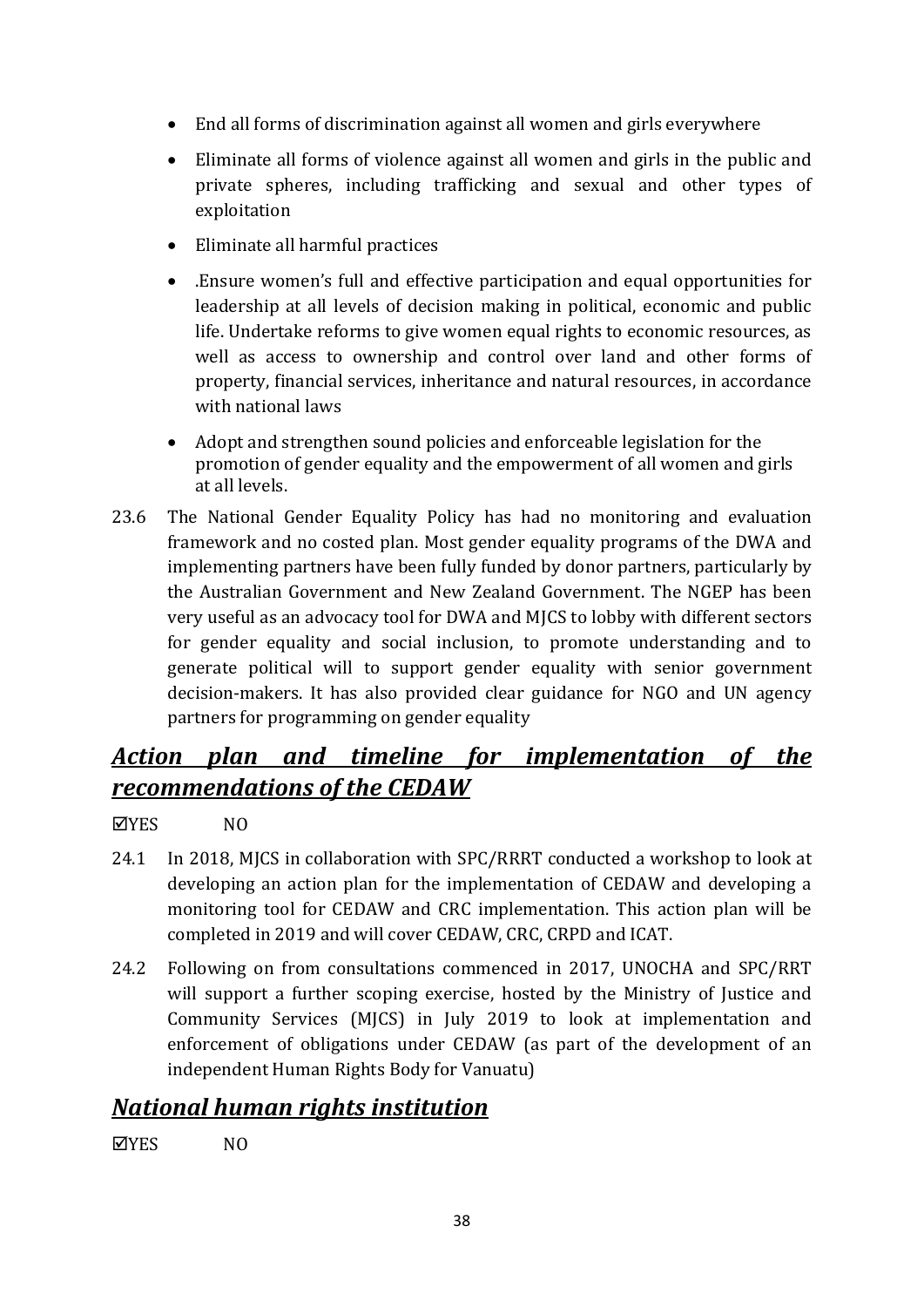- 25.1 In 2014, the National Human Rights Committee (NHRC) was appointed by MJCS to co-ordinate and oversees the activities for implementation and reporting of the UN human rights mechanisms (including treaty bodies, the UPR and UN Special Procedures). The NHRC supported the UPR Committee in preparation for the 2nd UPR. The National Human Rights Committee made significant progress in 2017, in assisting with the finalisation of the CRC Report for Vanuatu and is currently working on completing the Initial Periodic Reports for UNCAT and ICCPR. There is still work for the NHRC to do in terms of following up with all ministries and departments to ensure that annual business plans cater for all the recommendations relevant to each ministry and department. The NHRC is located within the MJCS and in 2019; the Vanuatu Government has allocated a working budget for the first time to NHRC to assist the Committee in carrying out its mandate.
- 25.2 A scoping exercise, funded by RRRT/UNOCHA, is planned for July 2019 to follow up on establishing an independent Human Rights Body and will focus on functions and scope and look specifically at roles of implementation and enforcement.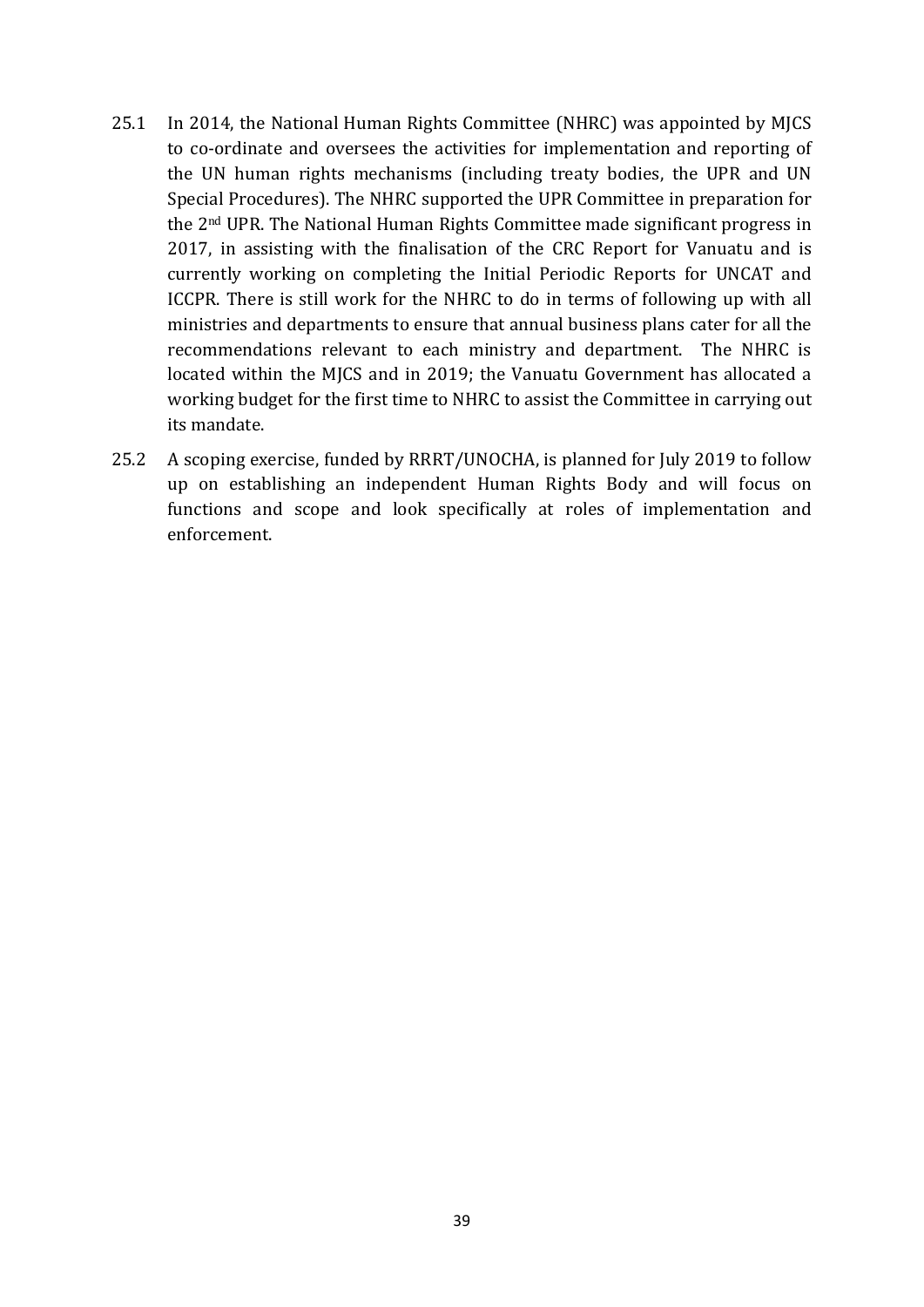# <span id="page-39-0"></span>**Section 2: Progress across the 12 critical areas of concern**

#### *Peaceful and inclusive societies*

 $\boxtimes$  Supported inclusive and gender-sensitive conflict analysis, early warning and prevention mechanisms

**Ø** Other

- 26.1 The National Gender Equality Policy and National Disability Inclusion Policy include commitments and strategies to address in climate change, disaster risk reduction and humanitarian response.
- 26.2 The Women's Weather Watch program ('Women Wetem Weta') was established with the support from ActionAid Australia and FemLINK Fiji. The Women's Weather Watch is an information communication system that works with a core group of women leaders across Vanuatu, ensuring they have the information they need to help them prepare their communities from an early warning stage. It is a real-time system that utilises bulk SMS to ensure there are clear messages to support women's agency in times of crises, and to better assist women in communities in Vanuatu to access information that is going to affect their health and livelihoods.
- 26.3 Community Disaster and Climate Change Committees (established under the national emergency structure) work closely with NDMO and are supported by a range of NGO partners (including ActionAid, Act for Peace and Vanuatu Christian Council, CARE, Oxfam, Save the Children, World Vision) who are all committed to the promotion of gender equality and women's equal participation in CDCCCs.
- 26.4 The Ambae and Affected Islands Recovery Plan (2019-2022) has a strong gender, protection and social inclusion focus across all sectors. Recovery planning is guided by the principles, priorities and protections outlined in the NSDP (2016- 2030), National Gender Equality Policy (2015-2019), National Child Protection Policy (2016-2026) and the National Disability Inclusive Development Policy (2018-2025). The Council of Ministers also endorsed the commitment within the Ambae Recovery Plan that all sectors are required to address gender equity and protection provisions in their actions. Work is continuing between the Department of Women's Affairs, Ministry of Justice and Community Services, Department of Strategic Policy, Planning and Aid Coordination (DESPAC) and implementing ministries to ensure that gender, protection and social inclusion is addressed in actions, indicators and budgets throughout the implementation of the Recovery Plan.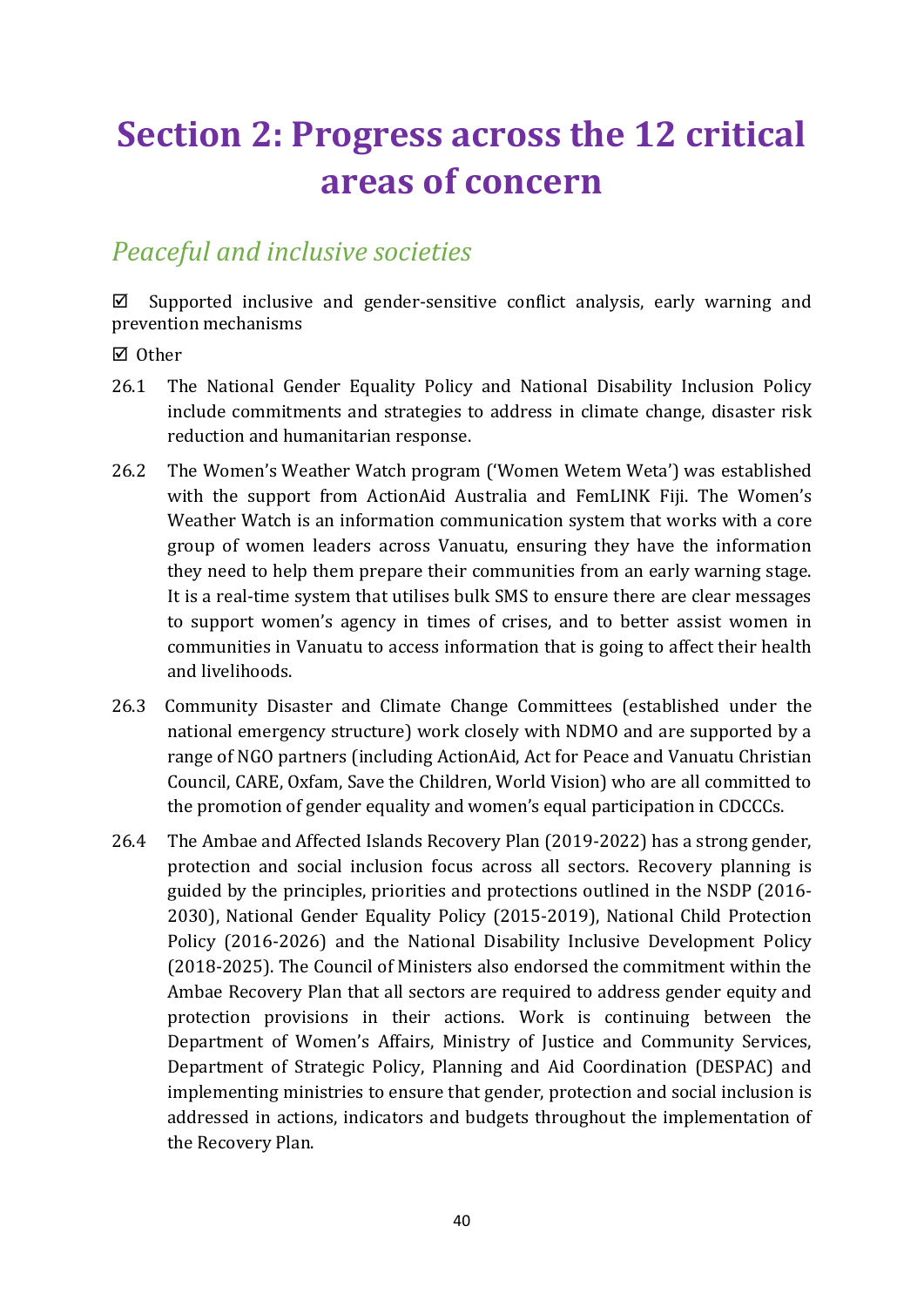### <span id="page-40-0"></span>*Increasing leadership, representation and participation of women in humanitarian action*

 $\boxtimes$  Promoted equal participation of women in humanitarian and crisis response activities at all levels, particularly at the decision-making level

 $\boxtimes$  Integrated a gender perspective in humanitarian action and crisis response

- 27.1 The Gender and Protection Cluster (GPC) has worked across sectors to build capacity in mainstreaming and integrating gender equality, protection and social inclusion across sectors. The GPC has also developed information, education and communications materials on rights and gender equality, referral pathways and prevention of sexual exploitation and abuse (PSEA); deployment packs and codes of conduct for emergency responders. In addition, the GPC has translated global Gender and Protection Cluster guiding notes on mainstreaming into different sectors. Train the Trainer workshops in Gender and Humanitarian Action (GIHA) have been conducted by UN Women for key members of the GPC. GIHA training will also be rolled out for partners in the GPC and other clusters at provincial and national level. The training focusses on localised approaches to gender equality, protection and social inclusion across the humanitarian program cycle.
- 27.2 A project implemented to increase the voice of women and girls in the humanitarian sector, funded by the Women's Peace and Humanitarian Fund with support from UN Women, has increased the number of women and girls from community, local government and national CSOs who have confidence and skills to participate in emergency preparedness and response efforts. In Tafea and Sanma Provinces 32 female Community Disaster and Climate Change Committee (CDCCC) members have demonstrated increased knowledge and skills to lead humanitarian actions in their communities after attending training on gender and protection in preparedness, relief and response. A total of 57 child members (aged 12-17) of School Disaster Committees have been trained in humanitarian leadership (24 boys and 33 girls). Importantly, men and boys also participated in CDCCC, school and Provincial Disaster Committee trainings; increasing their understandings of gender and protection issues in emergencies. At national level, four CSOs were supported through the project (Vanuatu Women's Centre, Vanuatu Family Health Association, Vanuatu Society for People with Disability and Vanuatu National Council of Youth) to contribute to strengthening localisation of gender, protection and social inclusion in humanitarian action.
- 27.3 The Disaster Risk Management Bill is currently being revised and will include a requirement for Provincial Disaster Committees (PDCs) to have a Gender and Protection Cluster representative.
- 27.4 From 2016 there has been a stronger representation of women in all aspects of humanitarian preparedness and response, including consultations, assessments,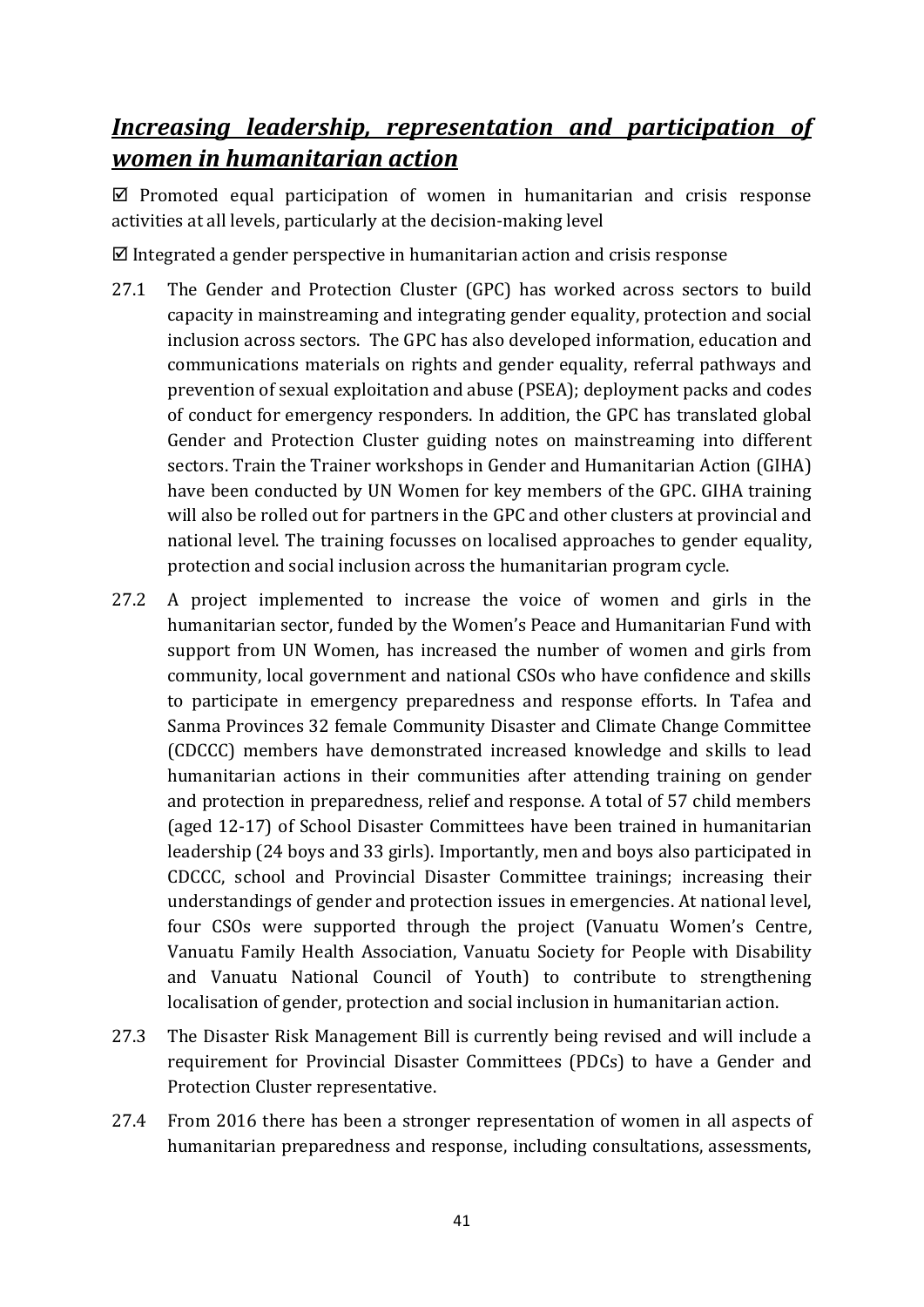and monitoring missions and in some emergencies; women have led operations in the field. This has been due to the tireless advocacy of the GPC under DWA.

27.5 The Tsunami Support Plan (2019) and Cyclone Support Plan (2018) produced by NDMO include elements of gender, protection and social inclusion mainstreaming. The NDMO's National Displacement Tracking Matrix (DTM), finalised in 2019 also includes vulnerability categories such as people living with a disability, single female and male headed households, child headed households, elderly headed households, unaccompanied minors, pregnant and lactating women and widows. The DTM also collects SADDD (sex, age and disability disaggregated data), providing a strong baseline for planning, implementation and monitoring of response and recovery programs.

### <span id="page-41-0"></span>*Enhancing judicial and non-judicial accountability for violations of international humanitarian law and violations of the human rights of women and girls*

 $\boxtimes$  Increased access of conflict-affected, refugee or displaced women to violence prevention and protection services

 $\boxtimes$  Strengthened capacity of security sector institutions on human rights and prevention of sexual and gender-based violence and sexual exploitation and abuse

- 28.1 In the case of the Ambae evacuation in 2018, over 28 church and community leaders were trained in community based disaster risk management, community based protection and peace-building by Vanuatu Christian Council and Act for Peace. Over 140 church leaders, women leaders, chiefs and youth were trained in peace-building, conflict resolution, responding to family violence and child protection through CANDO response (ADRA, World Vision and Penama Agriculture Division). Over 1,097 people were reached through awareness raising on violence prevention and response (406 women, 239 girls, 280 men, 172 boys), 156 clients were assisted with counselling and 21 clients were accompanied to the police by Vanuatu Women's Centre. In addition, 3,905 women and children were reached through increased access to information and awareness on referral pathways and prevention of sexual exploitation and abuse through CARE and Save the Children activities.
- 28.2 During the response to the Ambrym Volcanic Eruption and Earthquake (2018- 2019), Vanuatu Red Cross Society also raised awareness on sexual gender based violence and referral pathways to 442 households (1,758 people – 851 men, 907 women); 474 households received information on child protection (1,736 people – 832 men, 904 women) and 853 people in the community received awareness in violence reduction. Two gender inclusion, diversity, violence prevention and child protection workshops were also conducted for 29 volunteers from the Ambrym community (12 men, 17 women) involved in response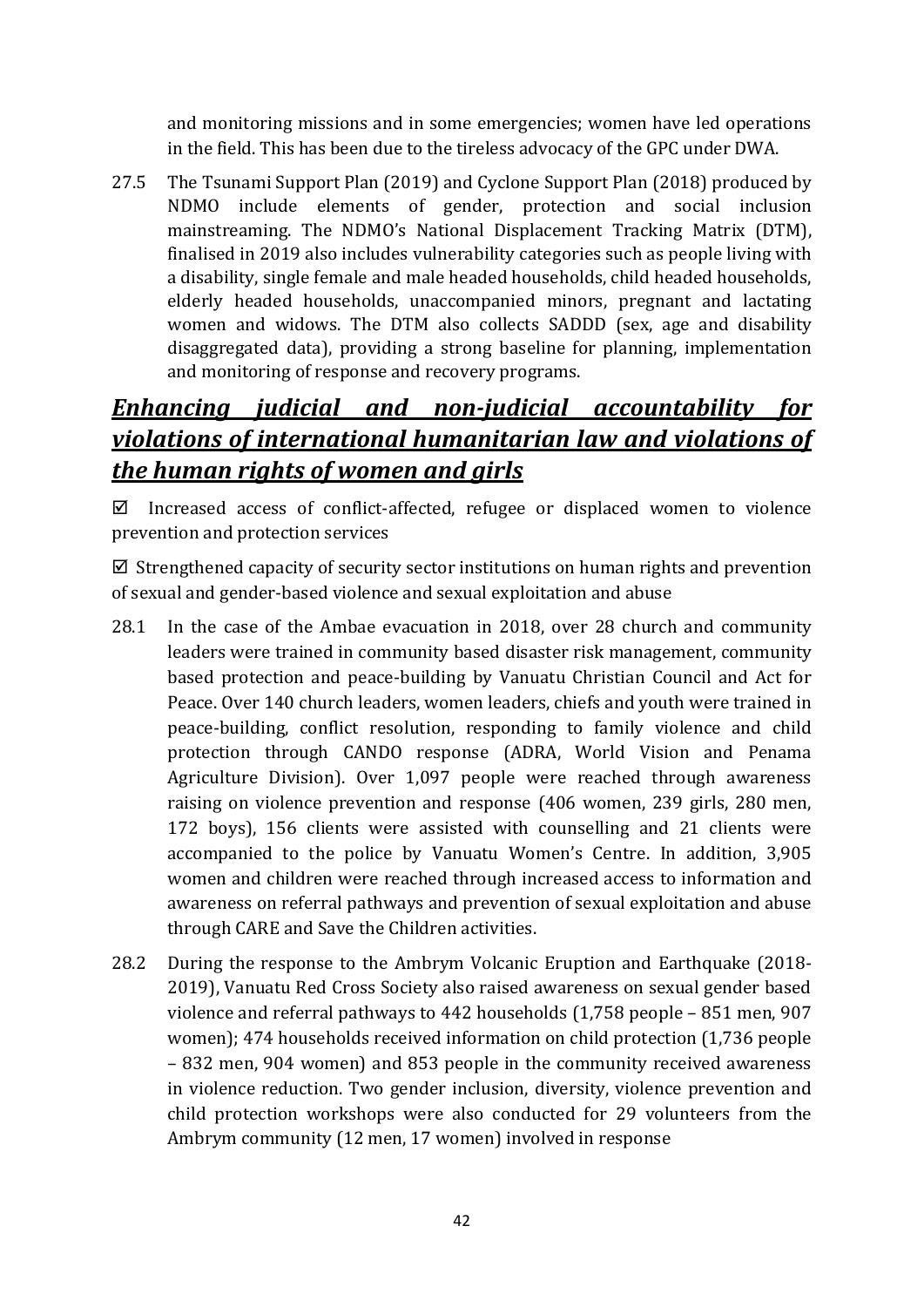- 28.3 At the International Criminal Court representative meeting in June 2019, Vanuatu will take lead, on behalf of Pacific Island countries, through Ministry of Justice and Community Services, Ministry of Climate Change and Ministry of Foreign Affairs and External Trade to lobby in international fora for a response to climate change.
- 28.4 Through the Authorised Persons (APs) and Registered Councillors (RCs) Program, implemented by Ministry of Justice and Community Services and Department of Women's Affairs, APs and RCs have been trained in understanding the intersection between gender, culture and faith; forms of violence; prevention strategies, referral pathways and providing protection orders for those at risk of harm and survivors of GBV.
- 28.5 Vanuatu Women's Centre (VWC) trains new recruits to the Vanuatu Police Force and Vanuatu Mobile Force in addressing gender based violence. VWC has also trained frontline health service providers and selected males, (including police officers and pastors) to be advocates for gender equality and EVAWG in development and humanitarian settings.
- 28.6 Through the GPC a referral pathway has been developed for gender-based violence, child protection and disability services in emergency settings.

### <span id="page-42-0"></span>*Eliminating discrimination against and violations of the rights of the girl child in the last five years*

 $\boxtimes$  Tackled disadvantages in health outcomes due to malnutrition, early childbearing (e.g. anaemia) and exposure to HIV/AIDS and other sexually transmitted diseases

 $\boxtimes$  Implemented policies and programmes to eliminate violence against girls, including physical and sexual violence and harmful practices

 $\boxtimes$  Promoted girls' awareness of and participation in social, economic and political life

 $\boxtimes$  Taken measures to combat negative social norms and practices and increased awareness of the needs and potential of girl children

- 29.1 In addressing HIV/AIDS and its impact on women and children and mother-child transmission, the Government has developed and endorsed the HIV/STI National Strategic Plan 2017- 2021. The MoH is in the process of finalizing the Delineation Policy which seeks to address facility and human resources capacities. With the support of Global Fund grants, MoH has been able to implement national TB and Malaria Programs.
- 29.2 The national vaccination program ensures that children are healthy. The Australian Cervical Cancer Foundation is partnering with Save the Children to deliver the HPV vaccine to young girls in Vanuatu in a vital step towards reducing their risk of developing cervical cancer. The remoteness of some islands makes it challenging for health workers to administer vaccines and UNICEF is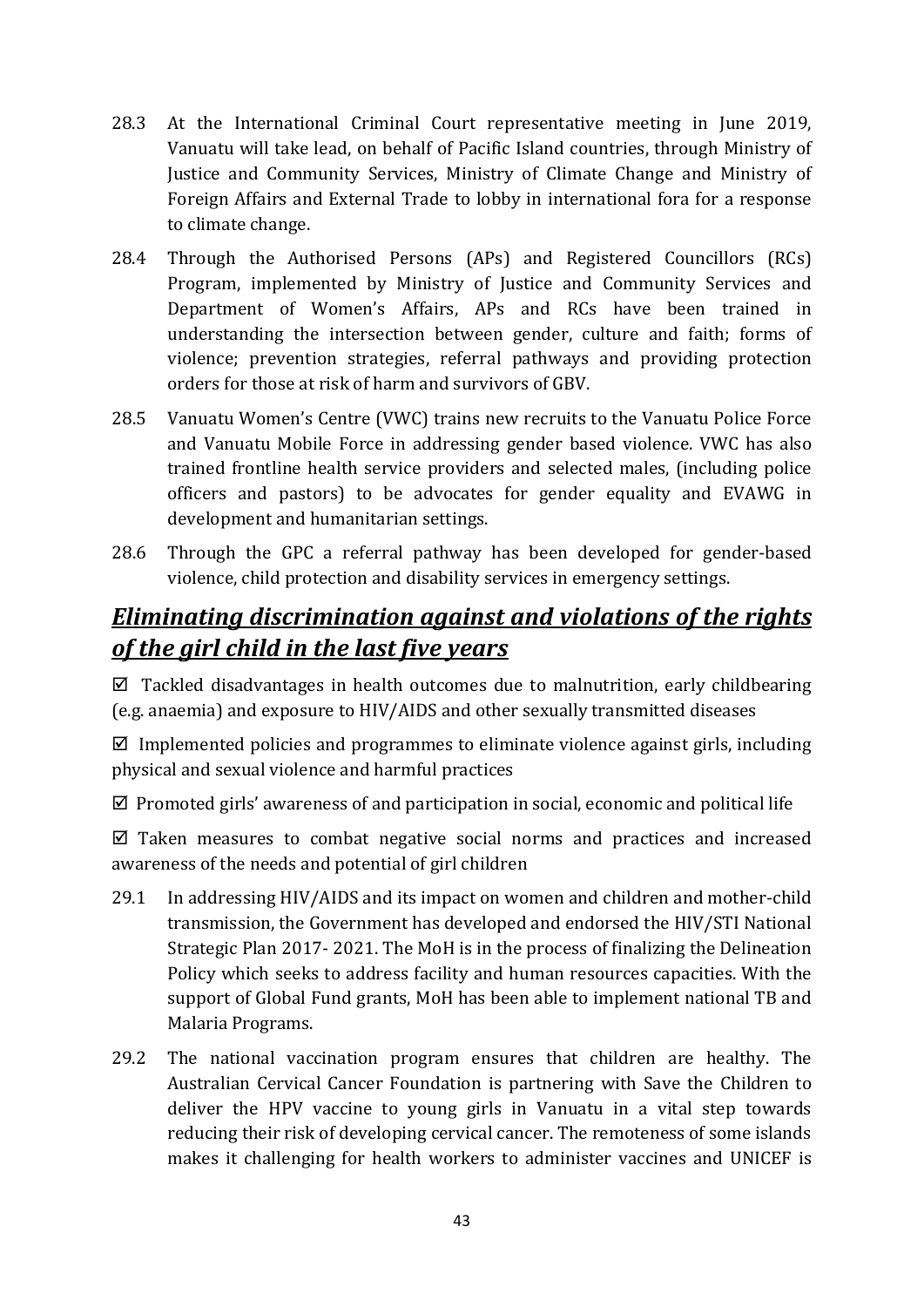piloting an approach with Government, using drones to deliver much needed vaccines to rural and remote areas.

- 29.3 The National Child Protection Policy (NCP, 2016 2026) aims to create an environment where children are safe and protected from all forms of abuse, exploitation, neglect and violence; and have equitable access to services to support their reintegration and recovery when needed. As part of this policy, research on the situation of child protection in Vanuatu is being undertaken and a Child Online Protection Awareness Strategy is being implemented. Implementation of the NCP is overseen by an interagency National Child Protection Working Group. In addition, it is anticipated that a National Child Protection Bill will be finalised in June 2019.
- 29.4 It is anticipated that the Adoption Bill will be passed in November 2019 which will strengthen and formalize the processes for adoption thereby reducing the risk of child abuse and exploitation.
- 29.5 UNICEF is currently supporting the Ministry of Justice and Community Services Child Desk through funding a Child Protection Officer in Sanma Province. In 2019, UNICEF support will extend to funding 12 Child Protection Officers to be stationed in six (6) provinces for a period of three (3) years; after which these positions will be absorbed into the Government structure. These roles will focus on strategies to prevent and respond to child protection risks and concerns, of which girl children are often the most vulnerable and affected.
- 29.6 The Ministry of Education and Training has developed a Child Safeguarding Policy (2017) which establishes procedures that will be undertaken to meet commitments to child safeguarding including the management of suspected and/or reported cases of child abuse.
- 29.7 Amendments to the Penal Code Act (2016) have increased penalties for incest and rape. Vanuatu now has a maximum sentence of lifetime imprisonment for these offences.
- 29.8 As mentioned earlier there are several programs seeking to challenge harmful gender social norms and promote a life free from violence. For example, CARE has a Good Relationships Free from Violence program for girls and boys and in partnership with Wan Smol Bag has produced a film *Yu No Save Ranwe Lo Lav* on sexual and reproductive health rights for youth/adolescent girls. World Vision's *'Vanuatu Rispek'* campaign focusses on healthy relationships and targets adolescent girls and boys. Wan Smol Bag runs programs through their Youth Centre and sexual and reproductive health (SRH) clinic to raise awareness on domestic violence and SRH. A project called Mama's Laef focusses on menstrual hygiene management. ADRA has a school based program focussing on child rights through the lens of family life education. Save the Children also implements a Disaster Risk Reduction in Schools program in Sanma Province.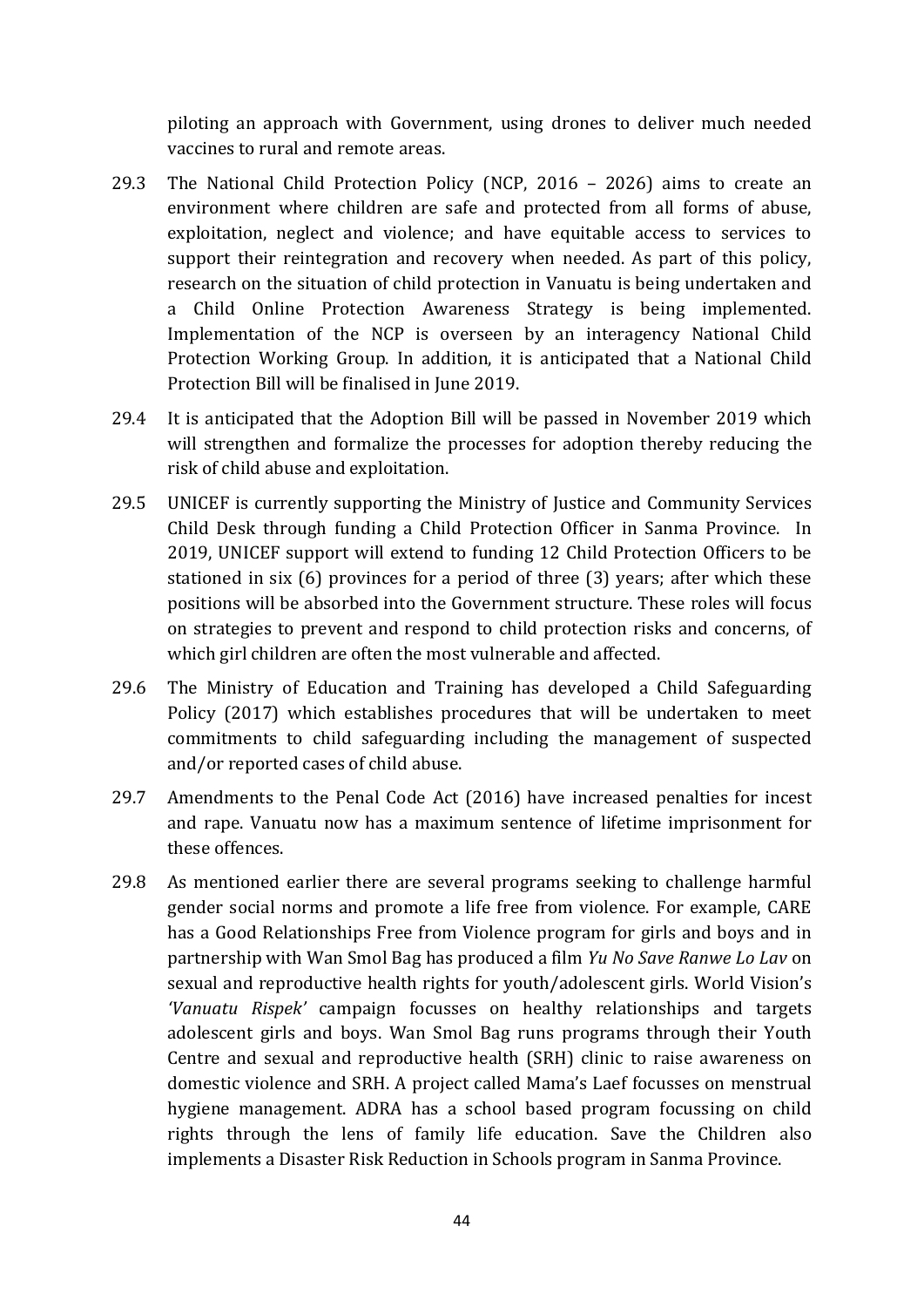# <span id="page-44-0"></span>**Section 2: Progress across the 12 critical areas of concern**

#### <span id="page-44-1"></span>*Environmental conservation, protection and rehabilitation*

 $\boxtimes$  Supported women's participation and leadership in environmental and natural resource management and governance

 $\boxtimes$  Strengthened evidence and/or raised awareness about gender-specific environmental and health hazards (e.g. consumer products, technologies, industrial pollution)

 $\boxtimes$  Increased women's access to and control over land, water, energy, and other natural resources

 $\boxtimes$  Promoted the education of women and girls in science, engineering, technology and other disciplines relating to the natural environment

 $\boxtimes$  Enhanced women's access to sustainable time- and labour-saving infrastructure (e.g. access to clean water and energy) and climate-smart agricultural technology

 $\boxtimes$  Taken measures to protect and preserve the knowledge and practices of women in indigenous and local communities related to traditional medicines, biodiversity and conservation techniques

- 30.1 Research on management of water systems (2016) conducted by the Department of Water and UNICEF showed that nearly 70% of water systems that were still operational after a certain period were in communities that had women as the heads or were financial managers of the community water committees. This research led to the National Water Policy (2017) requirement for representation on water committees to include a minimum of 40% women.
- 30.2 Through the Vanuatu Skills Partnership (VSP) projects, women have access to training providers which up-skill them to sew home artefacts out of cloth and create reusable materials such as rice bags (to replace plastic bags), toiletry bags, pencil cases for students and so forth. VSP has been sourcing sustainable pandanus and other plants that can be used for traditional weaving as part of women's economic empowerment initiatives.
- 30.3 The Lands Reform Act (2013) has allowed for both men and women to decide on customary land ownership and usage. Decision making processes on land also include the approval of the tribe including women representatives. However, there are still cultural and knowledge barriers to women being able to participate and exercise their rights in land use and ownership.
- 30.4 As discussed earlier the Smart Sistas project is encouraging more women and girls to pursue careers in the ICT industry. The University of the South Pacific's Emalus Campus has signed an MOU to encourage science programs for both women and men especially in environmental science.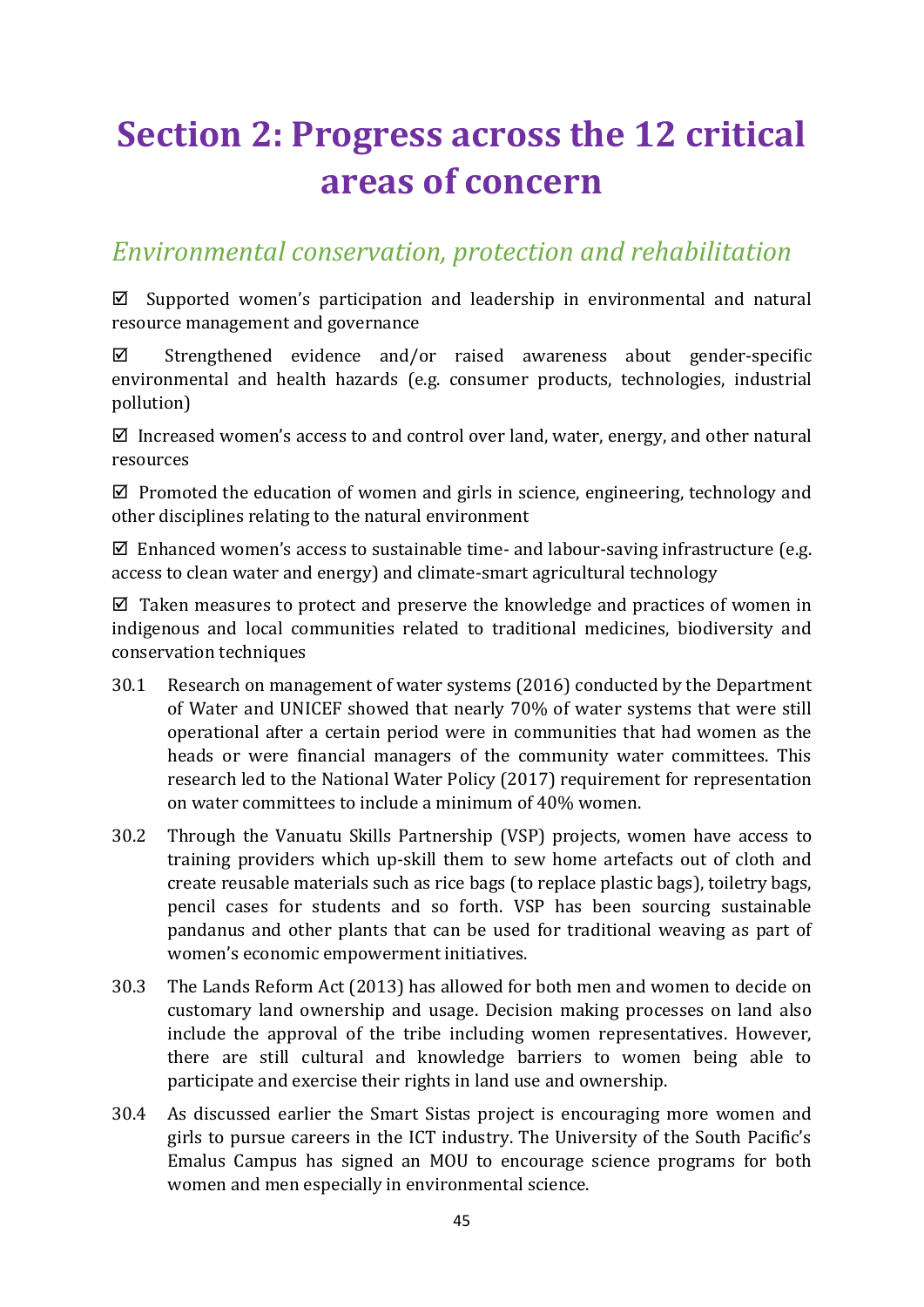- 30.5 The VREP (Vanuatu Rural Electrification Program) has sold subsidised solar lights in rural areas and women are reportedly spending more time on income generation activities and more time with children on homework.
- 30.6 The Traditional Knowledge Act passed in 2018 affords protection of intellectual property especially around women's traditional techniques and other handicrafts.
- 30.7 The Vanuatu Cultural Centre has a women's field workers network that plays an active role in safeguarding biodiversity and safeguarding.

#### <span id="page-45-0"></span>*Integrating gender perspectives into DRR, climate resilience and mitigation*

 $\boxtimes$  Supported women's participation and leadership, including those affected by disasters, in disaster risk reduction, climate resilience and mitigation policies, programmes and projects

 $\boxtimes$  Strengthened the evidence base and raised awareness about the disproportionate vulnerability of women and girls to the impact of environmental degradation and disasters

 $\nabla$  Promoted access of women in situations of disaster to services such as relief payments, disaster insurance and compensation

 $\boxtimes$  Introduced or strengthened and implemented gender-responsive laws and policies related to disaster risk reduction, climate resilience and mitigation (e.g. disaster laws addressing vulnerability of women in disaster)

- 31.1 From 2014, there has been an increase in the number of women participating in humanitarian response and climate change negotiations. This includes participation in the UN Framework on Climate Change Conference of the Parties delegations and decision making at the national level on gender, climate change adaptation and mitigation, loss and damage, climate finance, traditional knowledge and education and training.
- 31.2 As mentioned earlier, the amendments to the Water Resource Management Act (2016) to include a minimum of 40% women's representation in rural water committees ensures that women's voices are heard in how the community's water sources are used, where they are placed, functionality, safety and security concerns.
- 31.3 The Vanuatu National Vulnerability Assessment Framework (VNAF) A Guide for Sustainable and Transparent Climate Resilience Investment Decisions was developed in 2017-2018 by the National Advisory Board on Climate Change and Disaster Risk Reduction in collaboration with GIZ and the Green Climate Fund. The VNAF was developed to enable the channelling of finance to people who live in places that are most vulnerable to climate change and disasters. The VNAF is designed to facilitate a more systematic collation and analysis of climate and disaster vulnerability data to effectively inform resilience decision making,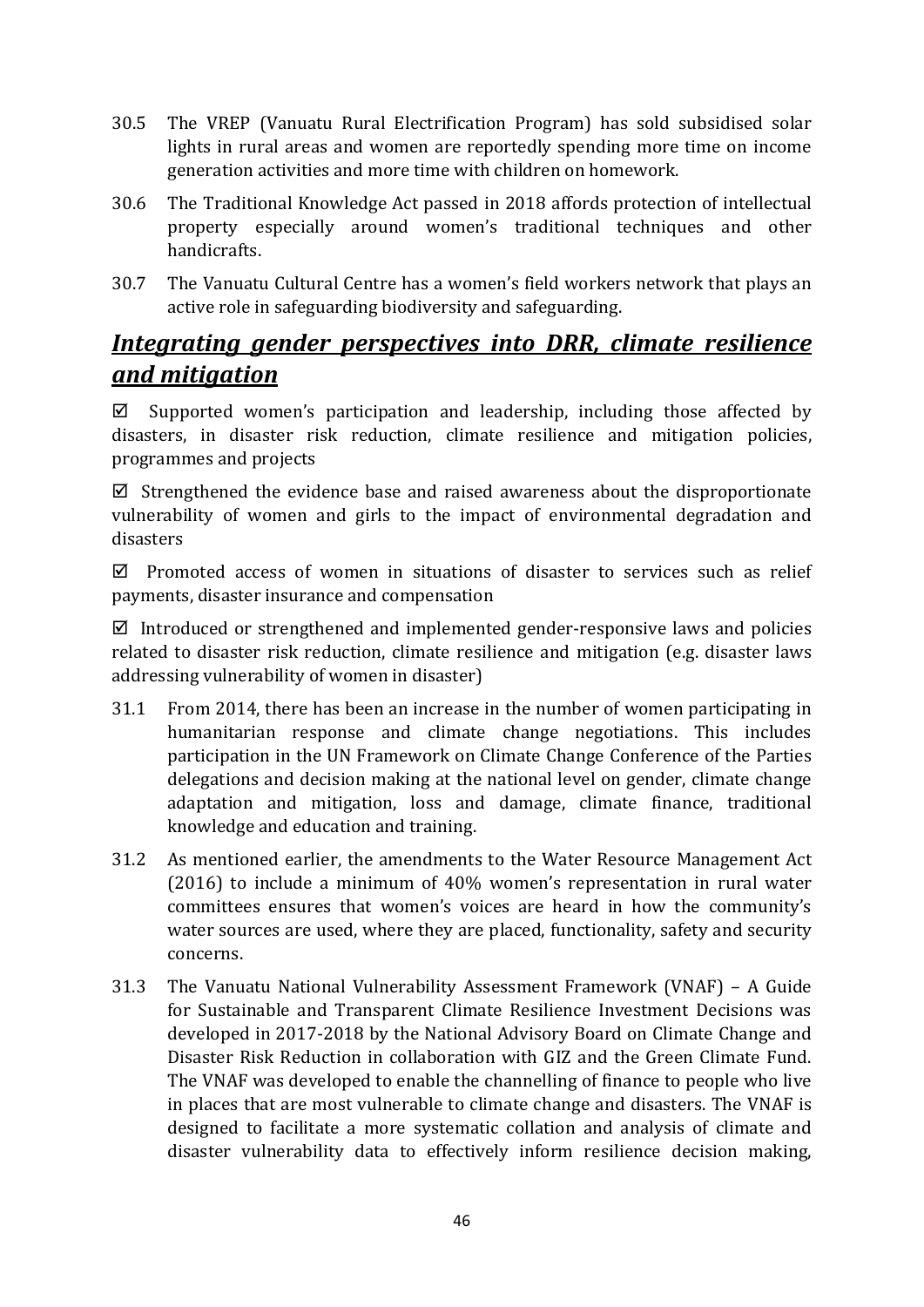planning, project prioritisation and financial allocation at national and subnational levels. The VNAF has a large gender equity and social inclusion focus.

- 31.4 ActionAid, CARE, Save the Children, Act for Peace and Vanuatu Christian Council, World Vision and Oxfam in Vanuatu work to strengthen women's leadership in disaster risk reduction, response and resilience through programs including the Australian Government funded Disaster Ready Program. This includes:
	- CARE's work to strengthen women's resilience and Community Disaster and Climate Change Committees (CDCCCs) in Tanna after TC Pam and Maewo after the Ambae Lombenben volcanic eruption. Using the newly released Community Based Disaster Risk Management (CBDRM) Handbook, CARE staff have conducted train the trainer workshops to CDCCCs in Tanna, aiming to assist communities to prepare for disasters and also to train others contributing to locally owned and led disaster preparedness and risk reduction
	- ActionAid's response to TC Pam and the establishment of women's information centres in Tanna which evolved into a women's forum called Women I Tok Tugeta (Women Talk Together). This forum engages thousands of women across Tanna, Erromango, and Efate to identify their leadership, participation, protection and disaster risk reduction issues and advocate to government. This project has evolved and is being continued under the Shifting the Power Coalition which focusses on strengthening women's voice and participation in decision making at the community level in Tanna, including awareness on disaster risk reduction and early warning systems in partnership with the Vanuatu Meteorological and Geohazards Department
	- ActionAid held a Women-Led Preparedness Planning Workshop in Shefa Province in 2018 involving 52 Woman I Tok Tok Tugeta (WITTT) leaders. The workshop was designed to develop inclusive and comprehensive women-led preparedness and resilience plans. The training included seasonal hazard calendars; collecting and analysing pre-existing information and women's knowledge in disaster preparedness; mapping key risks for communities; identifying the roles and responsibilities of the community and other actors; conducting a vulnerability & capacity assessment; developing a communication plan; and building understanding how the national disaster mechanism works.
	- Vanuatu Christian Council is mapping all church evacuation centres in Malampa, Shefa, Sanma and Penama provinces, including a gender equality and social inclusion risk assessment. This is part of preparedness and resilience programming linking in with the National Disaster Management Office (NDMO) operations.
	- A variety of gender, protection and social inclusion trainings have been implemented and resources have been developed including baseline tools developed by Save the Children to gather views on gender equality, disability inclusion and child protection within disaster preparedness. It has been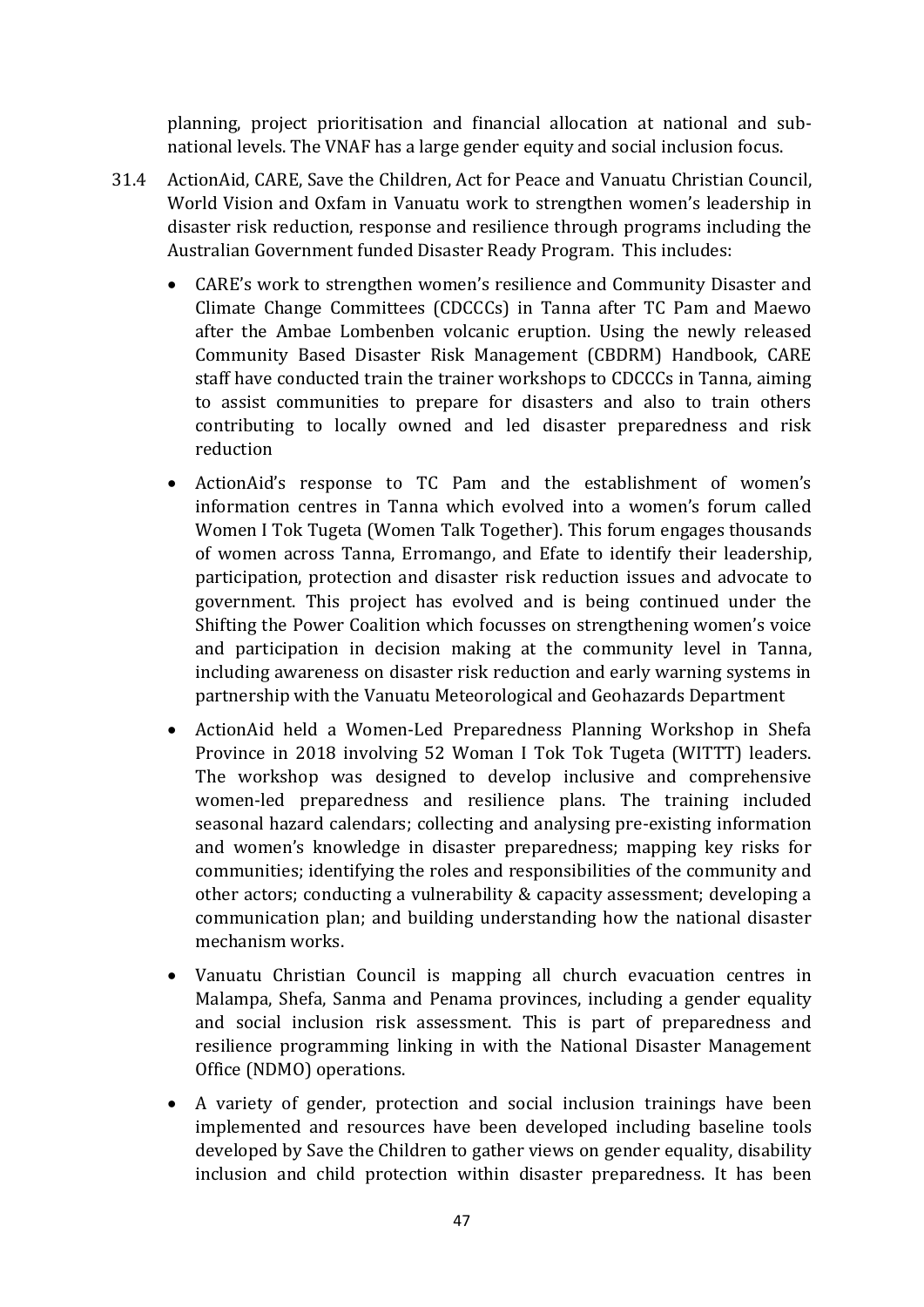noted by many community chiefs that this was the first time women and children's views were included in discussions.

- 31.5 As mentioned earlier the draft Ministry of Education and Training Schools Disaster Risk Reduction and Resilience Building Handbook, funded by UNICEF includes gender responsive planning.
- 31.6 As mentioned earlier, UN Women's Markets 4 Change Project has incorporated disaster risk reduction elements into its programming in Shefa and Sanma provinces.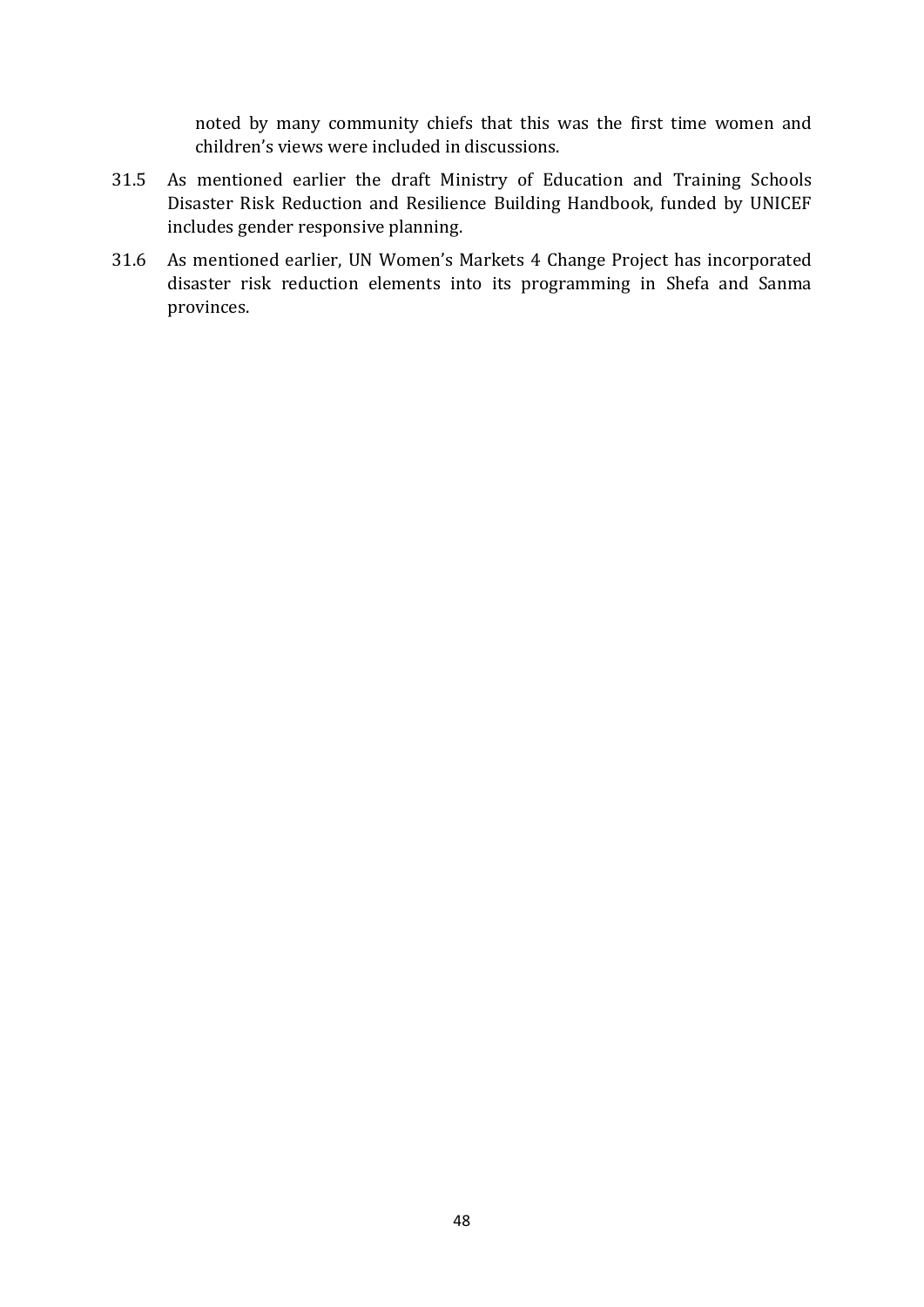# <span id="page-48-0"></span>**Section 3: National institutions and processes**

## <span id="page-48-1"></span>*National machinery for gender equality and the empowerment of women*

32.1 The national machinery for women in Vanuatu is called the Department of Women' Affairs and it is located under the Ministry of Justice and Community Services (MJCS). There are also two specialised desks in MJCS – the National Child Desk and the National Disability Desk. Other Departments under the MJCS are the Department of Correctional Services and statutory bodies of Customary Land Management Office, Lands Ombudsman's Office, the Law Reform Commission Office, the National Cultural Centre and the Malvatumauri Council of Chiefs.

#### <span id="page-48-2"></span>*National machinery and SDG implementation*

- $W = WQ$
- 33.1 The Department of Women's Affairs has a mandate to promote equal rights, opportunities and responsibilities amongst men and women and to eliminate all forms of discrimination on violence against women and girls. Vanuatu's localised version of the SDGs, the National Sustainable Development Plan focuses on the following;
	- SOC 4: Social inclusion
		- o Gender responsive planning and budgeting
		- o Eliminating all forms of violence against women
	- SOC 5: Strong and effective institutions
		- o Strengthening national machinery for women and national and subnational
	- ENV 3: Climate and disaster resilience
		- o Ensuring women and vulnerable groups during emergencies and their resilience during recovery
	- ECO 3: Strengthening rural communities
		- o Remote rural women's economic empowerment

#### <span id="page-48-3"></span>*Formal mechanisms for different stakeholders to participate Beijing Declaration and Platform for Action SDGs*

34 **EXPLASES** NO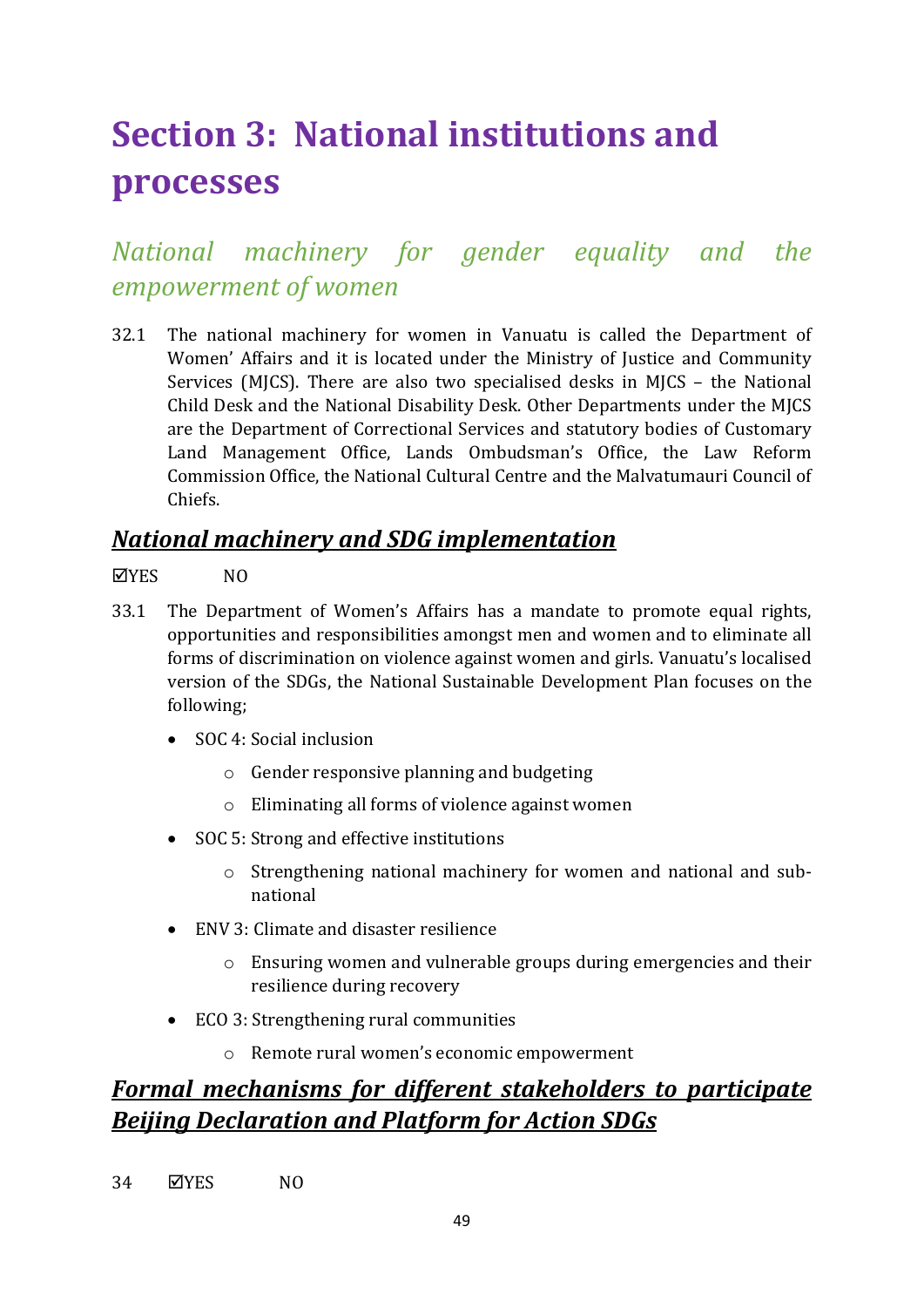| <b>Beijing Declaration and PfA</b>       | <b>Sustainable</b><br>2030<br>for<br>Agenda |
|------------------------------------------|---------------------------------------------|
|                                          | <b>Development</b>                          |
| $\boxtimes$ Civil society organizations  |                                             |
| $\boxtimes$ Women's rights organizations | $\boxtimes$ Civil society organizations     |
| $\Box$ Academia and think tanks          | $\boxtimes$ Women's rights organizations    |
| $\boxtimes$ Faith-based organizations    | $\Box$ Academia and think tanks             |
| Parliaments/parliamentary committees     | $\boxtimes$ Faith-based organizations       |
| Private sector                           | Parliaments/parliamentary committees        |
| <b>United Nations system</b>             | Private sector                              |
|                                          | <b>United Nations system</b>                |
|                                          | Other actors, please specify                |
|                                          |                                             |

*34b Mechanisms to ensure women and girls from marginalized groups can participate and their concerns are reflected in these processes*

YES NO

- 34.1 The National Sustainable Development Plan (2016-2030) is the Vanuatu Government's version of the SDGs and reflects its commitment to achieving these. Within the Prime Minister's Office there is a monitoring and evaluation unit that tracks progress towards international and domestic commitments. Progress towards achieving the targets in the NSDP is also reviewed annually, through the work with the community (and reporting) that each Ministry and its NGO partners undertake at the Provincial and National level.
- 34.2 The Gender and Protection Cluster's mandate is to effectively help communities prepare and respond to disasters through the provision of GBV, child protection and disability inclusion services and to ensure the protection needs of women and other vulnerable groups are identified and referred across sectors. To ensure the voices of women and girls from marginalised groups are including in planning and decision-making processes, there are mechanisms to facilitate diverse representation in assessments, consultations, project planning, implementation and monitoring actions of the GPC. The GPC is led by DWA, with Co- Leads CARE and Save the Children and technical assistance from UN Women. It consists of over 20 government and NGO partners who work closely with marginalised groups and communities and can also raise their concerns in relevant forums. There are also provincial level disaster committees which include representatives of the GPC.
- 34.3 Other decision-making forums that represent the interests of marginalised groups include disabled people's organisations, committees against violence against women, community disaster and climate change committees and church networks at the village level. Other fora include the National Child Protection Working Group and National Disability Network (under MJCS), Communication with Communities Working Group (under NDMO) and Vanuatu Climate Action Network.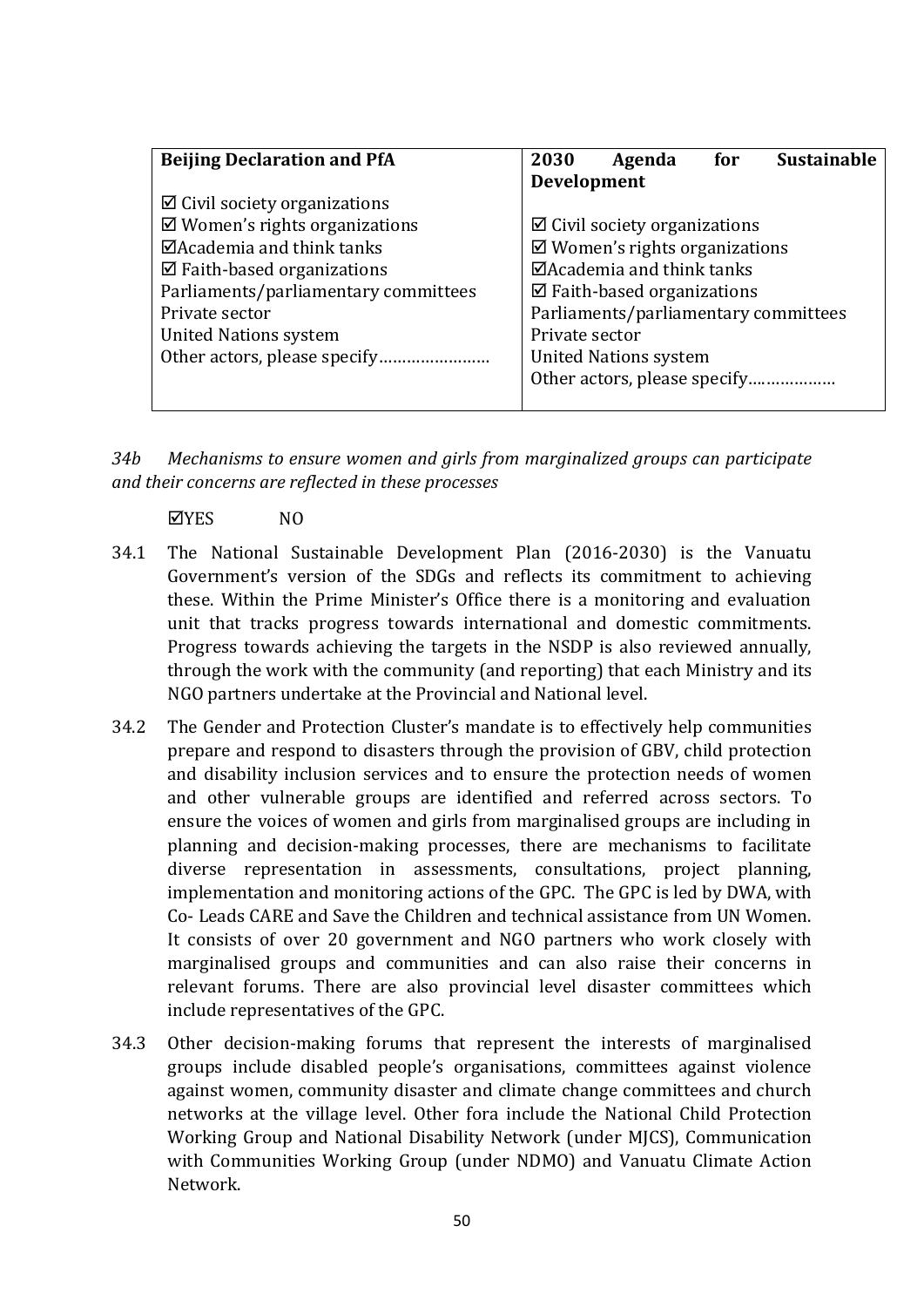- 34.4 IoM also undertakes intentions surveys such as those conducted during the Ambae evacuation, resettlement and recovery phases to understand the needs of displaced communities, for planning purposes.
- *34c Stakeholders contributing to the preparation of the present national report:*
- 34.5 All stakeholder partners in the GPC and other gender working groups and networks were invited to the Beijing+ 25 consultations in Sanma and Tafea Provinces, including representatives of communities, government and NGO partners. Government, NGO and CSO partners were invited to the national consultation and validation workshops in Port Vila. All partners were able to report on their programs achievements, challenges and set-backs and also discussed priorities for the next 5 years.

### <span id="page-50-0"></span>*Gender equality and the empowerment of all women and girls included a key priority in the national plan/strategy for SDG implementation*

YES NO

- 35.1 The Society Pillar (SOC) of the National Sustainable Development Plan (2016- 2030) specifically seeks to ensure Vanuatu maintains a vibrant cultural identity underpinning a peaceful, just and inclusive society that is supported by responsive and capable institutions, delivering quality services to all citizens.
- 35.2 SOC 2 seeks an inclusive, equitable and quality education system with life-long learning for all ensuring that every child, regardless of gender, location, educational needs or circumstances has access to the education system.
- 35.3 SOC 3 aims for a healthy population that enjoys a high quality of physical, mental, spiritual and social well-being ensuring that the population of Vanuatu has equitable access to affordable, quality health care through the fair distribution of facilities that are suitably resourced and equipped.
- 35.4 SOC 4 aims for an inclusive society which upholds human dignity and where the rights of all Ni-Vanuatu including women, youth, the elderly and vulnerable groups are supported, protected and promoted in our legislation and institutions. This entails:
	- SOC 4.1 Implement gender responsive planning and budgeting processes
	- SOC 4.2 Prevent and eliminate all forms of violence and discrimination against women, children and vulnerable groups
	- SOC 4.3 Empower and support people living with disabilities
	- SOC 4.4 Define the roles, responsibilities and relationships between the state, churches, traditional leaders and communities in safeguarding human rights and protecting traditional values and Christian principles
	- SOC 4.5 Ensure all people, including people living with disabilities, have access to government services, buildings and public spaces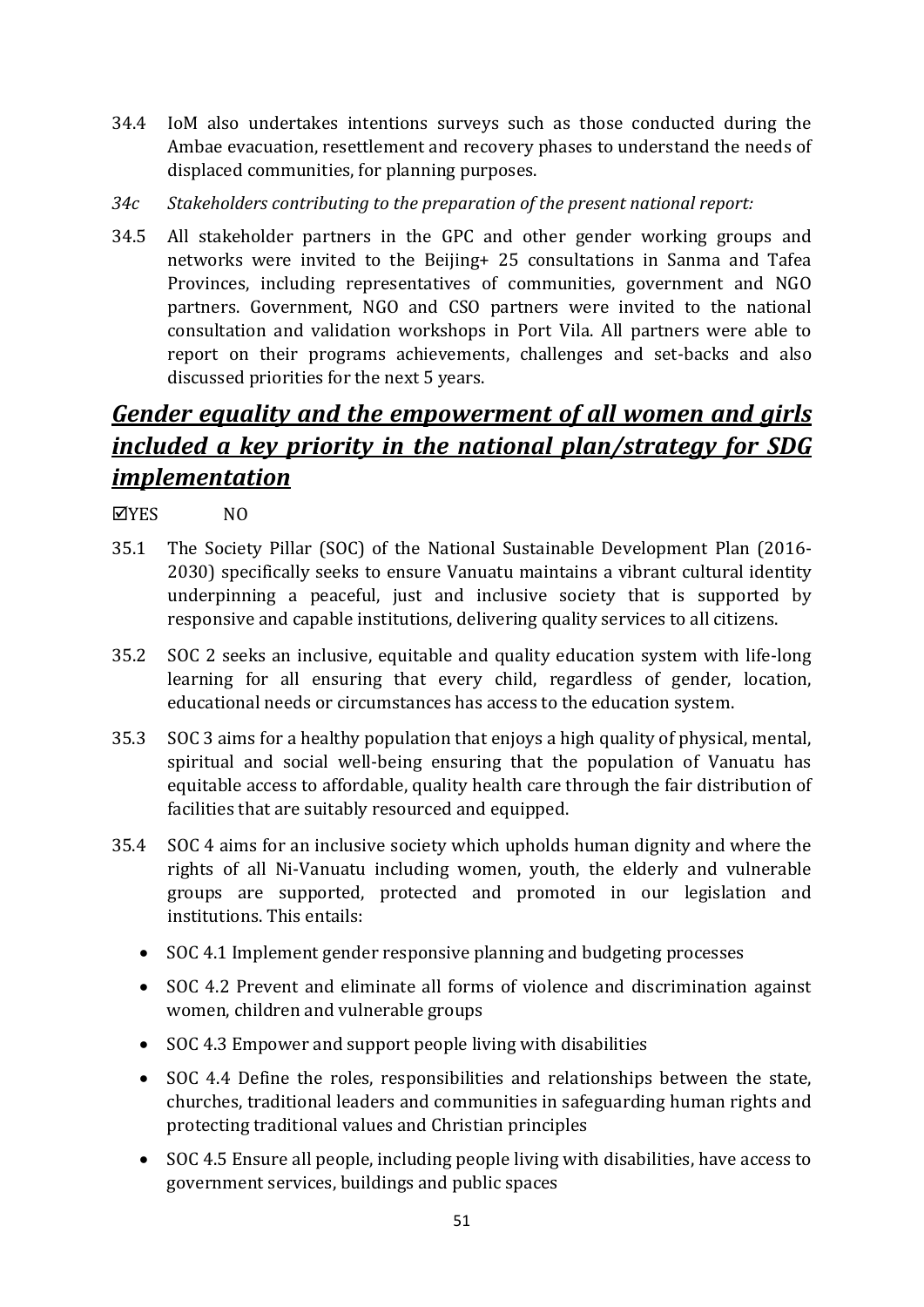- SOC 4.6 Provide opportunities, support and protection services for youth and children as valued members of society
- SOC 4.7 Encourage participation in physical activities and develop a safe and inclusive sports system that serves as a vehicle for community cohesion, education, health, leadership and fair play
- SOC 6 (Strong and effective institutions) A dynamic public sector with good governance principles and strong institutions delivering the support and services expected by all citizens of Vanuatu.
- ENV 3 A strong and resilient nation in the face of climate change and disaster risks posed by natural and man-made hazards
- ECO 3 (Strengthening rural communities) A strong rural economy that creates opportunities, enables the development of rural communities and increasingly contributes to national prosperity.
- 35.5 The National Gender Equality Policy (2015-2019), a refined version of the National Plan of Action (2006 – 2011) has 4 strategic priorities which are also reflective in the NSDP:
	- Reduction of domestic and GBV
	- Enhancement of women's economic empowerment
	- Promotion of women's leadership and equal decision making
	- Building a foundation for gender mainstreaming which focuses on strengthening the capacity of DWA as the leading machinery in mainstreaming gender across sectors at national and sub national levels (including development, climate change, disaster risk reduction and emergency settings). It also focuses on developing guidance in gender responsive budgeting and planning.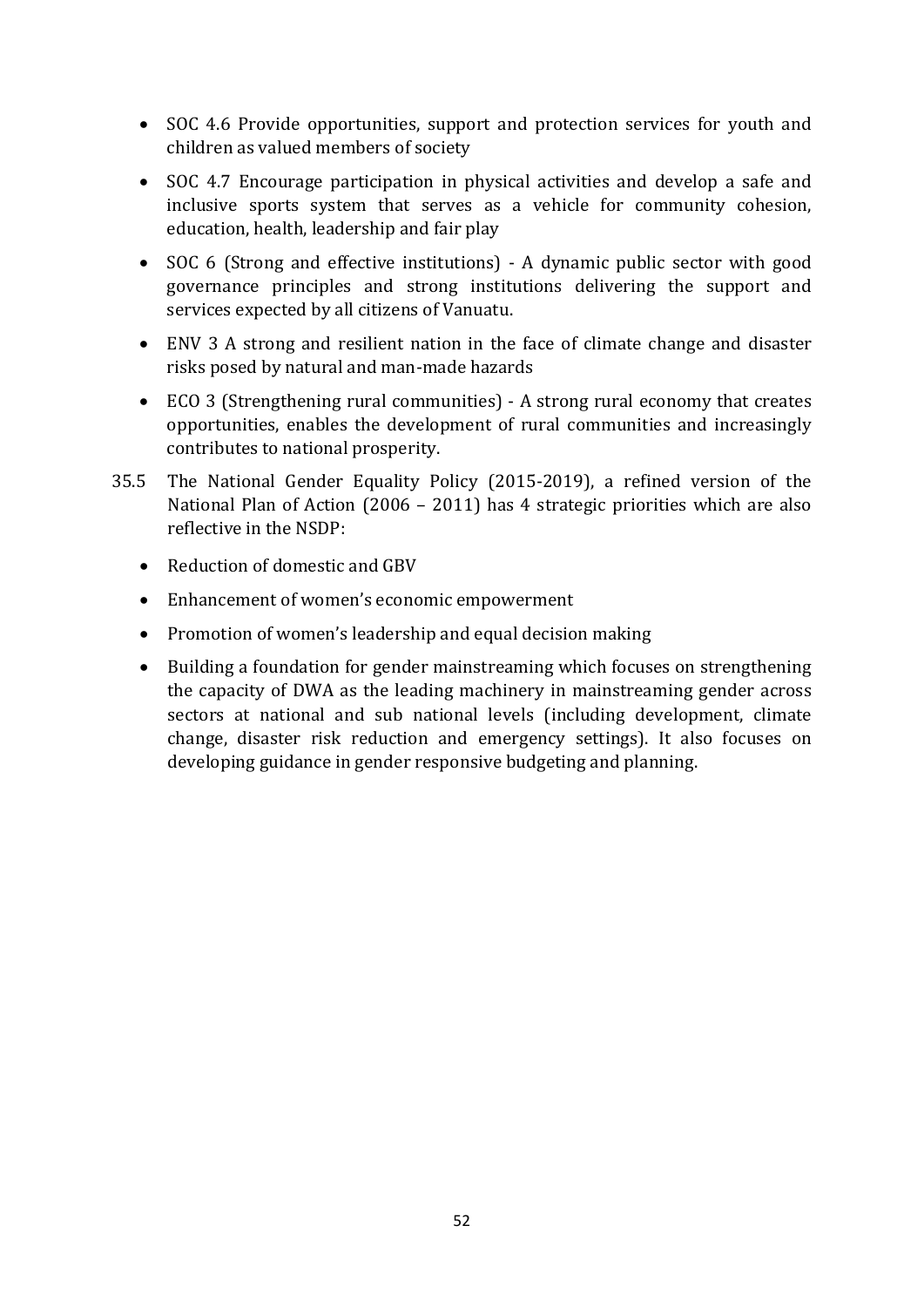# <span id="page-52-0"></span>**Section 4: Data and statistics**

<span id="page-52-1"></span>*Top three areas where most progress has been made over the past five years*

 $\boxtimes$  Used more gender-sensitive data in the formulation of policy and implementation of programmes and projects

 $\boxtimes$  Re-processed existing data (e.g., censuses and surveys) to produce more disaggregated and/or new gender statistics

 $\boxtimes$  Produced knowledge products on gender statistics (e.g., user-friendly reports, policy briefs, research papers)

- 36.1 The research on the management of water systems conducted by the Department of Water and UNICEF (2016) showed that female headed water committees were functional compared to the ones headed by men. The research report was used to support evidence based decision making to advocate to the Council of Ministers to approve the requirement for Gender Responsive Planning and Budgeting in 5 sectors within the Government.
- 36.2 Assessment data has also supported the PDNA (Post Disaster Needs Assessment) team to plan for recovery following TC Pam and the Ambae Volcanic disaster.
- 36.3 Many partners have aligned the Social NSDP indicators to their planning. For example, the Vanuatu Skills Partnership working with productive sectors provides data on women in businesses to DWA. Other NGO partners are providing project reports with sex disaggregated data on gender equality programs. During the Ambae operations, Gender and Protection Cluster partners also reported on their activities and numbers of beneficiaries reached through 4Ws.

#### <span id="page-52-2"></span>*Top three priorities for strengthening national gender statistics over the next five years*

 $\boxtimes$  Design of laws, regulations, or statistical programme/strategy promoting the development of gender statistics

 $\boxtimes$  Use more gender-sensitive data in the formulation of policy and implementation of programmes and projects

 $\boxtimes$  Conduct of new surveys to produce national baseline information on specialized topics (e.g. time use, gender-based violence, asset ownership, poverty, disability)

37.1 The Vanuatu National Strategy for the Development of Statistics (2016-2020) acknowledges that whilst some government departments report on gender data such as the National Police Force (NPF), Family Protection Unit (FPU), Ministry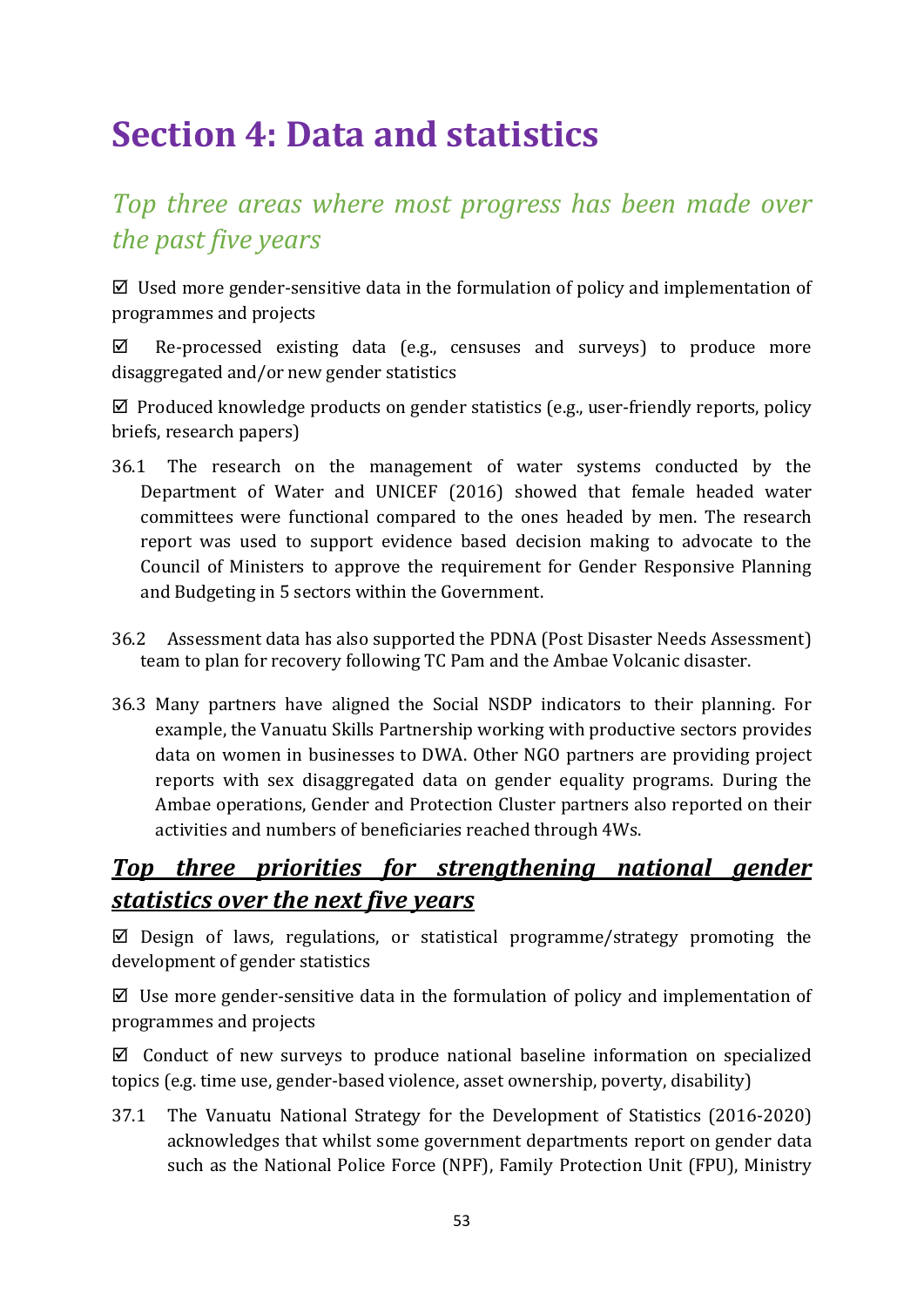of Health and Ministry of Education; there is a gap in mainstreaming the collection of sex, age and disability disaggregated data across ministries. A priority of the next five years is to work with VNSO to develop a framework for data collection which captures gender and social inclusion data to report against the National Sustainable Development Plan (2016-2030) indicators.

- 37.2 The NSDP includes a requirement for gender responsive planning and budgeting. For this to be effectively realised across all government ministries and NGO partners there is a need for sex, age and disability disaggregated baselines, financial allocations for gender equity and social inclusion and monitoring of data to contribute to evidence based planning and implementation of programs.
- 37.3 The first national prevalence study of gender based violence was conducted by the Vanuatu National Statistics Office (VNSO) and Vanuatu Women's Centre in 2009. The first national survey on Women's Lives and Family Relationships was conducted by the Vanuatu National Statistics Office and Vanuatu Women's Centre in 2011. Gender based violence was also included as a category in the 2013 Demographic and Health Survey conducted by VNSO, MoH and Secretariat of the Pacific Community. There are plans to undertake studies to establish current prevalence of GBV and other barriers to gender equality and women's empowerment in the next five years, to support advocacy and the implementation of the NSDP, Gender Equality Policy and other sectoral polices.

#### <span id="page-53-0"></span>*National set of indicators for monitoring progress on the SDGs*

#### **EXTREM**<br>  $NQ$

- 38.1 Over 70 indicators but 12 with specific focus on gender in the Society Pillar. These are:
	- SOC 4.1.1: Proportion of government departments with gender responsive policies, legislation and programs
	- SOC 4.1.2: Number of decisions in which women participate
	- SOC 4.1.3: Indicators of women's empowerment
	- SOC 4.2.1: Subjective well-being indicator
	- SOC 4.2.2: Number of reported cases of violence against women, children, and vulnerable people
	- SOC 4.2.3: Percentage of reported cases of violence against women, children, and vulnerable people addressed
	- SOC 4.3.1: Proportion of population reporting some degree of disability
	- SOC 4.3.2: Percentage of public buildings and banking, employment and recreational facilities allowing access for people with disabilities